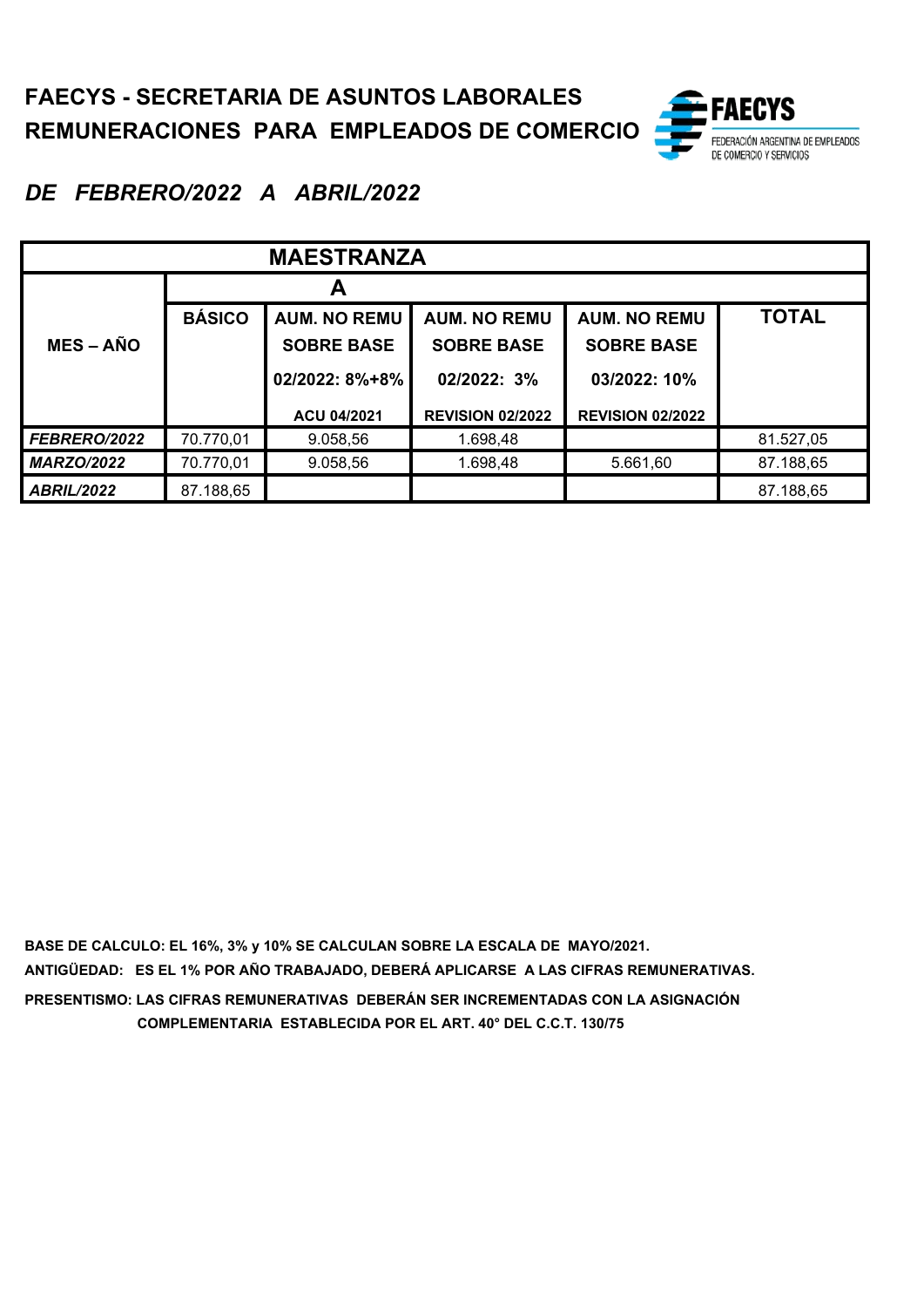

*DE FEBRERO/2022 A ABRIL/2022*

| <b>MAESTRANZA</b> |               |                     |                         |                         |              |  |  |
|-------------------|---------------|---------------------|-------------------------|-------------------------|--------------|--|--|
|                   |               | В                   |                         |                         |              |  |  |
|                   | <b>BÁSICO</b> | <b>AUM. NO REMU</b> | <b>AUM. NO REMU</b>     | <b>AUM. NO REMU</b>     | <b>TOTAL</b> |  |  |
| <b>MES-AÑO</b>    |               | <b>SOBRE BASE</b>   | <b>SOBRE BASE</b>       | <b>SOBRE BASE</b>       |              |  |  |
|                   |               | 02/2022: 8%+8%      | 02/2022: 3%             | 03/2022: 10%            |              |  |  |
|                   |               | ACU 04/2021         | <b>REVISION 02/2022</b> | <b>REVISION 02/2022</b> |              |  |  |
| FEBRERO/2022      | 70.974,84     | 9.084,78            | 1.703,40                |                         | 81.763,02    |  |  |
| <b>MARZO/2022</b> | 70.974,84     | 9.084,78            | 1.703,40                | 5.677,99                | 87.441,01    |  |  |
| <b>ABRIL/2022</b> | 87.441,01     |                     |                         |                         | 87.441,01    |  |  |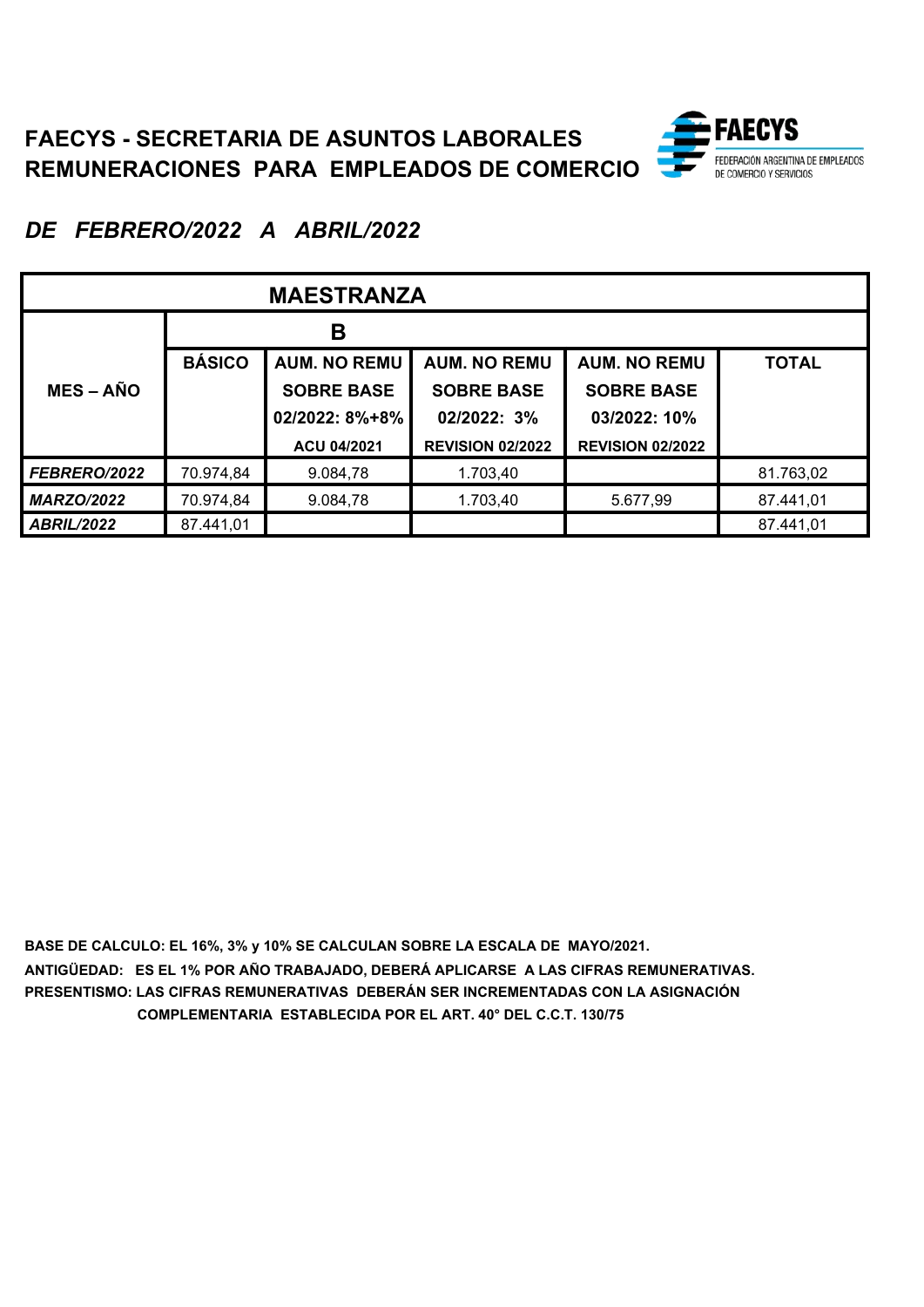

*DE FEBRERO/2022 A ABRIL/2022*

| <b>MAESTRANZA</b> |               |                                          |                                          |                                          |              |  |  |
|-------------------|---------------|------------------------------------------|------------------------------------------|------------------------------------------|--------------|--|--|
|                   |               | С                                        |                                          |                                          |              |  |  |
| <b>MES-AÑO</b>    | <b>BÁSICO</b> | <b>AUM. NO REMU</b><br><b>SOBRE BASE</b> | <b>AUM. NO REMU</b><br><b>SOBRE BASE</b> | <b>AUM. NO REMU</b><br><b>SOBRE BASE</b> | <b>TOTAL</b> |  |  |
|                   |               | 02/2022: 8%+8%                           | 02/2022: 3%                              | 03/2022: 10%                             |              |  |  |
|                   |               | ACU 04/2021                              | <b>REVISION 02/2022</b>                  | <b>REVISION 02/2022</b>                  |              |  |  |
| FEBRERO/2022      | 71.692,57     | 9.176,65                                 | 1.720,62                                 |                                          | 82.589,84    |  |  |
| <b>MARZO/2022</b> | 71.692,57     | 9.176,65                                 | 1.720,62                                 | 5.735,41                                 | 88.325,25    |  |  |
| <b>ABRIL/2022</b> | 88.325,25     |                                          |                                          |                                          | 88.325,25    |  |  |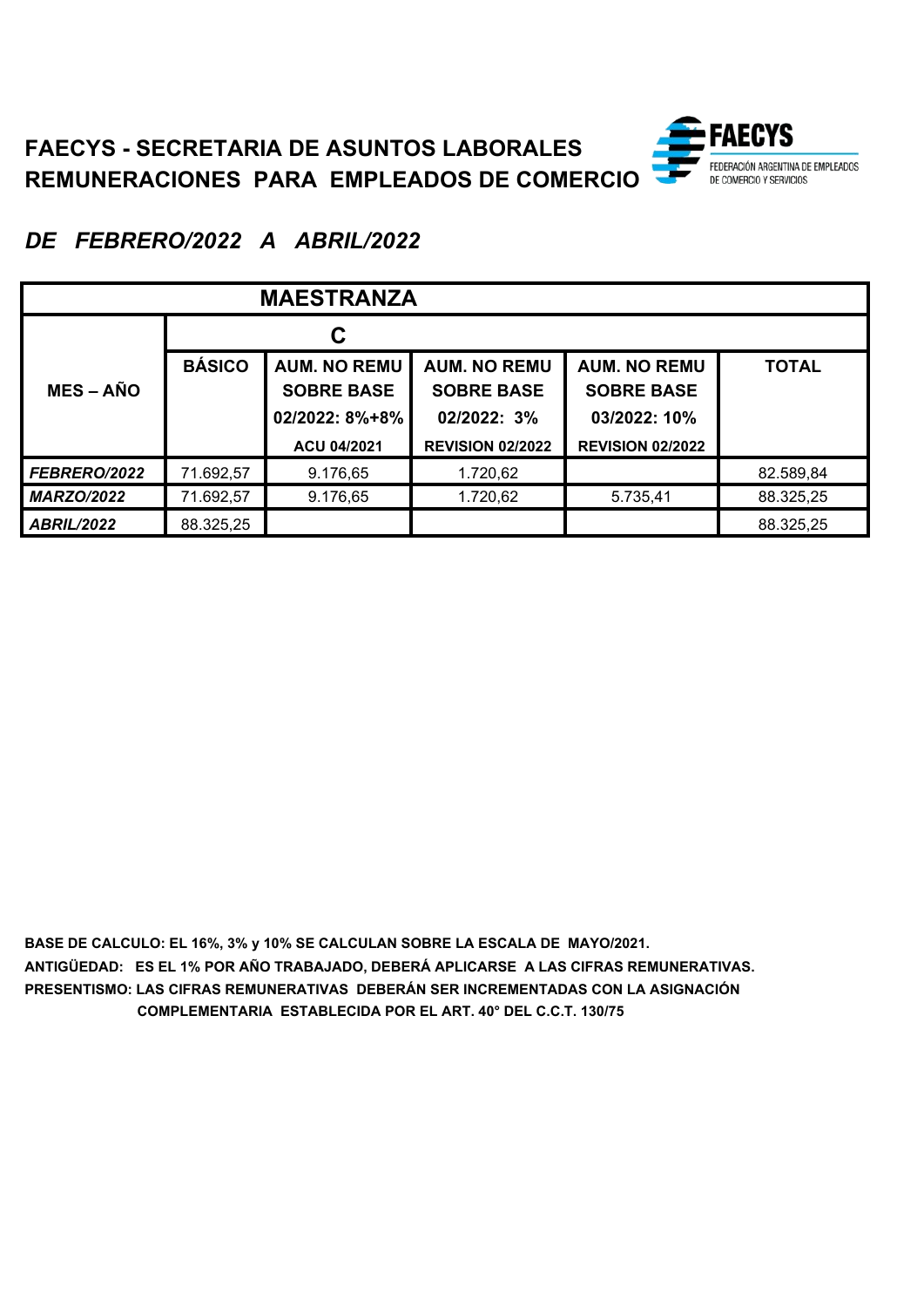

*DE FEBRERO/2022 A ABRIL/2022*

| <b>ADMINISTRATIVO</b> |               |                                          |                                          |                                          |              |  |  |  |
|-----------------------|---------------|------------------------------------------|------------------------------------------|------------------------------------------|--------------|--|--|--|
| A                     |               |                                          |                                          |                                          |              |  |  |  |
| <b>MES – AÑO</b>      | <b>BÁSICO</b> | <b>AUM. NO REMU</b><br><b>SOBRE BASE</b> | <b>AUM. NO REMU</b><br><b>SOBRE BASE</b> | <b>AUM. NO REMU</b><br><b>SOBRE BASE</b> | <b>TOTAL</b> |  |  |  |
|                       |               | 02/2022: 8%+8%                           | 02/2022: 3%                              | 03/2022: 10%                             |              |  |  |  |
|                       |               | ACU 04/2021                              | <b>REVISION 02/2022</b>                  | <b>REVISION 02/2022</b>                  |              |  |  |  |
| FEBRERO/2022          | 71.538,90     | 9.156,98                                 | 1.716,93                                 |                                          | 82.412,81    |  |  |  |
| <b>MARZO/2022</b>     | 71.538,90     | 9.156,98                                 | 1.716,93                                 | 5.723,11                                 | 88.135,92    |  |  |  |
| <b>ABRIL/2022</b>     | 88.135,92     |                                          |                                          |                                          | 88.135,92    |  |  |  |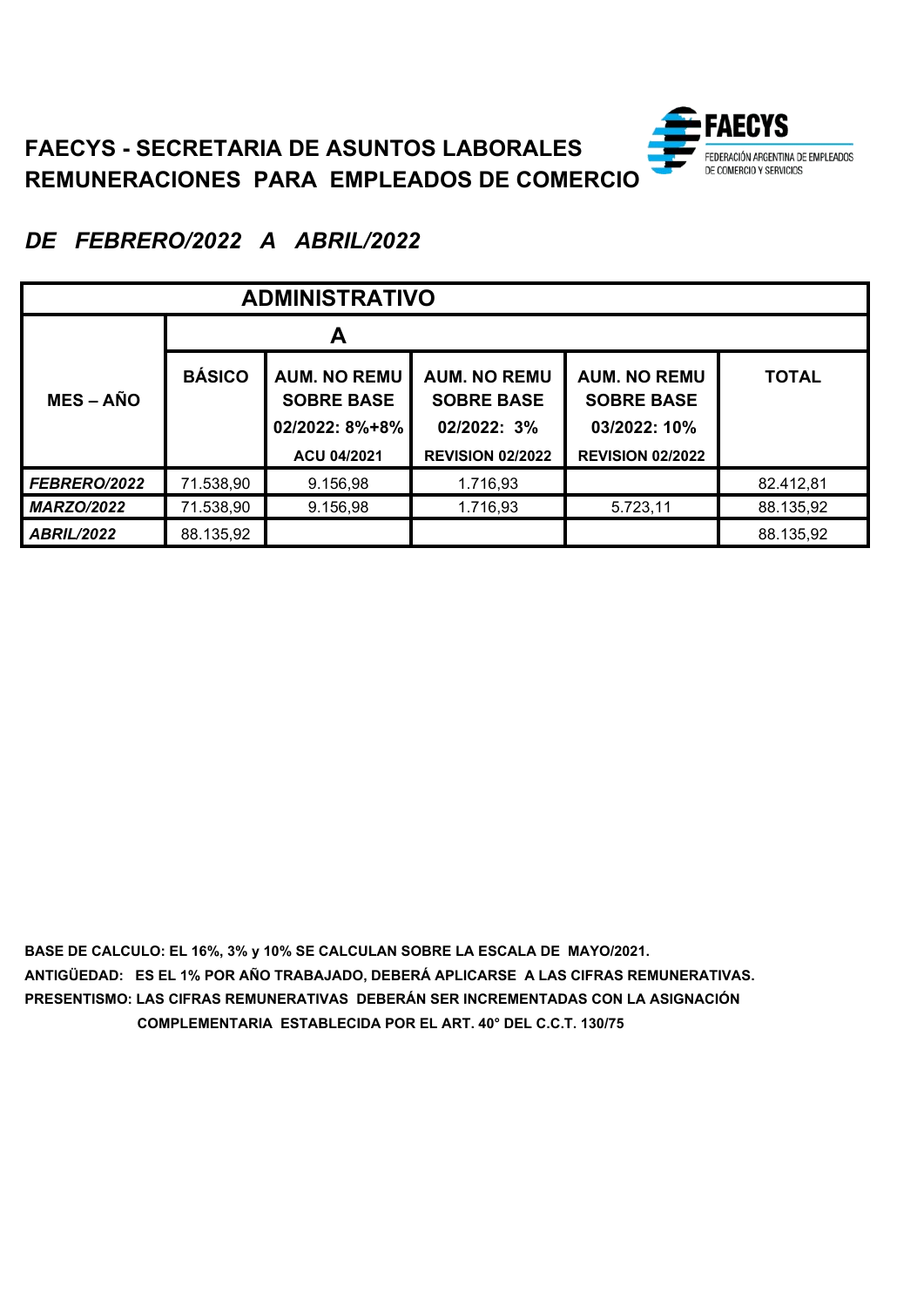

*DE FEBRERO/2022 A ABRIL/2022*

| <b>ADMINISTRATIVO</b> |               |                     |                         |                         |              |  |  |  |
|-----------------------|---------------|---------------------|-------------------------|-------------------------|--------------|--|--|--|
|                       |               | В                   |                         |                         |              |  |  |  |
|                       | <b>BÁSICO</b> | <b>AUM. NO REMU</b> | <b>AUM. NO REMU</b>     | <b>AUM. NO REMU</b>     | <b>TOTAL</b> |  |  |  |
| <b>MES – AÑO</b>      |               | <b>SOBRE BASE</b>   | <b>SOBRE BASE</b>       | <b>SOBRE BASE</b>       |              |  |  |  |
|                       |               | 02/2022: 8%+8%      | 02/2022: 3%             | 03/2022: 10%            |              |  |  |  |
|                       |               | ACU 04/2021         | <b>REVISION 02/2022</b> | <b>REVISION 02/2022</b> |              |  |  |  |
| <b>FEBRERO/2022</b>   | 71.846,72     | 9.196,38            | 1.724,32                |                         | 82.767,42    |  |  |  |
| <b>MARZO/2022</b>     | 71.846,72     | 9.196,38            | 1.724,32                | 5.747,74                | 88.515,16    |  |  |  |
| <b>ABRIL/2022</b>     | 88.515,16     |                     |                         |                         | 88.515,16    |  |  |  |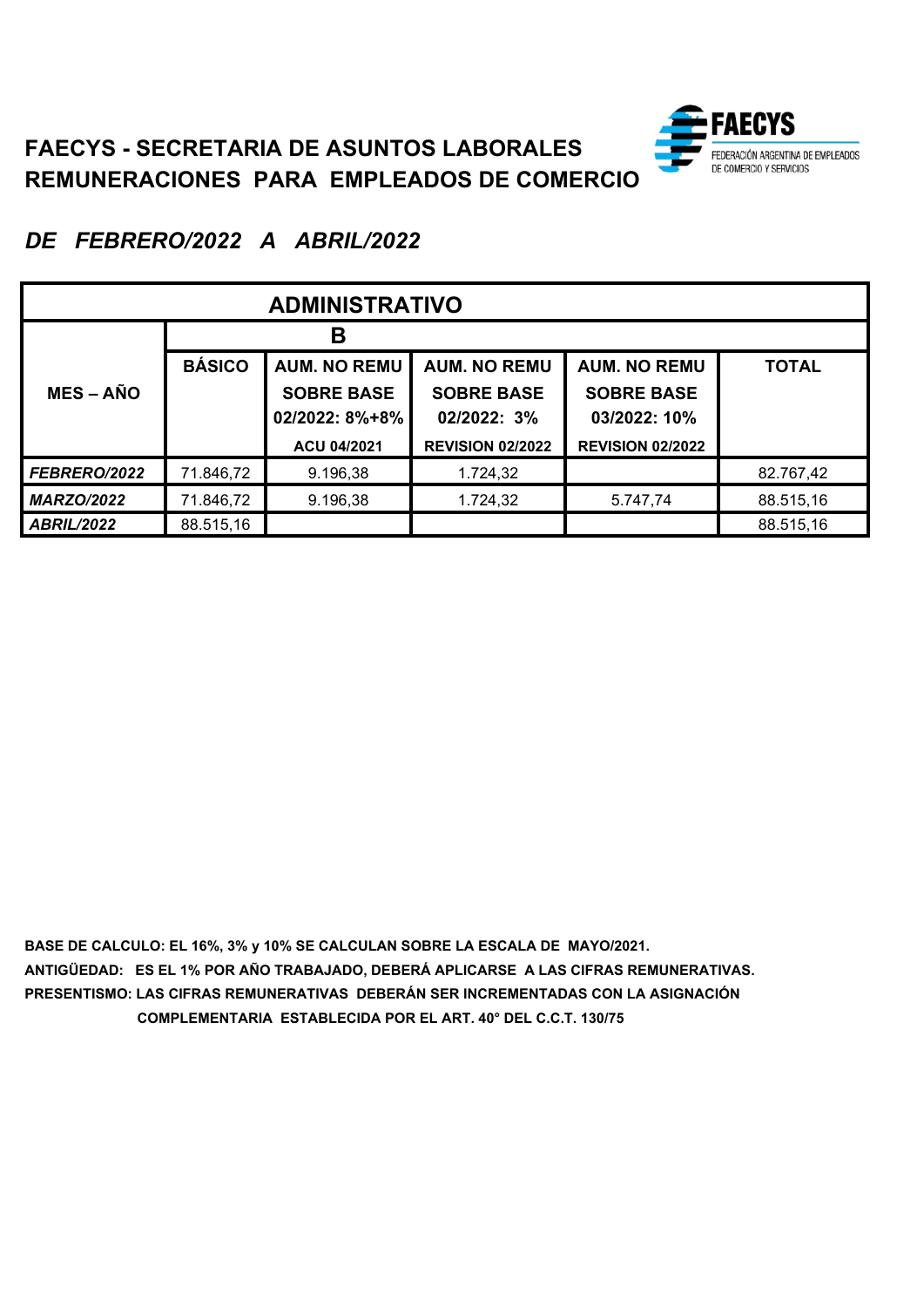

*DE FEBRERO/2022 A ABRIL/2022*

| <b>ADMINISTRATIVO</b> |               |                                                                           |                                                                                    |                                                                                     |              |  |  |  |
|-----------------------|---------------|---------------------------------------------------------------------------|------------------------------------------------------------------------------------|-------------------------------------------------------------------------------------|--------------|--|--|--|
|                       |               | С                                                                         |                                                                                    |                                                                                     |              |  |  |  |
| <b>MES – AÑO</b>      | <b>BÁSICO</b> | <b>AUM. NO REMU</b><br><b>SOBRE BASE</b><br>02/2022: 8%+8%<br>ACU 04/2021 | <b>AUM. NO REMU</b><br><b>SOBRE BASE</b><br>02/2022: 3%<br><b>REVISION 02/2022</b> | <b>AUM. NO REMU</b><br><b>SOBRE BASE</b><br>03/2022: 10%<br><b>REVISION 02/2022</b> | <b>TOTAL</b> |  |  |  |
|                       |               |                                                                           |                                                                                    |                                                                                     |              |  |  |  |
| <b>FEBRERO/2022</b>   | 72.154,31     | 9.235,75                                                                  | 1.731,70                                                                           |                                                                                     | 83.121,76    |  |  |  |
| <b>MARZO/2022</b>     | 72.154,31     | 9.235,75                                                                  | 1.731,70                                                                           | 5.772,34                                                                            | 88.894,10    |  |  |  |
| <b>ABRIL/2022</b>     | 88.894,10     |                                                                           |                                                                                    |                                                                                     | 88.894,10    |  |  |  |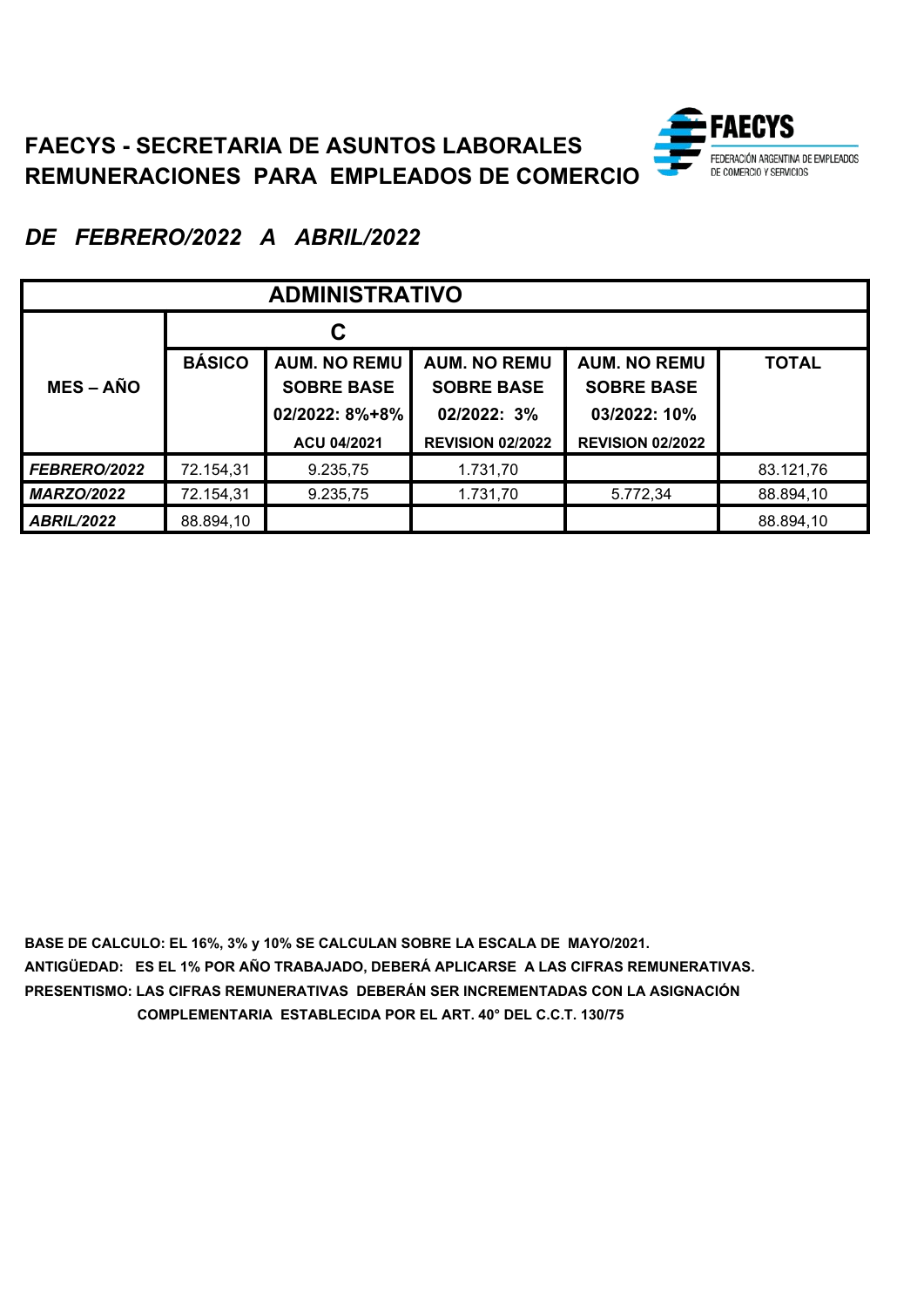

*DE FEBRERO/2022 A ABRIL/2022*

| <b>ADMINISTRATIVO</b> |               |                                                                           |                                                                                    |                                                                                     |              |  |  |
|-----------------------|---------------|---------------------------------------------------------------------------|------------------------------------------------------------------------------------|-------------------------------------------------------------------------------------|--------------|--|--|
|                       |               |                                                                           |                                                                                    |                                                                                     |              |  |  |
| <b>MES-AÑO</b>        | <b>BÁSICO</b> | <b>AUM. NO REMU</b><br><b>SOBRE BASE</b><br>02/2022: 8%+8%<br>ACU 04/2021 | <b>AUM. NO REMU</b><br><b>SOBRE BASE</b><br>02/2022: 3%<br><b>REVISION 02/2022</b> | <b>AUM. NO REMU</b><br><b>SOBRE BASE</b><br>03/2022: 10%<br><b>REVISION 02/2022</b> | <b>TOTAL</b> |  |  |
|                       |               |                                                                           |                                                                                    |                                                                                     |              |  |  |
| <b>FEBRERO/2022</b>   | 73.077,33     | 9.353,90                                                                  | 1.753,86                                                                           |                                                                                     | 84.185,09    |  |  |
| <b>MARZO/2022</b>     | 73.077,33     | 9.353,90                                                                  | 1.753,86                                                                           | 5.846,19                                                                            | 90.031,28    |  |  |
| <b>ABRIL/2022</b>     | 90.031,28     |                                                                           |                                                                                    |                                                                                     | 90.031,28    |  |  |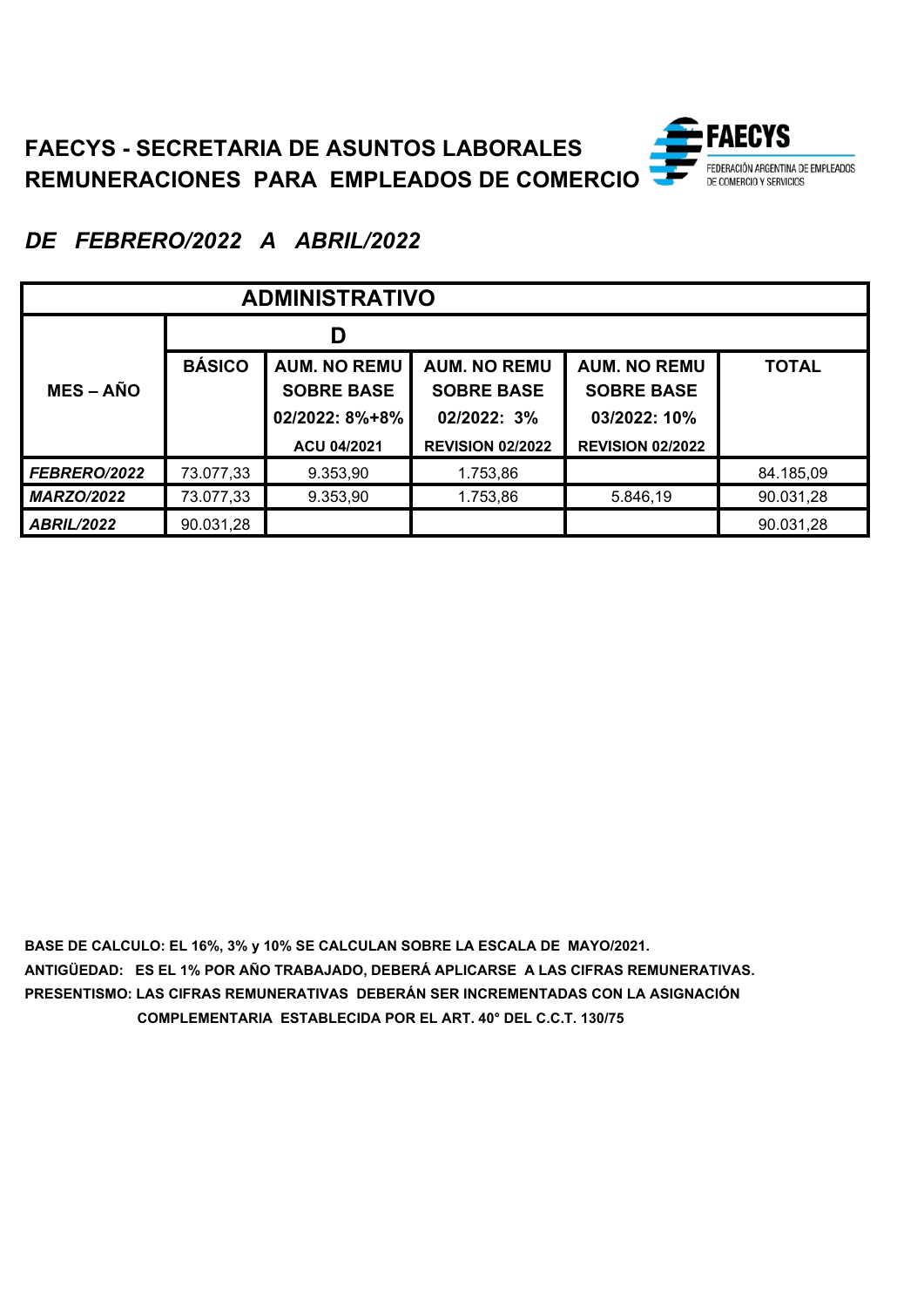

*DE FEBRERO/2022 A ABRIL/2022*

| <b>ADMINISTRATIVO</b> |               |                                          |                                          |                                          |              |  |  |
|-----------------------|---------------|------------------------------------------|------------------------------------------|------------------------------------------|--------------|--|--|
|                       |               | Е                                        |                                          |                                          |              |  |  |
| <b>MES-AÑO</b>        | <b>BÁSICO</b> | <b>AUM. NO REMU</b><br><b>SOBRE BASE</b> | <b>AUM. NO REMU</b><br><b>SOBRE BASE</b> | <b>AUM. NO REMU</b><br><b>SOBRE BASE</b> | <b>TOTAL</b> |  |  |
|                       |               | 02/2022: 8%+8%                           | 02/2022: 3%                              | 03/2022: 10%                             |              |  |  |
|                       |               | ACU 04/2021                              | <b>REVISION 02/2022</b>                  | <b>REVISION 02/2022</b>                  |              |  |  |
| FEBRERO/2022          | 73.846,29     | 9.452,33                                 | 1.772,31                                 |                                          | 85.070,93    |  |  |
| <b>MARZO/2022</b>     | 73.846,29     | 9.452,33                                 | 1.772,31                                 | 5.907,70                                 | 90.978,63    |  |  |
| <b>ABRIL/2022</b>     | 90.978,63     |                                          |                                          |                                          | 90.978,63    |  |  |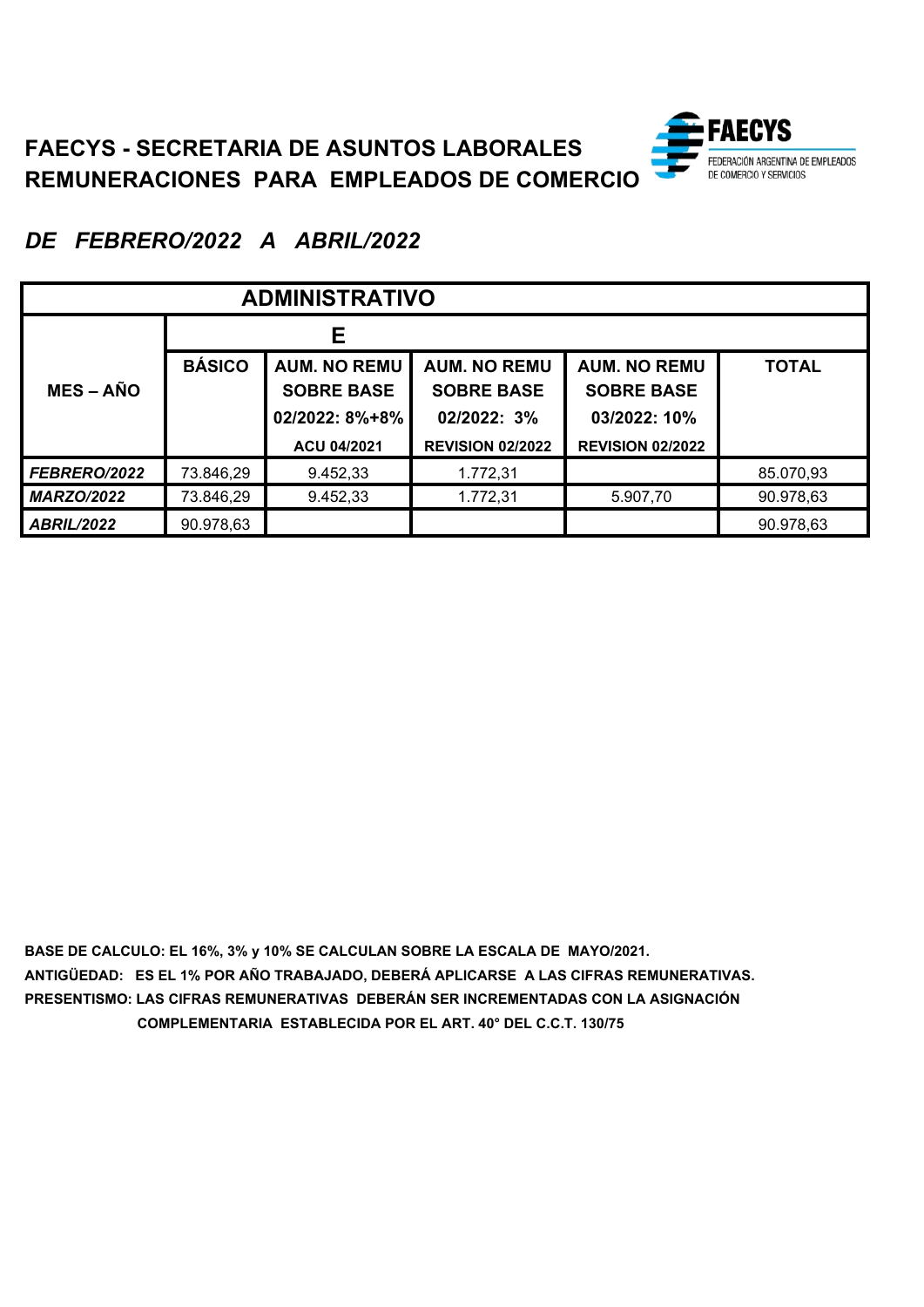

*DE FEBRERO/2022 A ABRIL/2022*

| <b>ADMINISTRATIVO</b> |               |                                                            |                                                         |                                                          |              |  |  |
|-----------------------|---------------|------------------------------------------------------------|---------------------------------------------------------|----------------------------------------------------------|--------------|--|--|
|                       |               |                                                            |                                                         |                                                          |              |  |  |
| <b>MES-AÑO</b>        | <b>BÁSICO</b> | <b>AUM. NO REMU</b><br><b>SOBRE BASE</b><br>02/2022: 8%+8% | <b>AUM. NO REMU</b><br><b>SOBRE BASE</b><br>02/2022: 3% | <b>AUM. NO REMU</b><br><b>SOBRE BASE</b><br>03/2022: 10% | <b>TOTAL</b> |  |  |
|                       |               | ACU 04/2021                                                | <b>REVISION 02/2022</b>                                 | <b>REVISION 02/2022</b>                                  |              |  |  |
| <b>FEBRERO/2022</b>   | 74.974,38     | 9.596,72                                                   | 1.799,39                                                |                                                          | 86.370,49    |  |  |
| <b>MARZO/2022</b>     | 74.974,38     | 9.596,72                                                   | 1.799,39                                                | 5.997,95                                                 | 92.368,44    |  |  |
| <b>ABRIL/2022</b>     | 92.368,44     |                                                            |                                                         |                                                          | 92.368,44    |  |  |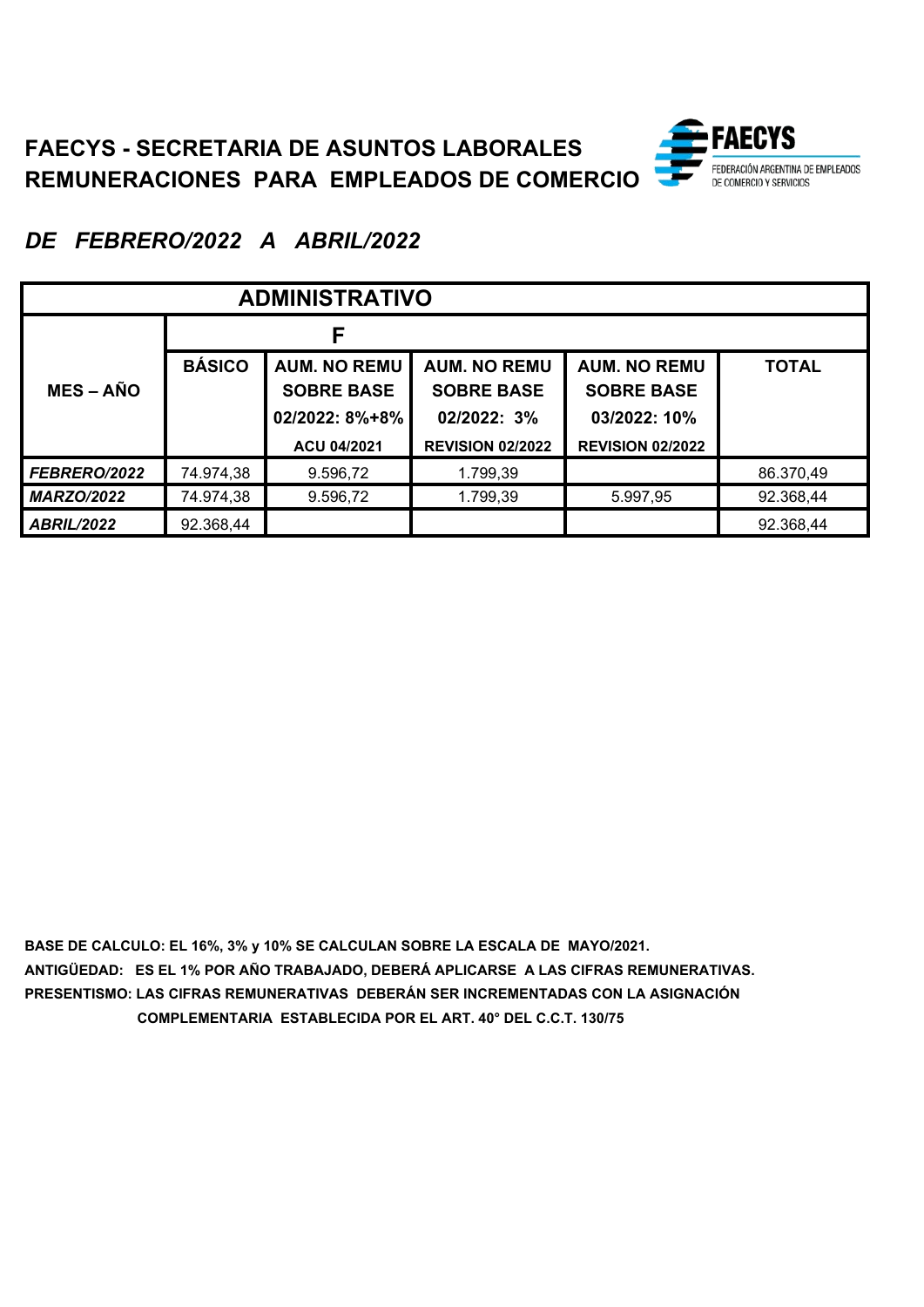

## *DE FEBRERO/2022 A ABRIL/2022*

| <b>CAJEROS</b>    |               |                                          |                                          |                                          |              |  |  |
|-------------------|---------------|------------------------------------------|------------------------------------------|------------------------------------------|--------------|--|--|
|                   |               | A                                        |                                          |                                          |              |  |  |
| <b>MES-AÑO</b>    | <b>BÁSICO</b> | <b>AUM. NO REMU</b><br><b>SOBRE BASE</b> | <b>AUM. NO REMU</b><br><b>SOBRE BASE</b> | <b>AUM. NO REMU</b><br><b>SOBRE BASE</b> | <b>TOTAL</b> |  |  |
|                   |               | 02/2022: 8%+8%                           | 02/2022: 3%                              | 03/2022: 10%                             |              |  |  |
|                   |               | ACU 04/2021                              | <b>REVISION 02/2022</b>                  | <b>REVISION 02/2022</b>                  |              |  |  |
| FEBRERO/2022      | 71.795,18     | 9.189,78                                 | 1.723,08                                 |                                          | 82.708,04    |  |  |
| <b>MARZO/2022</b> | 71.795,18     | 9.189,78                                 | 1.723,08                                 | 5.743,62                                 | 88.451,66    |  |  |
| <b>ABRIL/2022</b> | 88.451,66     |                                          |                                          |                                          | 88.451,66    |  |  |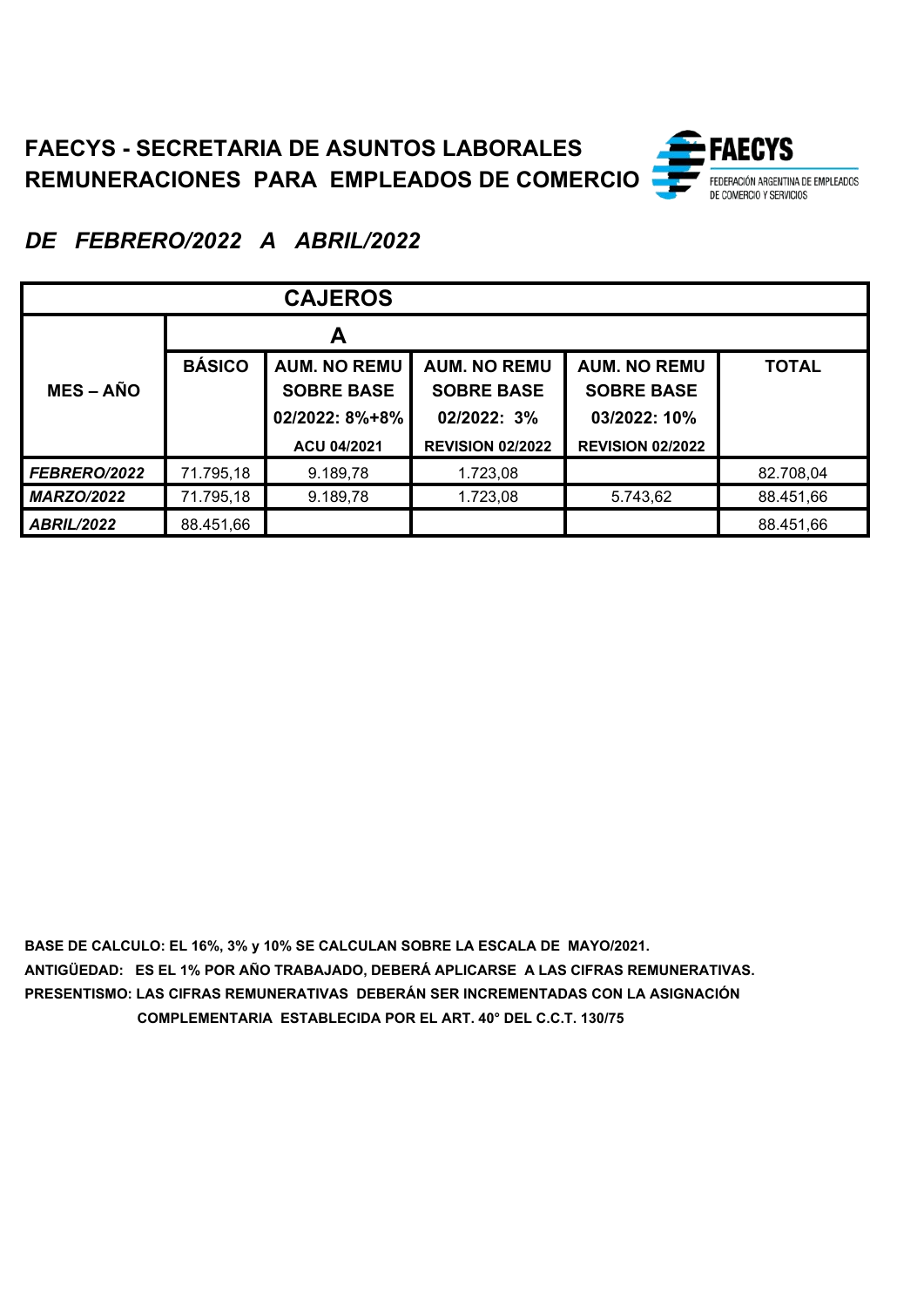

### *DE FEBRERO/2022 A ABRIL/2022*

| <b>CAJEROS</b>    |               |                                                                           |                                                                                    |                                                                                     |              |  |  |
|-------------------|---------------|---------------------------------------------------------------------------|------------------------------------------------------------------------------------|-------------------------------------------------------------------------------------|--------------|--|--|
|                   |               | В                                                                         |                                                                                    |                                                                                     |              |  |  |
| <b>MES – AÑO</b>  | <b>BÁSICO</b> | <b>AUM. NO REMU</b><br><b>SOBRE BASE</b><br>02/2022: 8%+8%<br>ACU 04/2021 | <b>AUM. NO REMU</b><br><b>SOBRE BASE</b><br>02/2022: 3%<br><b>REVISION 02/2022</b> | <b>AUM. NO REMU</b><br><b>SOBRE BASE</b><br>03/2022: 10%<br><b>REVISION 02/2022</b> | <b>TOTAL</b> |  |  |
| FEBRERO/2022      | 72.154,28     | 9.235,75                                                                  | 1.731,70                                                                           |                                                                                     | 83.121,73    |  |  |
| <b>MARZO/2022</b> | 72.154,28     | 9.235,75                                                                  | 1.731,70                                                                           | 5.772,34                                                                            | 88.894,07    |  |  |
| <b>ABRIL/2022</b> | 88.894,07     |                                                                           |                                                                                    |                                                                                     | 88.894,07    |  |  |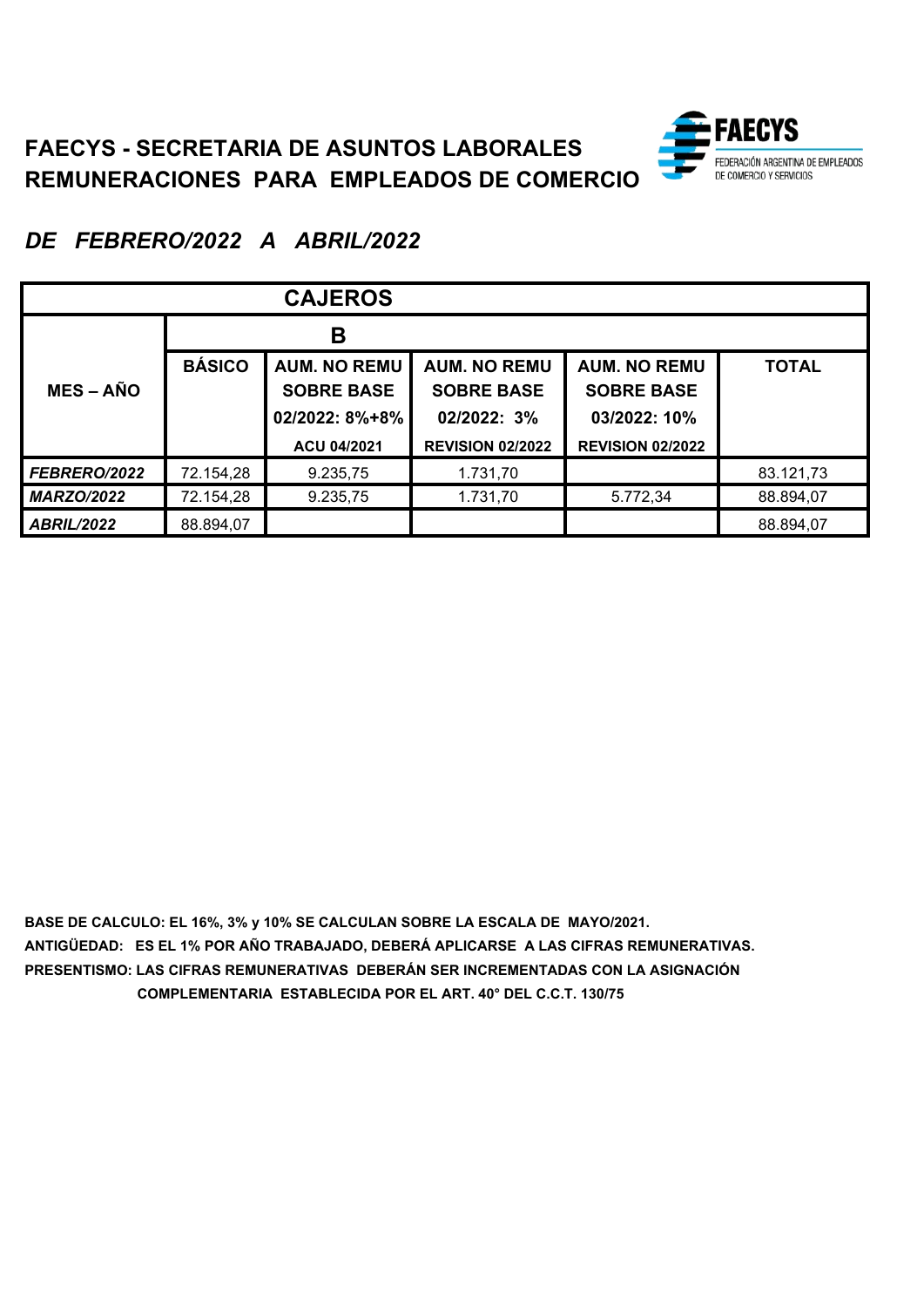

# *DE FEBRERO/2022 A ABRIL/2022*

| <b>CAJEROS</b>    |               |                                                                                  |                                                                                    |                                                                                     |              |  |  |
|-------------------|---------------|----------------------------------------------------------------------------------|------------------------------------------------------------------------------------|-------------------------------------------------------------------------------------|--------------|--|--|
|                   |               | C                                                                                |                                                                                    |                                                                                     |              |  |  |
| <b>MES – AÑO</b>  | <b>BÁSICO</b> | <b>AUM. NO REMU</b><br><b>SOBRE BASE</b><br>02/2022: 8%+8%<br><b>ACU 04/2021</b> | <b>AUM. NO REMU</b><br><b>SOBRE BASE</b><br>02/2022: 3%<br><b>REVISION 02/2022</b> | <b>AUM. NO REMU</b><br><b>SOBRE BASE</b><br>03/2022: 10%<br><b>REVISION 02/2022</b> | <b>TOTAL</b> |  |  |
| FEBRERO/2022      | 72.615,78     | 9.294,82                                                                         | 1.742,78                                                                           |                                                                                     | 83.653,38    |  |  |
| <b>MARZO/2022</b> | 72.615,78     | 9.294,82                                                                         | 1.742,78                                                                           | 5.809,26                                                                            | 89.462,64    |  |  |
| <b>ABRIL/2022</b> | 89.462,64     |                                                                                  |                                                                                    |                                                                                     | 89.462,64    |  |  |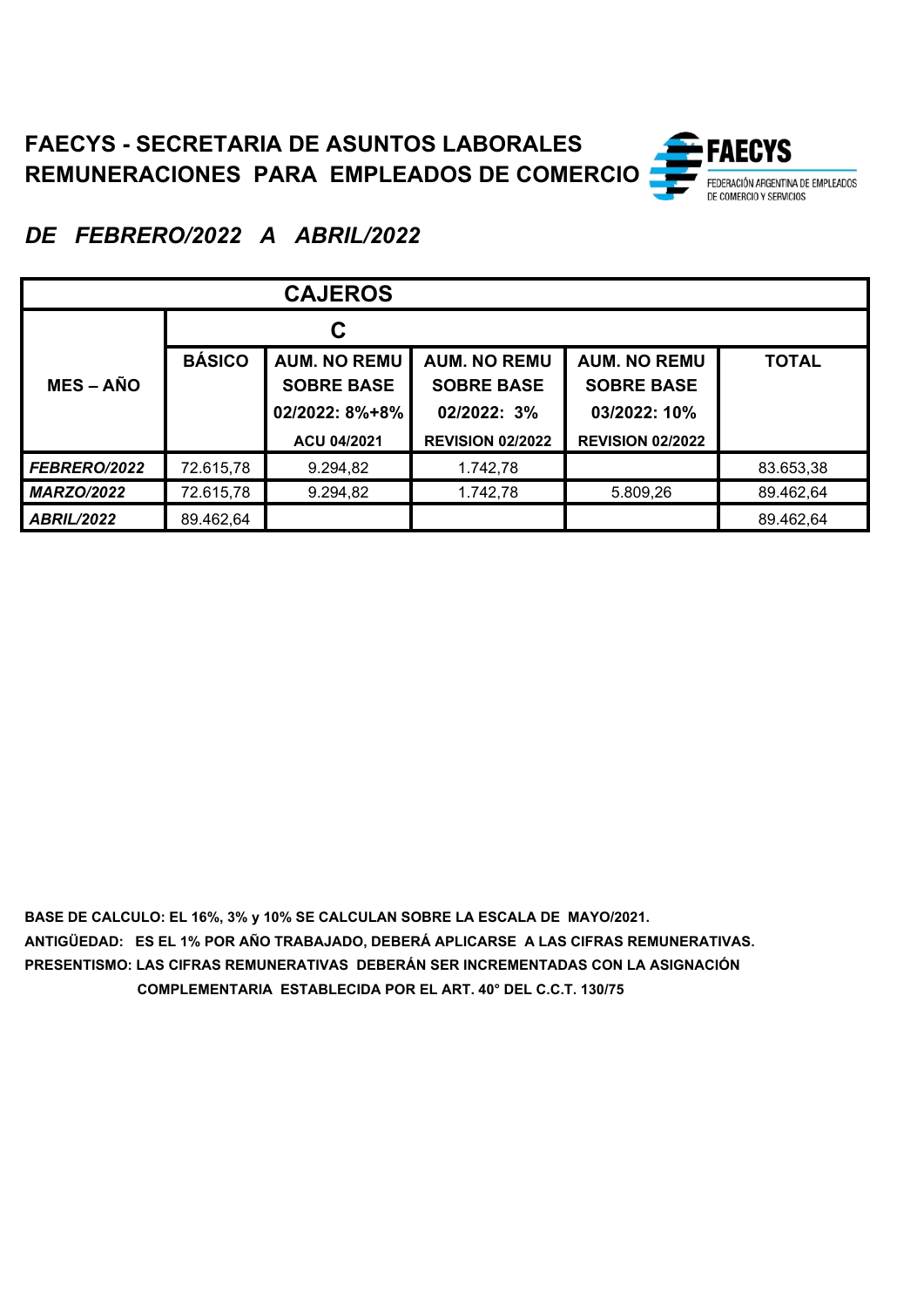

# *DE FEBRERO/2022 A ABRIL/2022*

| <b>AUXILIAR</b>     |               |                                                                           |                                                                                    |                                                                                     |              |  |  |
|---------------------|---------------|---------------------------------------------------------------------------|------------------------------------------------------------------------------------|-------------------------------------------------------------------------------------|--------------|--|--|
|                     |               | A                                                                         |                                                                                    |                                                                                     |              |  |  |
| $MES - AÑO$         | <b>BÁSICO</b> | <b>AUM. NO REMU</b><br><b>SOBRE BASE</b><br>02/2022: 8%+8%<br>ACU 04/2021 | <b>AUM. NO REMU</b><br><b>SOBRE BASE</b><br>02/2022: 3%<br><b>REVISION 02/2022</b> | <b>AUM. NO REMU</b><br><b>SOBRE BASE</b><br>03/2022: 10%<br><b>REVISION 02/2022</b> | <b>TOTAL</b> |  |  |
| <b>FEBRERO/2022</b> | 71.795,18     | 9.189,78                                                                  | 1.723,08                                                                           |                                                                                     | 82.708,04    |  |  |
| <b>MARZO/2022</b>   | 71.795,18     | 9.189,78                                                                  | 1.723,08                                                                           | 5.743,62                                                                            | 88.451,66    |  |  |
| <b>ABRIL/2022</b>   | 88.451,66     |                                                                           |                                                                                    |                                                                                     | 88.451,66    |  |  |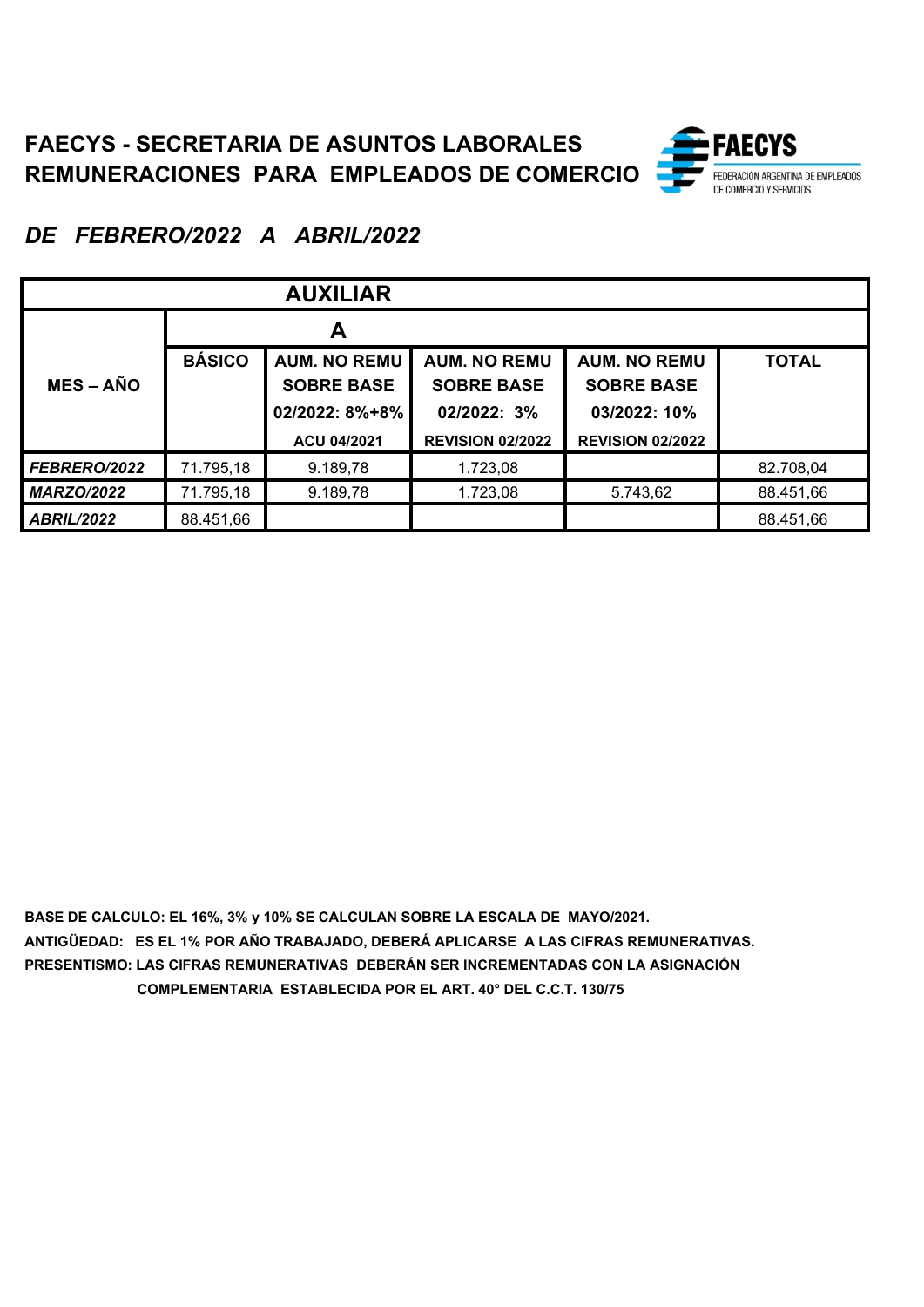

# *DE FEBRERO/2022 A ABRIL/2022*

| <b>AUXILIAR</b>   |               |                                          |                                          |                                          |              |  |  |
|-------------------|---------------|------------------------------------------|------------------------------------------|------------------------------------------|--------------|--|--|
|                   |               | В                                        |                                          |                                          |              |  |  |
| <b>MES – AÑO</b>  | <b>BÁSICO</b> | <b>AUM. NO REMU</b><br><b>SOBRE BASE</b> | <b>AUM. NO REMU</b><br><b>SOBRE BASE</b> | <b>AUM. NO REMU</b><br><b>SOBRE BASE</b> | <b>TOTAL</b> |  |  |
|                   |               | 02/2022: 8%+8%<br>ACU 04/2021            | 02/2022: 3%<br><b>REVISION 02/2022</b>   | 03/2022: 10%<br><b>REVISION 02/2022</b>  |              |  |  |
| FEBRERO/2022      | 72.307,94     | 9.255,42                                 | 1.735,39                                 |                                          | 83.298,75    |  |  |
| <b>MARZO/2022</b> | 72.307,94     | 9.255,42                                 | 1.735,39                                 | 5.784,64                                 | 89.083,39    |  |  |
| <b>ABRIL/2022</b> | 89.083,39     |                                          |                                          |                                          | 89.083,39    |  |  |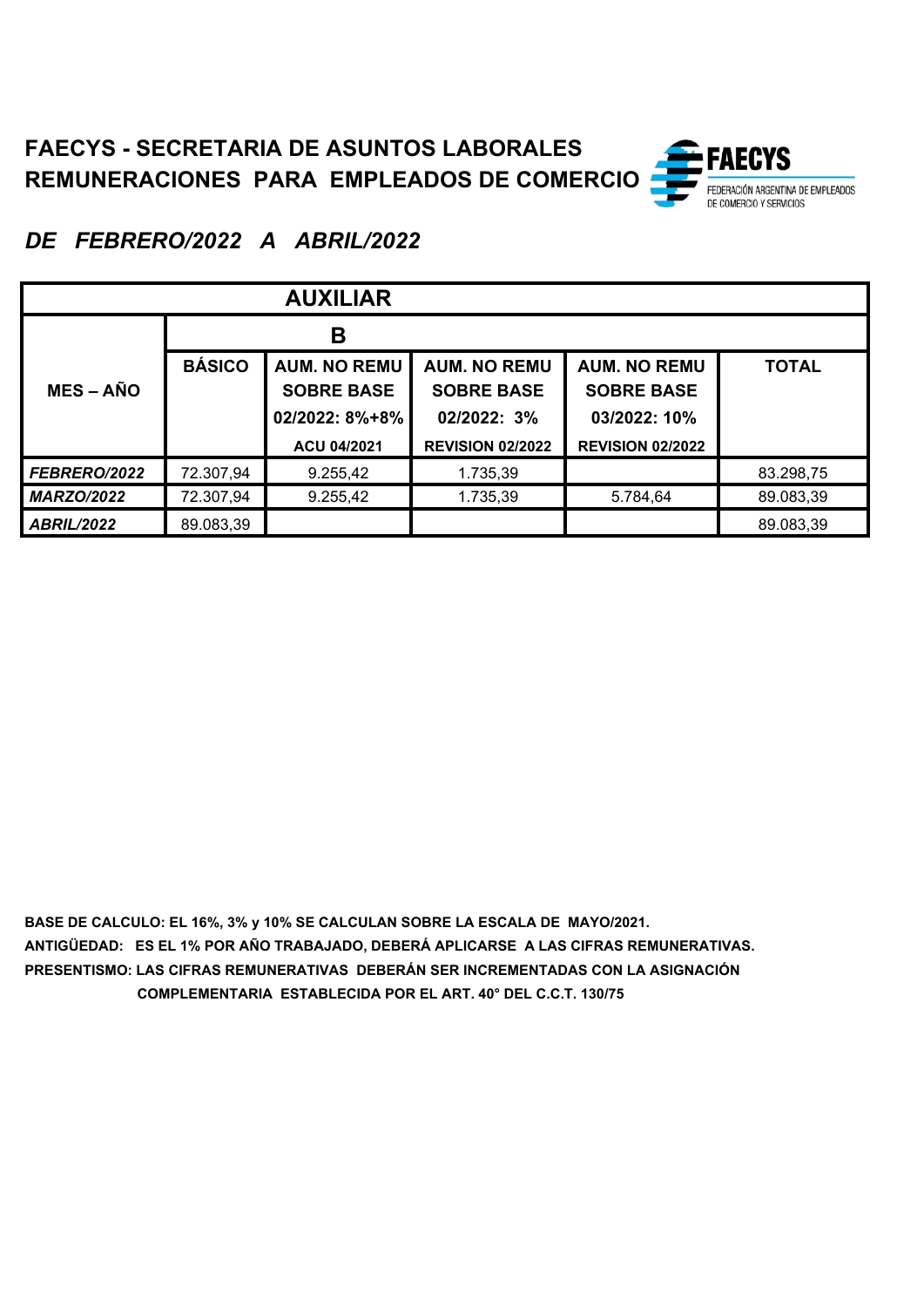

## *DE FEBRERO/2022 A ABRIL/2022*

| <b>AUXILIAR</b>   |               |                                                                           |                                                                                    |                                                                                     |              |  |  |
|-------------------|---------------|---------------------------------------------------------------------------|------------------------------------------------------------------------------------|-------------------------------------------------------------------------------------|--------------|--|--|
|                   |               | С                                                                         |                                                                                    |                                                                                     |              |  |  |
| <b>MES – AÑO</b>  | <b>BÁSICO</b> | <b>AUM. NO REMU</b><br><b>SOBRE BASE</b><br>02/2022: 8%+8%<br>ACU 04/2021 | <b>AUM. NO REMU</b><br><b>SOBRE BASE</b><br>02/2022: 3%<br><b>REVISION 02/2022</b> | <b>AUM. NO REMU</b><br><b>SOBRE BASE</b><br>03/2022: 10%<br><b>REVISION 02/2022</b> | <b>TOTAL</b> |  |  |
| FEBRERO/2022      | 74.000,14     | 9.472,02                                                                  | 1.776,00                                                                           |                                                                                     | 85.248,16    |  |  |
| <b>MARZO/2022</b> | 74.000,14     | 9.472,02                                                                  | 1.776,00                                                                           | 5.920,01                                                                            | 91.168,17    |  |  |
| <b>ABRIL/2022</b> | 91.168,17     |                                                                           |                                                                                    |                                                                                     | 91.168,17    |  |  |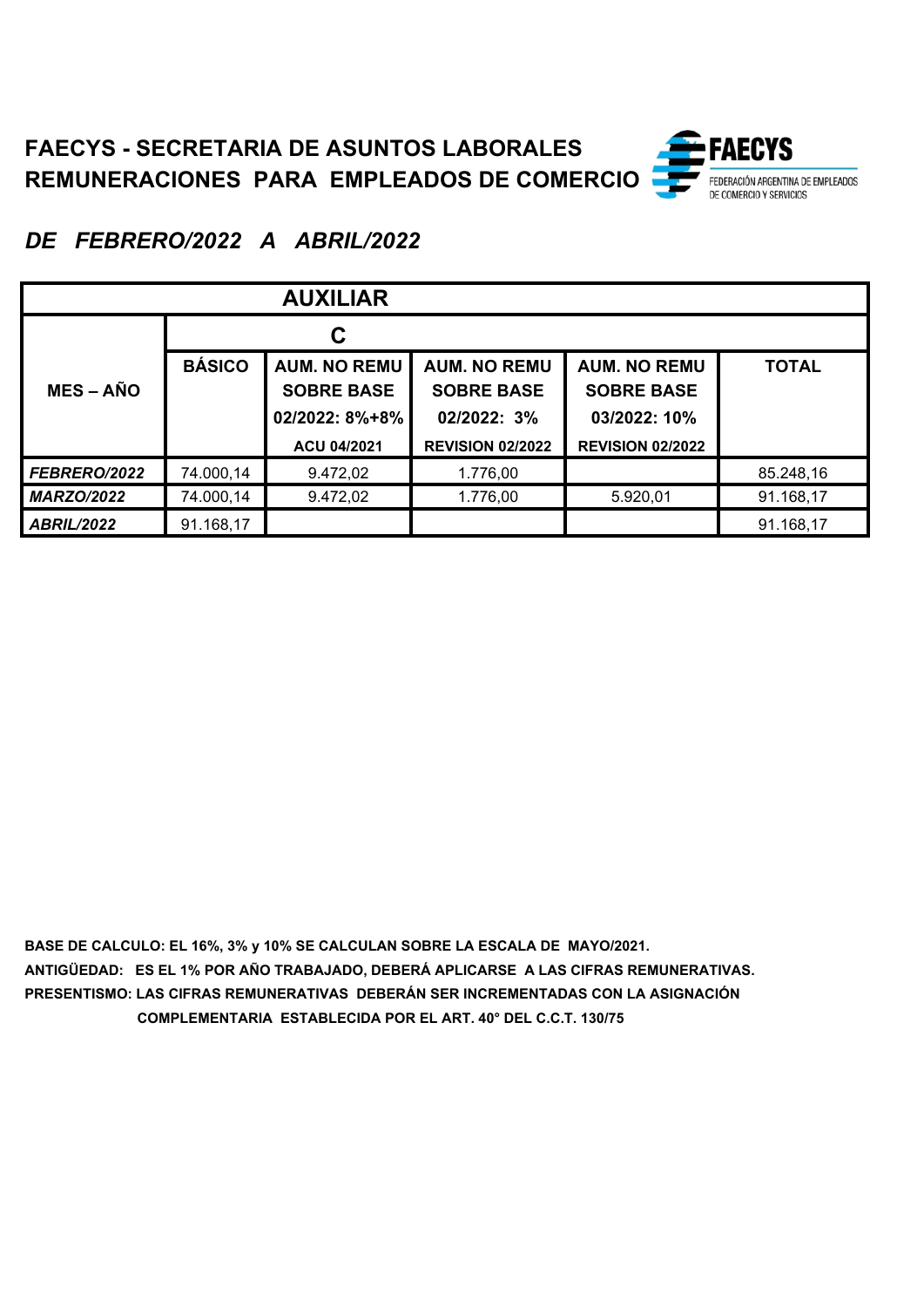

*DE FEBRERO/2022 A ABRIL/2022*

| <b>AUXILIAR ESPECIALIZADO</b>                                                                                                                                                                                                          |           |             |                         |                         |           |  |  |  |
|----------------------------------------------------------------------------------------------------------------------------------------------------------------------------------------------------------------------------------------|-----------|-------------|-------------------------|-------------------------|-----------|--|--|--|
|                                                                                                                                                                                                                                        |           | A           |                         |                         |           |  |  |  |
| <b>BÁSICO</b><br><b>AUM. NO REMU</b><br><b>AUM. NO REMU</b><br><b>AUM. NO REMU</b><br><b>TOTAL</b><br><b>MES – AÑO</b><br><b>SOBRE BASE</b><br><b>SOBRE BASE</b><br><b>SOBRE BASE</b><br>02/2022: 8%+8%<br>02/2022: 3%<br>03/2022: 10% |           |             |                         |                         |           |  |  |  |
|                                                                                                                                                                                                                                        |           | ACU 04/2021 | <b>REVISION 02/2022</b> | <b>REVISION 02/2022</b> |           |  |  |  |
| <b>FEBRERO/2022</b>                                                                                                                                                                                                                    | 72.410,75 | 9.268,58    | 1.737,86                |                         | 83.417,19 |  |  |  |
| <b>MARZO/2022</b>                                                                                                                                                                                                                      | 72.410,75 | 9.268,58    | 1.737,86                | 5.792,86                | 89.210,05 |  |  |  |
| <b>ABRIL/2022</b>                                                                                                                                                                                                                      | 89.210,05 |             |                         |                         | 89.210,05 |  |  |  |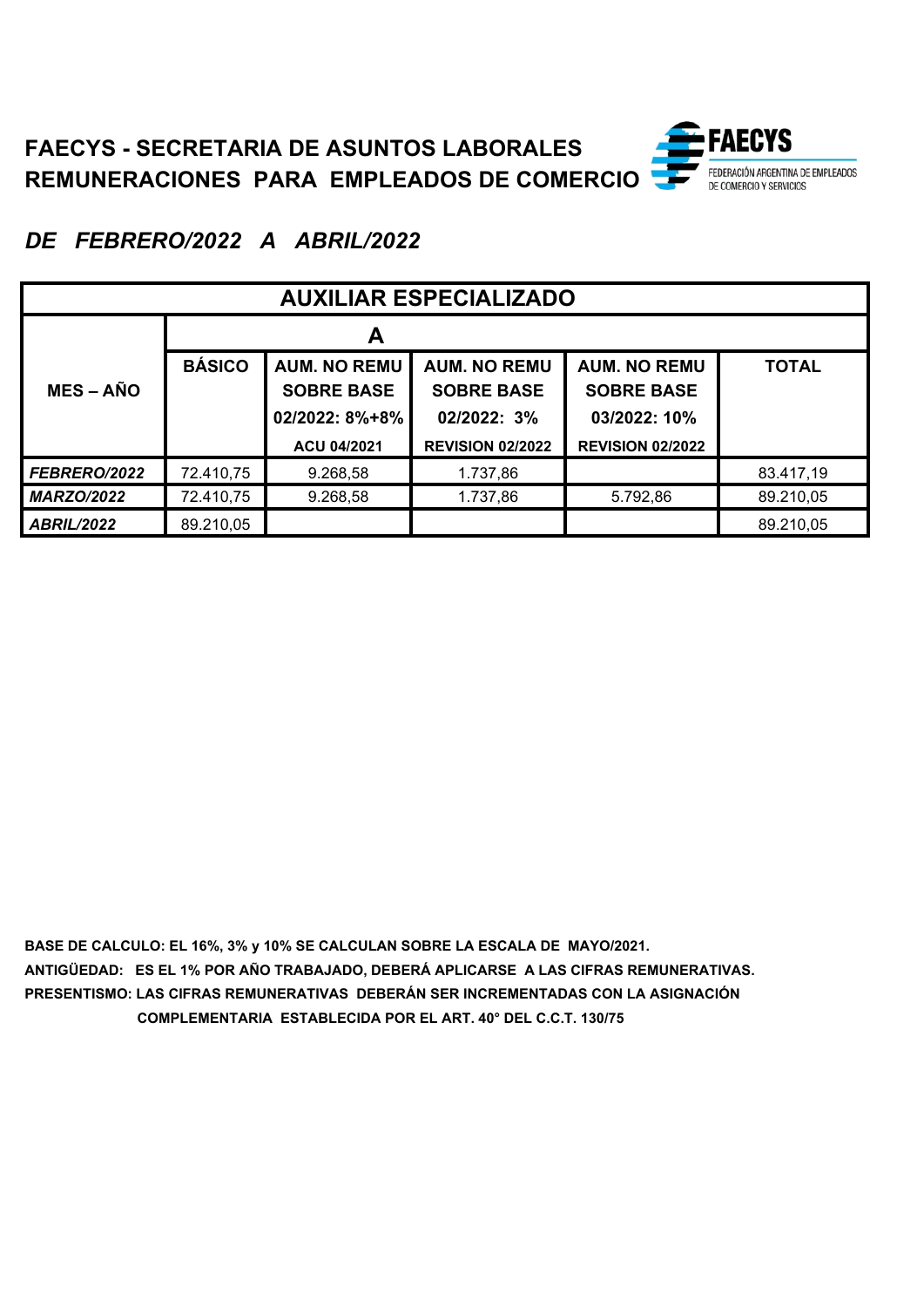

*DE FEBRERO/2022 A ABRIL/2022*

| <b>AUXILIAR ESPECIALIZADO</b> |               |                                          |                                          |                                          |              |  |  |  |
|-------------------------------|---------------|------------------------------------------|------------------------------------------|------------------------------------------|--------------|--|--|--|
|                               |               | В                                        |                                          |                                          |              |  |  |  |
| <b>MES-AÑO</b>                | <b>BÁSICO</b> | <b>AUM. NO REMU</b><br><b>SOBRE BASE</b> | <b>AUM. NO REMU</b><br><b>SOBRE BASE</b> | <b>AUM. NO REMU</b><br><b>SOBRE BASE</b> | <b>TOTAL</b> |  |  |  |
|                               |               | 02/2022: 8%+8%                           | 02/2022: 3%                              | 03/2022: 10%                             |              |  |  |  |
|                               |               | ACU 04/2021                              | <b>REVISION 02/2022</b>                  | <b>REVISION 02/2022</b>                  |              |  |  |  |
| <b>FEBRERO/2022</b>           | 73.333,60     | 9.386,70                                 | 1.760,01                                 |                                          | 84.480,31    |  |  |  |
| <b>MARZO/2022</b>             | 73.333,60     | 9.386,70                                 | 1.760,01                                 | 5.866,69                                 | 90.347,00    |  |  |  |
| <b>ABRIL/2022</b>             | 90.347,00     |                                          |                                          |                                          | 90.347,00    |  |  |  |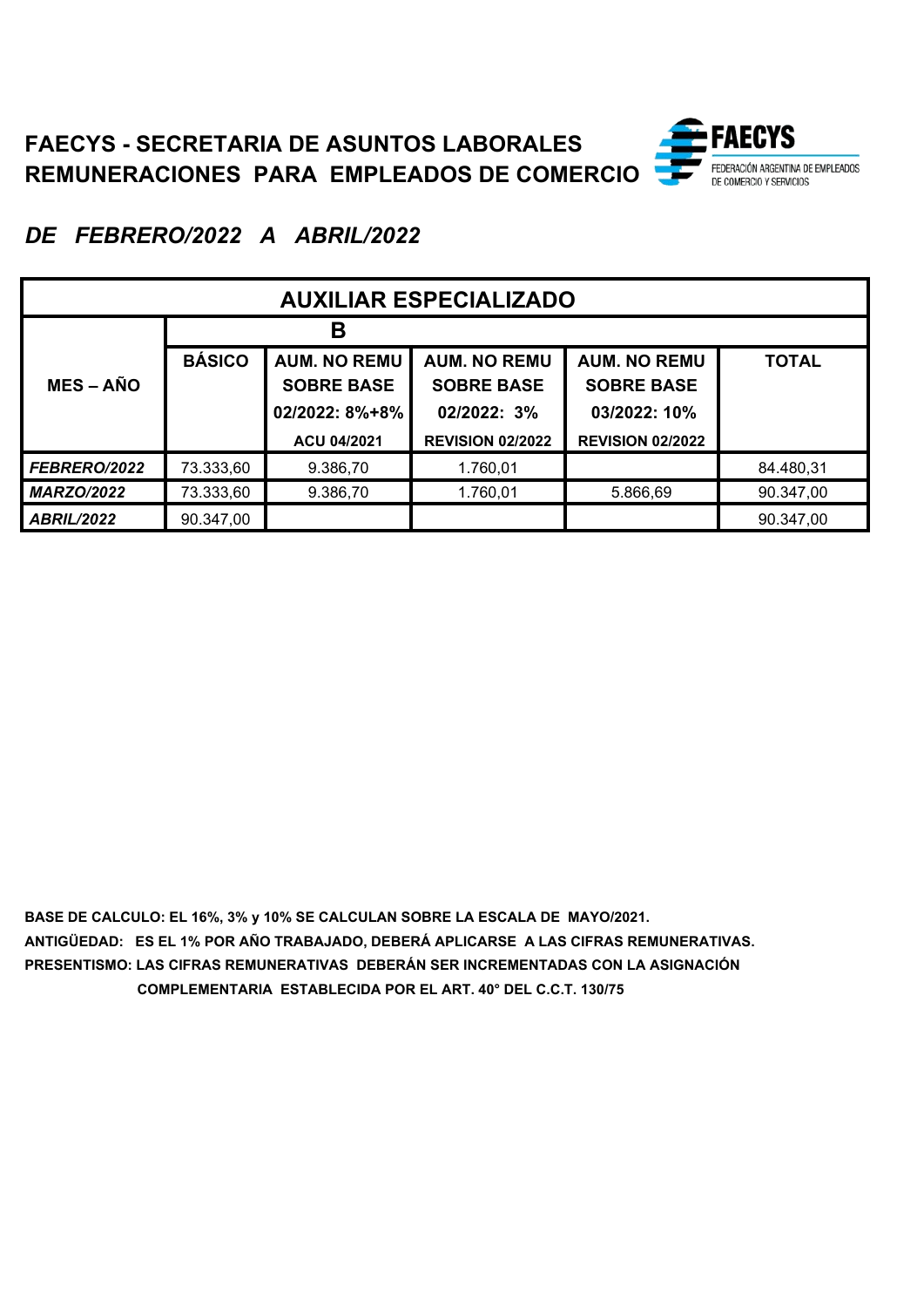

### *DE FEBRERO/2022 A ABRIL/2022*

| <b>VENDEDOR</b>   |               |                                          |                                          |                                          |              |  |  |
|-------------------|---------------|------------------------------------------|------------------------------------------|------------------------------------------|--------------|--|--|
|                   |               | A                                        |                                          |                                          |              |  |  |
| <b>MES-AÑO</b>    | <b>BÁSICO</b> | <b>AUM. NO REMU</b><br><b>SOBRE BASE</b> | <b>AUM. NO REMU</b><br><b>SOBRE BASE</b> | <b>AUM. NO REMU</b><br><b>SOBRE BASE</b> | <b>TOTAL</b> |  |  |
|                   |               | 02/2022: 8%+8%                           | 02/2022: 3%                              | 03/2022: 10%                             |              |  |  |
|                   |               | ACU 04/2021                              | <b>REVISION 02/2022</b>                  | <b>REVISION 02/2022</b>                  |              |  |  |
| FEBRERO/2022      | 71.795,18     | 9.189,78                                 | 1.723,08                                 |                                          | 82.708,04    |  |  |
| <b>MARZO/2022</b> | 71.795,18     | 9.189,78                                 | 1.723,08                                 | 5.743,62                                 | 88.451,66    |  |  |
| <b>ABRIL/2022</b> | 88.451,66     |                                          |                                          |                                          | 88.451,66    |  |  |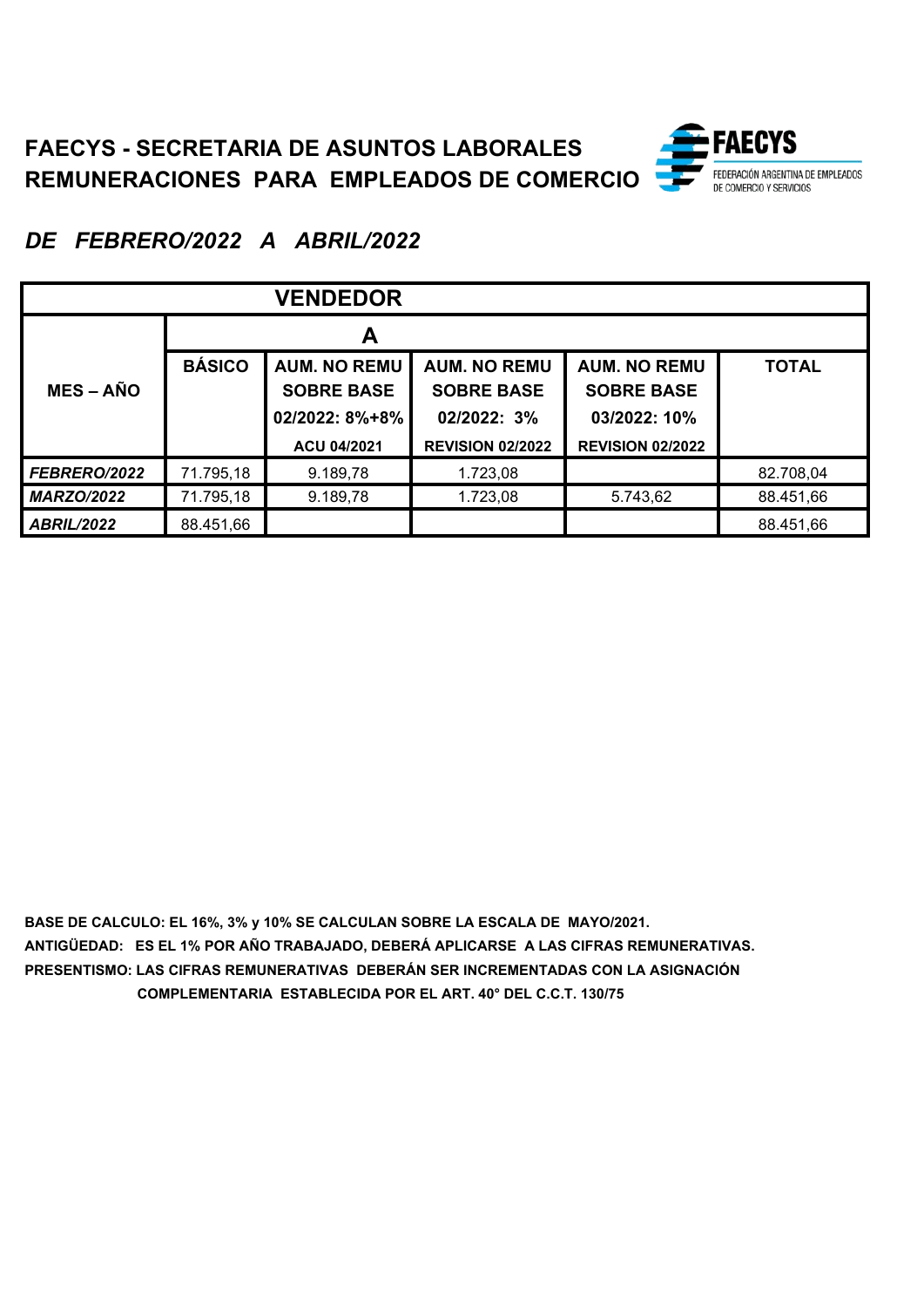

*DE FEBRERO/2022 A ABRIL/2022*

| <b>VENDEDOR</b>   |               |                                          |                                          |                                          |              |  |  |
|-------------------|---------------|------------------------------------------|------------------------------------------|------------------------------------------|--------------|--|--|
|                   |               | В                                        |                                          |                                          |              |  |  |
| <b>MES-AÑO</b>    | <b>BÁSICO</b> | <b>AUM. NO REMU</b><br><b>SOBRE BASE</b> | <b>AUM. NO REMU</b><br><b>SOBRE BASE</b> | <b>AUM. NO REMU</b><br><b>SOBRE BASE</b> | <b>TOTAL</b> |  |  |
|                   |               | 02/2022: 8%+8%                           | 02/2022: 3%                              | 03/2022: 10%                             |              |  |  |
|                   |               | ACU 04/2021                              | <b>REVISION 02/2022</b>                  | <b>REVISION 02/2022</b>                  |              |  |  |
| FEBRERO/2022      | 73.333,79     | 9.386,73                                 | 1.760,01                                 |                                          | 84.480,53    |  |  |
| <b>MARZO/2022</b> | 73.333,79     | 9.386,73                                 | 1.760,01                                 | 5.866,70                                 | 90.347,23    |  |  |
| <b>ABRIL/2022</b> | 90.347,23     |                                          |                                          |                                          | 90.347,23    |  |  |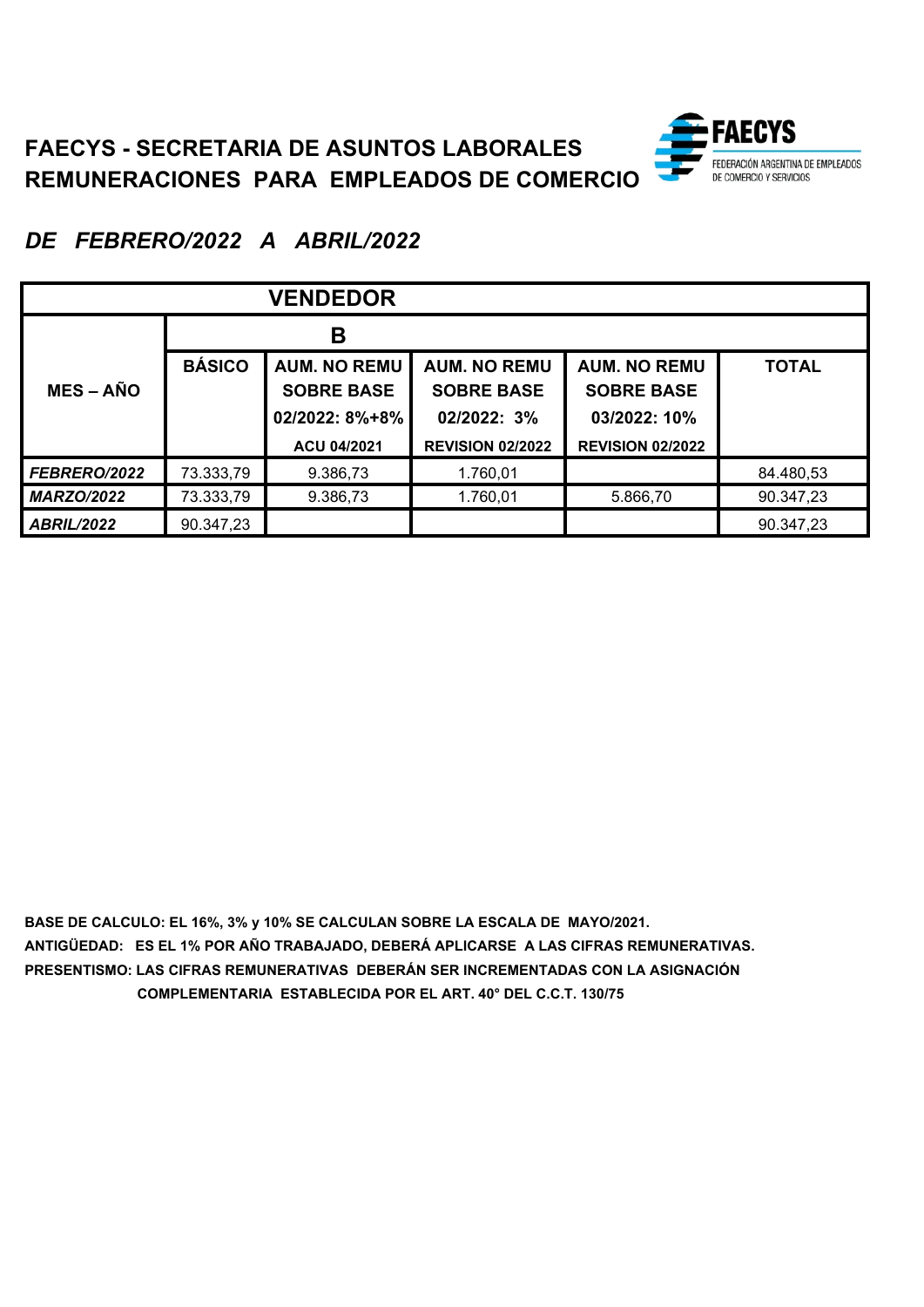

# *DE FEBRERO/2022 A ABRIL/2022*

| <b>VENDEDOR</b>     |               |                                                            |                                                         |                                                          |              |  |  |
|---------------------|---------------|------------------------------------------------------------|---------------------------------------------------------|----------------------------------------------------------|--------------|--|--|
|                     |               | С                                                          |                                                         |                                                          |              |  |  |
| $MES - AÑO$         | <b>BÁSICO</b> | <b>AUM. NO REMU</b><br><b>SOBRE BASE</b><br>02/2022: 8%+8% | <b>AUM. NO REMU</b><br><b>SOBRE BASE</b><br>02/2022: 3% | <b>AUM. NO REMU</b><br><b>SOBRE BASE</b><br>03/2022: 10% | <b>TOTAL</b> |  |  |
|                     |               | ACU 04/2021                                                | <b>REVISION 02/2022</b>                                 | <b>REVISION 02/2022</b>                                  |              |  |  |
| <b>FEBRERO/2022</b> | 73.846,29     | 9.452,33                                                   | 1.772,31                                                |                                                          | 85.070,93    |  |  |
| <b>MARZO/2022</b>   | 73.846,29     | 9.452,33                                                   | 1.772,31                                                | 5.907,70                                                 | 90.978,63    |  |  |
| <b>ABRIL/2022</b>   | 90.978,63     |                                                            |                                                         |                                                          | 90.978,63    |  |  |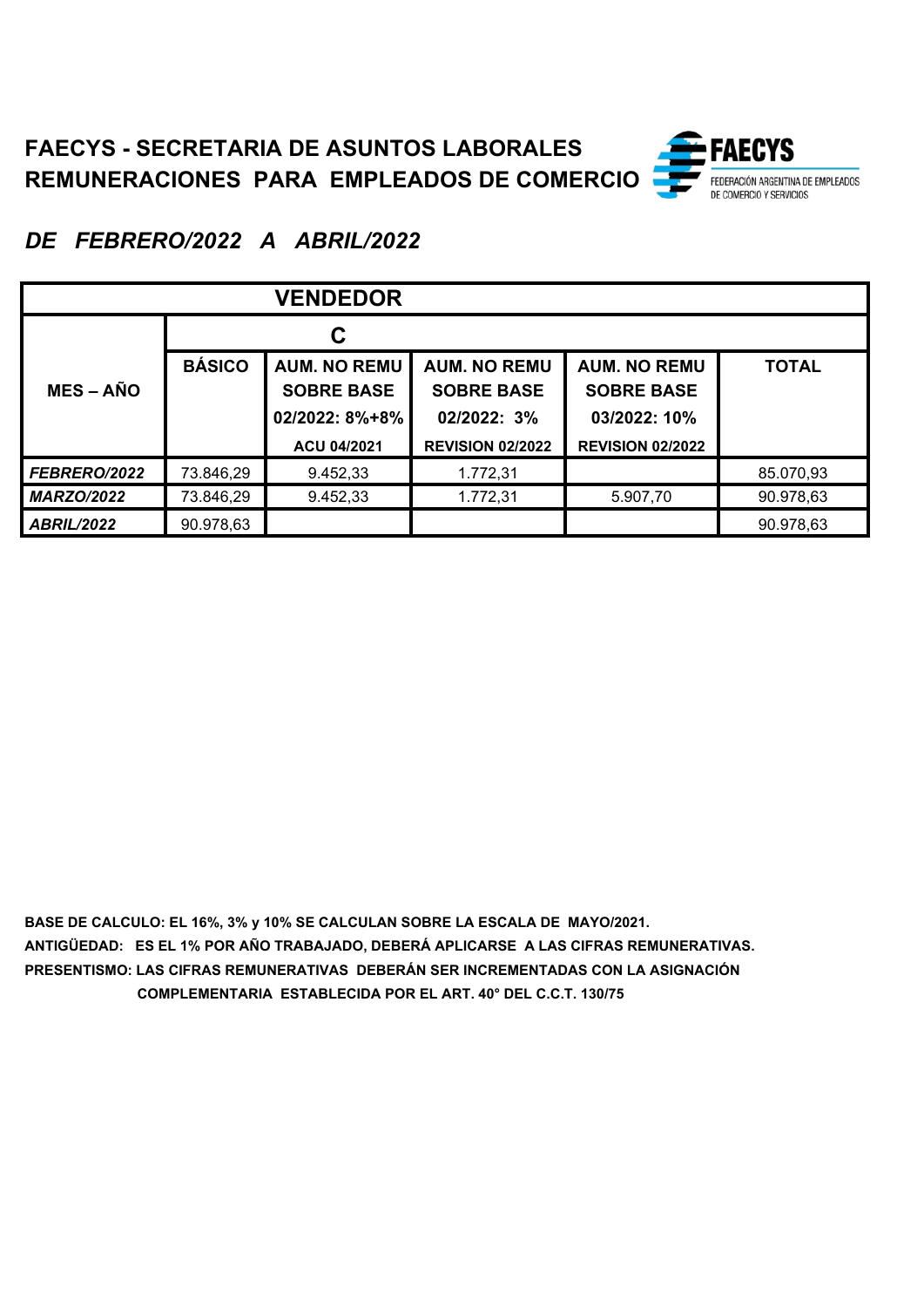

### *DE FEBRERO/2022 A ABRIL/2022*

| <b>VENDEDOR</b>   |               |                                          |                                          |                                          |              |  |  |
|-------------------|---------------|------------------------------------------|------------------------------------------|------------------------------------------|--------------|--|--|
|                   |               | D                                        |                                          |                                          |              |  |  |
| $MES - AÑO$       | <b>BÁSICO</b> | <b>AUM. NO REMU</b><br><b>SOBRE BASE</b> | <b>AUM. NO REMU</b><br><b>SOBRE BASE</b> | <b>AUM. NO REMU</b><br><b>SOBRE BASE</b> | <b>TOTAL</b> |  |  |
|                   |               | 02/2022: 8%+8%                           | 02/2022: 3%                              | 03/2022: 10%                             |              |  |  |
|                   |               | ACU 04/2021                              | <b>REVISION 02/2022</b>                  | <b>REVISION 02/2022</b>                  |              |  |  |
| FEBRERO/2022      | 74.974,38     | 9.596,72                                 | 1.799,39                                 |                                          | 86.370,49    |  |  |
| <b>MARZO/2022</b> | 74.974,38     | 9.596,72                                 | 1.799,39                                 | 5.997,95                                 | 92.368,44    |  |  |
| <b>ABRIL/2022</b> | 92.368,44     |                                          |                                          |                                          | 92.368,44    |  |  |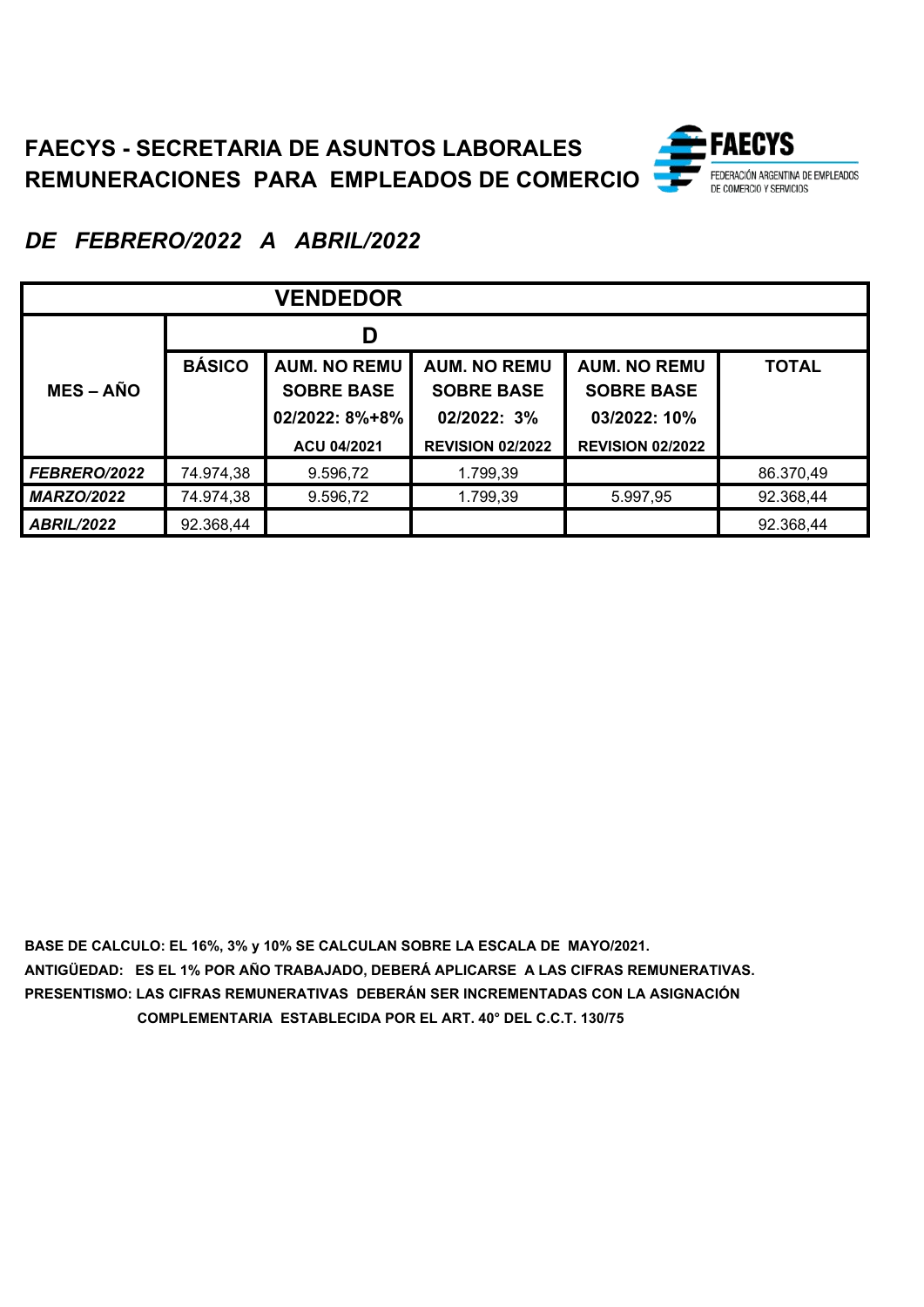

*DE FEBRERO/2022 A ABRIL/2022*

| <b>MENORES - JORNADA DE 6 HORAS</b> |               |                                          |                                          |                                          |              |  |  |
|-------------------------------------|---------------|------------------------------------------|------------------------------------------|------------------------------------------|--------------|--|--|
| <b>16 ANOS</b>                      |               |                                          |                                          |                                          |              |  |  |
| <b>MES-AÑO</b>                      | <b>BÁSICO</b> | <b>AUM. NO REMU</b><br><b>SOBRE BASE</b> | <b>AUM. NO REMU</b><br><b>SOBRE BASE</b> | <b>AUM. NO REMU</b><br><b>SOBRE BASE</b> | <b>TOTAL</b> |  |  |
|                                     |               | 02/2022: 8%+8%                           | 02/2022: 3%                              | 03/2022: 10%                             |              |  |  |
|                                     |               | ACU 04/2021                              | <b>REVISION 02/2022</b>                  | <b>REVISION 02/2022</b>                  |              |  |  |
| FEBRERO/2022                        | 65.021,98     | 8.322,81                                 | 1.560,53                                 |                                          | 74.905,32    |  |  |
| <b>MARZO/2022</b>                   | 65.021,98     | 8.322,81                                 | 1.560,53                                 | 5.201,76                                 | 80.107,08    |  |  |
| <b>ABRIL/2022</b>                   | 80.107,08     |                                          |                                          |                                          | 80.107,08    |  |  |

**BASE DE CALCULO: EL 16%, 3% y 10% SE CALCULAN SOBRE LA ESCALA DE MAYO/2021.**

**PRESENTISMO: LAS CIFRAS REMUNERATIVAS DEBERÁN SER INCREMENTADAS CON LA ASIGNACIÓN COMPLEMENTARIA ESTABLECIDA POR EL ART. 40° DEL C.C.T. 130/75**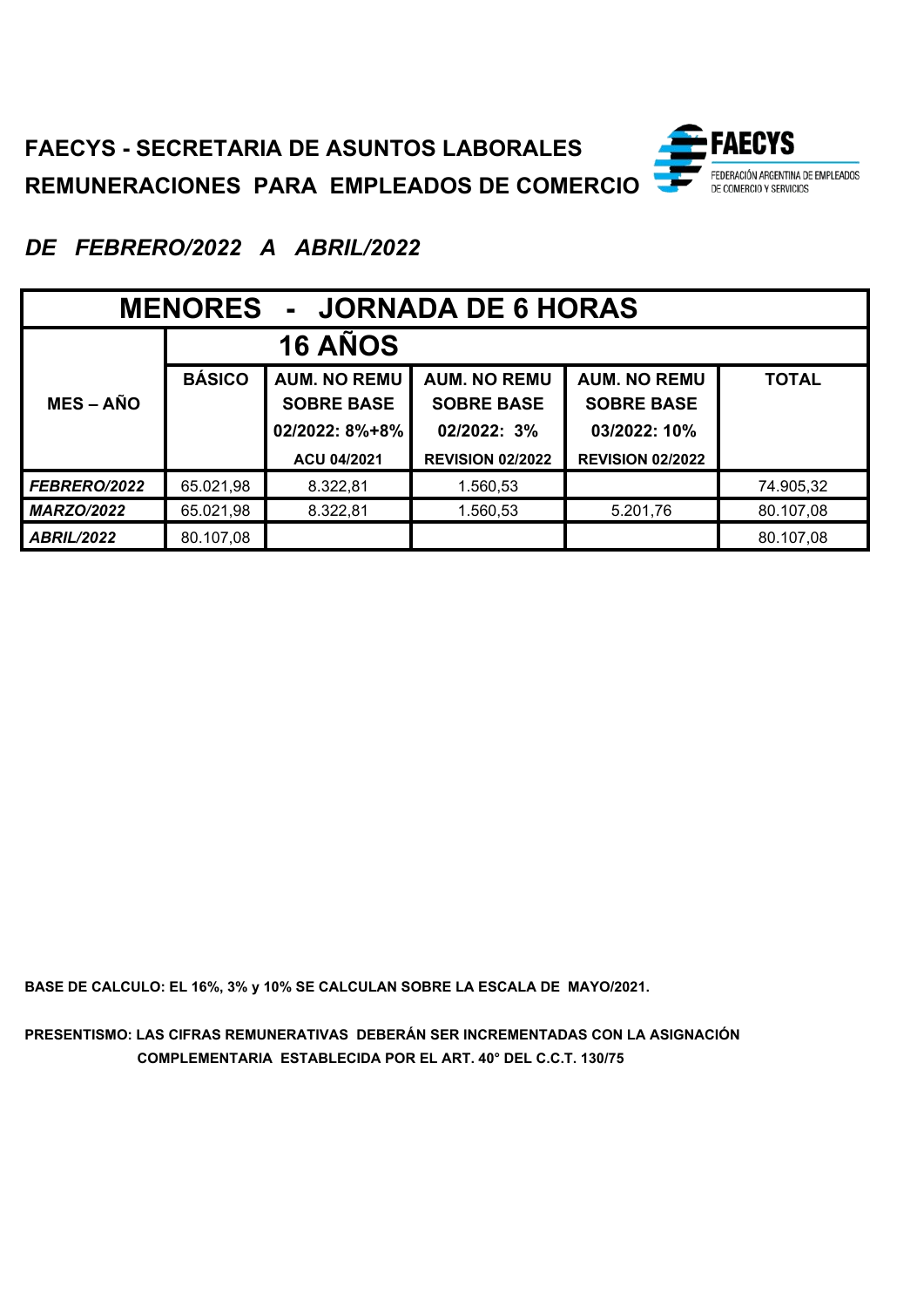

*DE FEBRERO/2022 A ABRIL/2022*

| <b>MENORES - JORNADA DE 6 HORAS</b> |               |                                          |                                          |                                          |              |  |  |
|-------------------------------------|---------------|------------------------------------------|------------------------------------------|------------------------------------------|--------------|--|--|
| <b>17 AÑOS</b>                      |               |                                          |                                          |                                          |              |  |  |
| $MES - AÑO$                         | <b>BÁSICO</b> | <b>AUM. NO REMU</b><br><b>SOBRE BASE</b> | <b>AUM. NO REMU</b><br><b>SOBRE BASE</b> | <b>AUM. NO REMU</b><br><b>SOBRE BASE</b> | <b>TOTAL</b> |  |  |
|                                     |               | 02/2022: 8%+8%                           | 02/2022: 3%                              | 03/2022: 10%                             |              |  |  |
|                                     |               | ACU 04/2021                              | <b>REVISION 02/2022</b>                  | <b>REVISION 02/2022</b>                  |              |  |  |
| <b>FEBRERO/2022</b>                 | 65.329,82     | 8.362,22                                 | 1.567,92                                 |                                          | 75.259,96    |  |  |
| <b>MARZO/2022</b>                   | 65.329,82     | 8.362,22                                 | 1.567,92                                 | 5.226,39                                 | 80.486,35    |  |  |
| <b>ABRIL/2022</b>                   | 80.486,35     |                                          |                                          |                                          | 80.486,35    |  |  |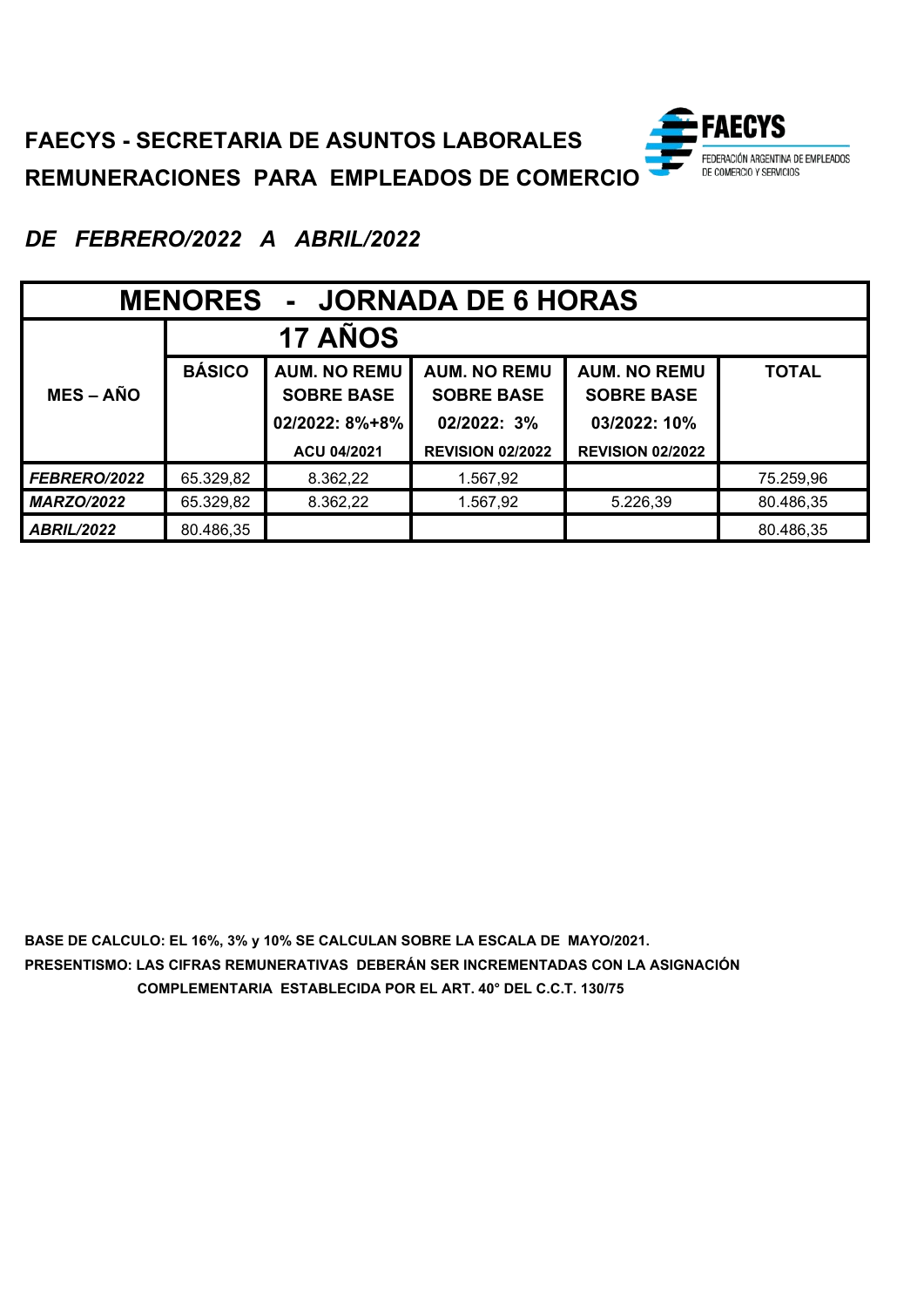

| <b>MENORES - JORNADA DE 8 HORAS</b> |               |                     |                         |                         |              |  |  |
|-------------------------------------|---------------|---------------------|-------------------------|-------------------------|--------------|--|--|
| <b>MAESTRANZA y SERVICIOS</b>       |               |                     |                         |                         |              |  |  |
| <b>16 AÑOS:</b><br><b>A</b>         |               |                     |                         |                         |              |  |  |
|                                     | <b>BÁSICO</b> | <b>AUM. NO REMU</b> | <b>AUM. NO REMU</b>     | <b>AUM. NO REMU</b>     | <b>TOTAL</b> |  |  |
| $MES - AÑO$                         |               | <b>SOBRE BASE</b>   | <b>SOBRE BASE</b>       | <b>SOBRE BASE</b>       |              |  |  |
|                                     |               | 02/2022: 8%+8%      | 02/2022: 3%             | 03/2022: 10%            |              |  |  |
|                                     |               | ACU 04/2021         | <b>REVISION 02/2022</b> | <b>REVISION 02/2022</b> |              |  |  |
| FEBRERO/2022                        | 69.796,60     | 8.933,96            | 1.675,12                |                         | 80.405,68    |  |  |
| <b>MARZO/2022</b>                   | 69.796,60     | 8.933,96            | 1.675,12                | 5.583,73                | 85.989,41    |  |  |
| <b>ABRIL/2022</b>                   | 85.989,41     |                     |                         |                         | 85.989,41    |  |  |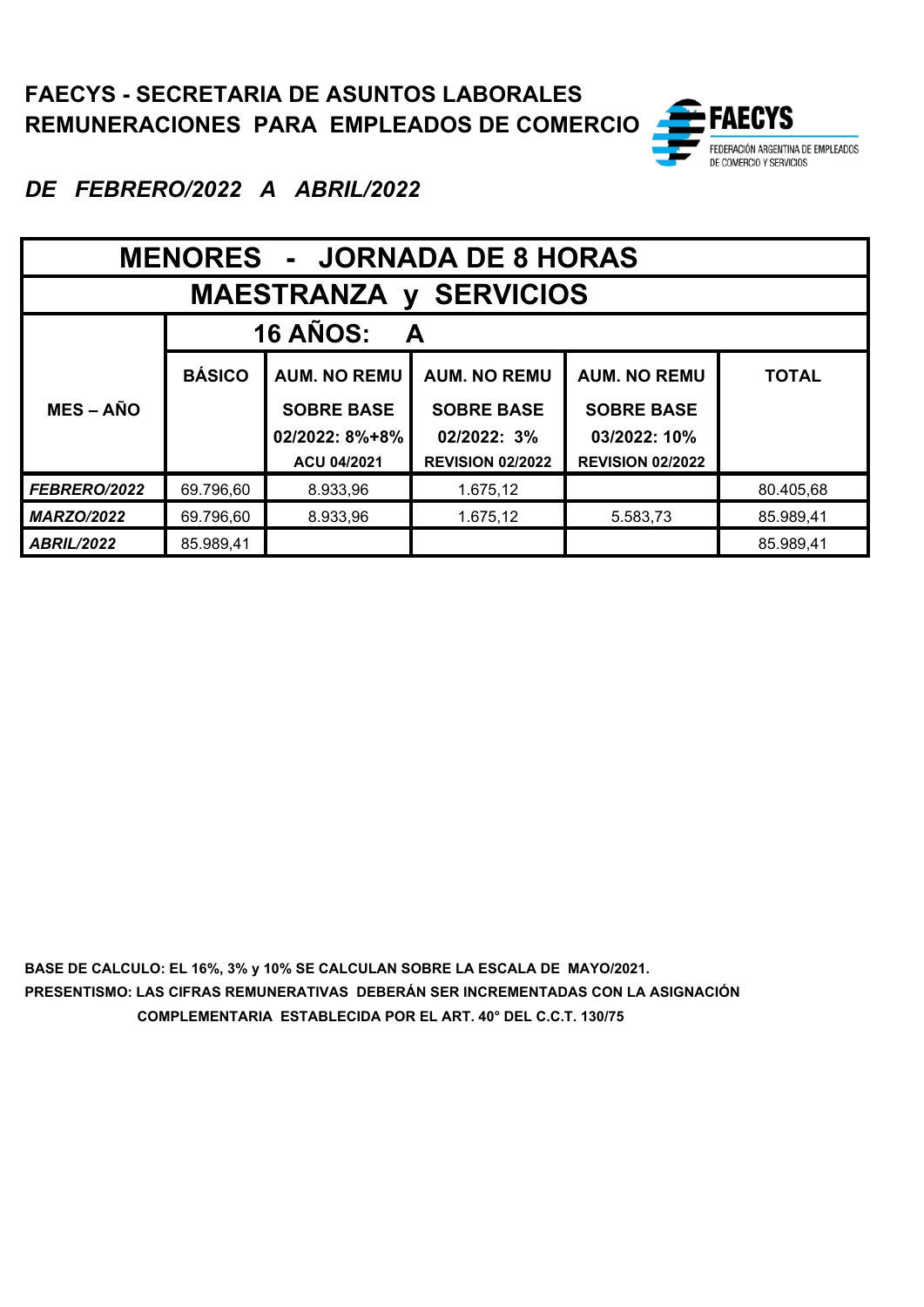

| <b>MENORES - JORNADA DE 8 HORAS</b> |               |                     |                         |                         |              |  |  |  |
|-------------------------------------|---------------|---------------------|-------------------------|-------------------------|--------------|--|--|--|
| <b>MAESTRANZA y SERVICIOS</b>       |               |                     |                         |                         |              |  |  |  |
| <b>16 AÑOS:</b><br>B                |               |                     |                         |                         |              |  |  |  |
|                                     | <b>BÁSICO</b> | <b>AUM. NO REMU</b> | <b>AUM. NO REMU</b>     | <b>AUM. NO REMU</b>     | <b>TOTAL</b> |  |  |  |
| $MES - AÑO$                         |               | <b>SOBRE BASE</b>   | <b>SOBRE BASE</b>       | <b>SOBRE BASE</b>       |              |  |  |  |
|                                     |               | 02/2022: 8%+8%      | 02/2022: 3%             | 03/2022: 10%            |              |  |  |  |
|                                     |               | ACU 04/2021         | <b>REVISION 02/2022</b> | <b>REVISION 02/2022</b> |              |  |  |  |
| FEBRERO/2022                        | 69.848,11     | 8.940,56            | 1.676,35                |                         | 80.465,02    |  |  |  |
| <b>MARZO/2022</b>                   | 69.848,11     | 8.940,56            | 1.676,35                | 5.587,85                | 86.052,87    |  |  |  |
| <b>ABRIL/2022</b>                   | 86.052,87     |                     |                         |                         | 86.052,87    |  |  |  |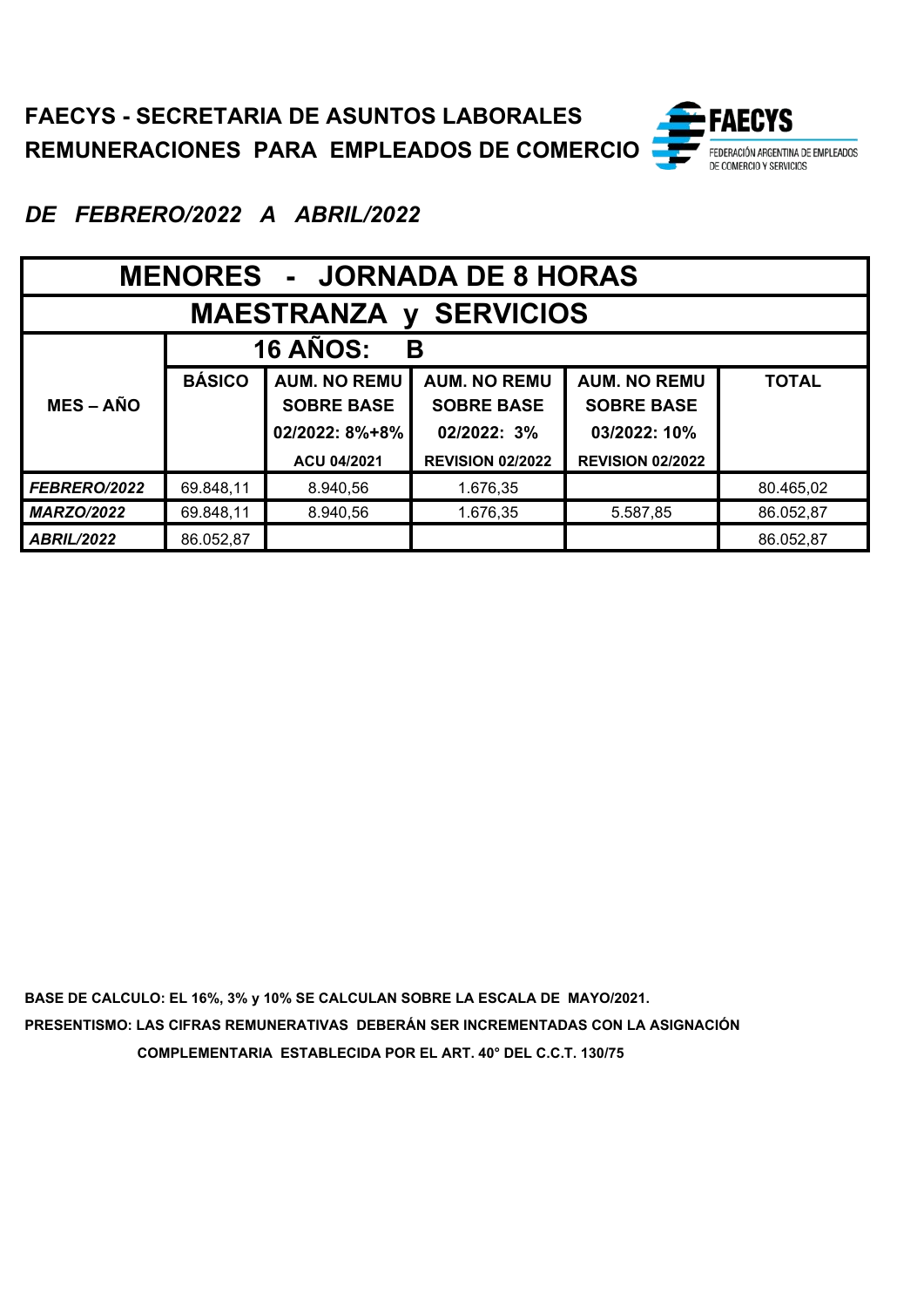

*DE FEBRERO/2022 A ABRIL/2022*

| <b>MENORES - JORNADA DE 8 HORAS</b> |               |                     |                         |                         |              |  |  |
|-------------------------------------|---------------|---------------------|-------------------------|-------------------------|--------------|--|--|
| <b>MAESTRANZA y SERVICIOS</b>       |               |                     |                         |                         |              |  |  |
| <b>16 AÑOS:</b><br>$\mathbf C$      |               |                     |                         |                         |              |  |  |
|                                     | <b>BÁSICO</b> | <b>AUM. NO REMU</b> | <b>AUM. NO REMU</b>     | <b>AUM. NO REMU</b>     | <b>TOTAL</b> |  |  |
| <b>MES-AÑO</b>                      |               | <b>SOBRE BASE</b>   | <b>SOBRE BASE</b>       | <b>SOBRE BASE</b>       |              |  |  |
|                                     |               | 02/2022: 8%+8%      | 02/2022: 3%             | 03/2022: 10%            |              |  |  |
|                                     |               | ACU 04/2021         | <b>REVISION 02/2022</b> | <b>REVISION 02/2022</b> |              |  |  |
| FEBRERO/2022                        | 69.890,75     | 8.946,02            | 1.677,38                |                         | 80.514,15    |  |  |
| <b>MARZO/2022</b>                   | 69.890,75     | 8.946,02            | 1.677,38                | 5.591,26                | 86.105,41    |  |  |
| <b>ABRIL/2022</b>                   | 86.105,41     |                     |                         |                         | 86.105,41    |  |  |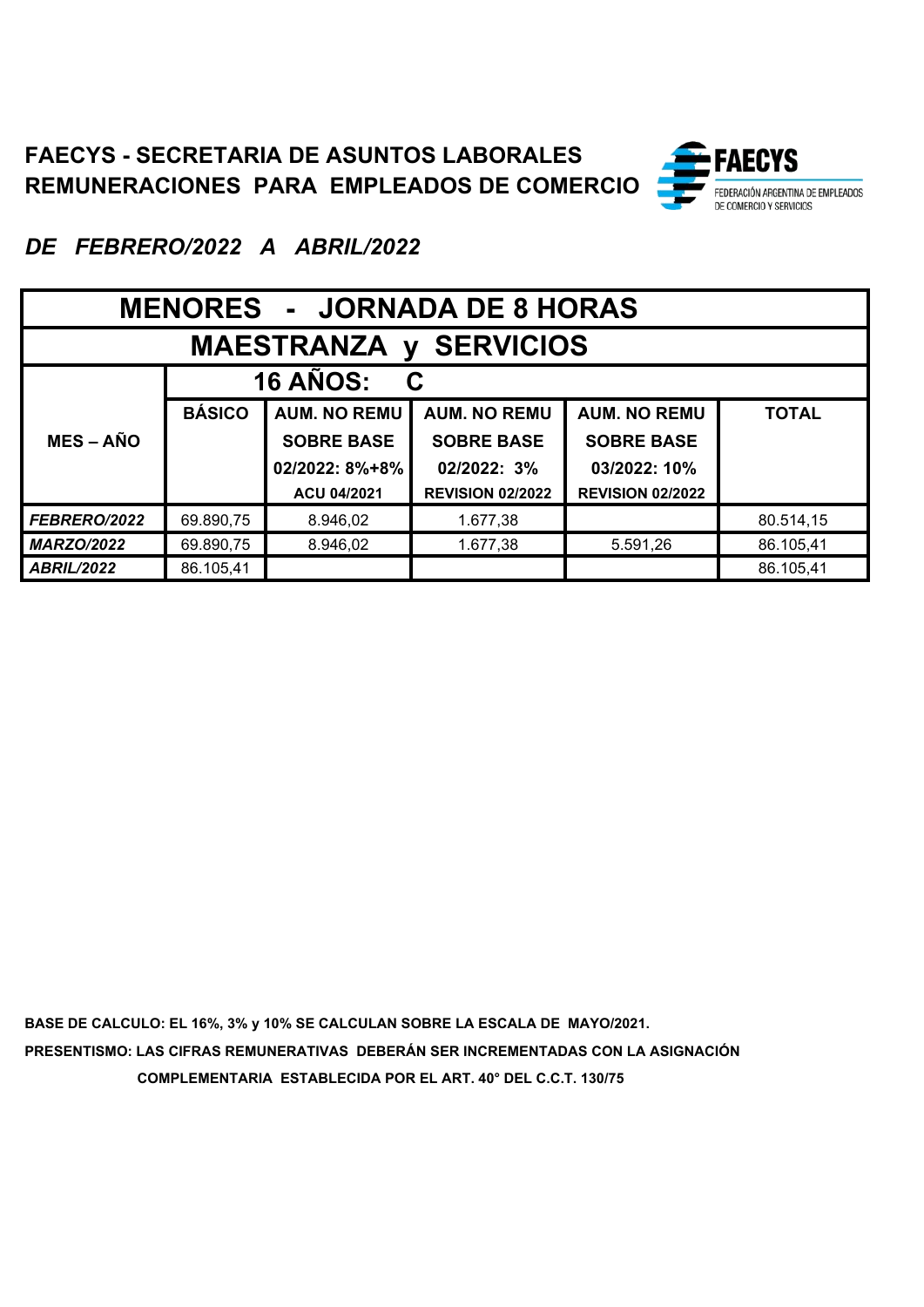

*DE FEBRERO/2022 A ABRIL/2022*

| <b>MENORES - JORNADA DE 8 HORAS</b> |               |                     |                         |                         |              |  |  |  |
|-------------------------------------|---------------|---------------------|-------------------------|-------------------------|--------------|--|--|--|
| <b>MAESTRANZA y SERVICIOS</b>       |               |                     |                         |                         |              |  |  |  |
| 17 AÑOS: A                          |               |                     |                         |                         |              |  |  |  |
|                                     | <b>BÁSICO</b> | <b>AUM. NO REMU</b> | <b>AUM. NO REMU</b>     | <b>AUM. NO REMU</b>     | <b>TOTAL</b> |  |  |  |
| $MES - AÑO$                         |               | <b>SOBRE BASE</b>   | <b>SOBRE BASE</b>       | <b>SOBRE BASE</b>       |              |  |  |  |
|                                     |               | 02/2022: 8%+8%      | 02/2022: 3%             | 03/2022: 10%            |              |  |  |  |
|                                     |               | ACU 04/2021         | <b>REVISION 02/2022</b> | <b>REVISION 02/2022</b> |              |  |  |  |
| FEBRERO/2022                        | 69.952,63     | 8.953,94            | 1.678,86                |                         | 80.585,43    |  |  |  |
| <b>MARZO/2022</b>                   | 69.952,63     | 8.953,94            | 1.678,86                | 5.596,21                | 86.181,64    |  |  |  |
| <b>ABRIL/2022</b>                   | 86.181,64     |                     |                         |                         | 86.181,64    |  |  |  |

**BASE DE CALCULO: EL 16%, 3% y 10% SE CALCULAN SOBRE LA ESCALA DE MAYO/2021.**

**PRESENTISMO: LAS CIFRAS REMUNERATIVAS DEBERÁN SER INCREMENTADAS CON LA ASIGNACIÓN COMPLEMENTARIA ESTABLECIDA POR EL ART. 40° DEL C.C.T. 130/75**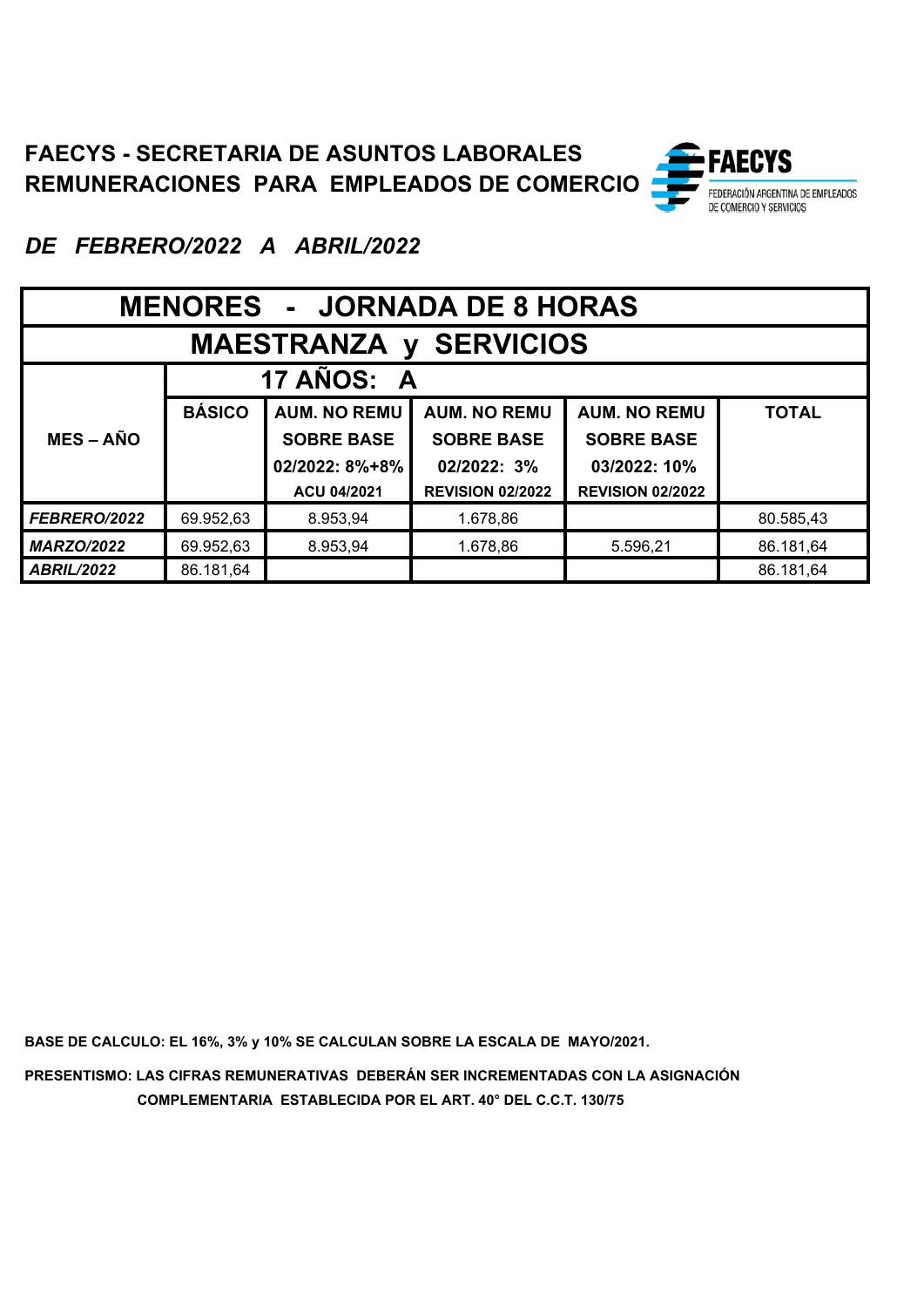

*DE FEBRERO/2022 A ABRIL/2022*

| <b>MENORES - JORNADA DE 8 HORAS</b> |               |                     |                         |                         |              |  |  |
|-------------------------------------|---------------|---------------------|-------------------------|-------------------------|--------------|--|--|
| <b>MAESTRANZA y SERVICIOS</b>       |               |                     |                         |                         |              |  |  |
| 17 AÑOS: B                          |               |                     |                         |                         |              |  |  |
|                                     | <b>BÁSICO</b> | <b>AUM. NO REMU</b> | <b>AUM. NO REMU</b>     | <b>AUM. NO REMU</b>     | <b>TOTAL</b> |  |  |
| $MES - AÑO$                         |               | <b>SOBRE BASE</b>   | <b>SOBRE BASE</b>       | <b>SOBRE BASE</b>       |              |  |  |
|                                     |               | 02/2022: 8%+8%      | 02/2022: 3%             | 03/2022: 10%            |              |  |  |
|                                     |               | ACU 04/2021         | <b>REVISION 02/2022</b> | <b>REVISION 02/2022</b> |              |  |  |
| FEBRERO/2022                        | 70.001,93     | 8.960,25            | 1.680,05                |                         | 80.642,23    |  |  |
| <b>MARZO/2022</b>                   | 70.001,93     | 8.960,25            | 1.680,05                | 5.600,16                | 86.242,39    |  |  |
| <b>ABRIL/2022</b>                   | 86.242,39     |                     |                         |                         | 86.242,39    |  |  |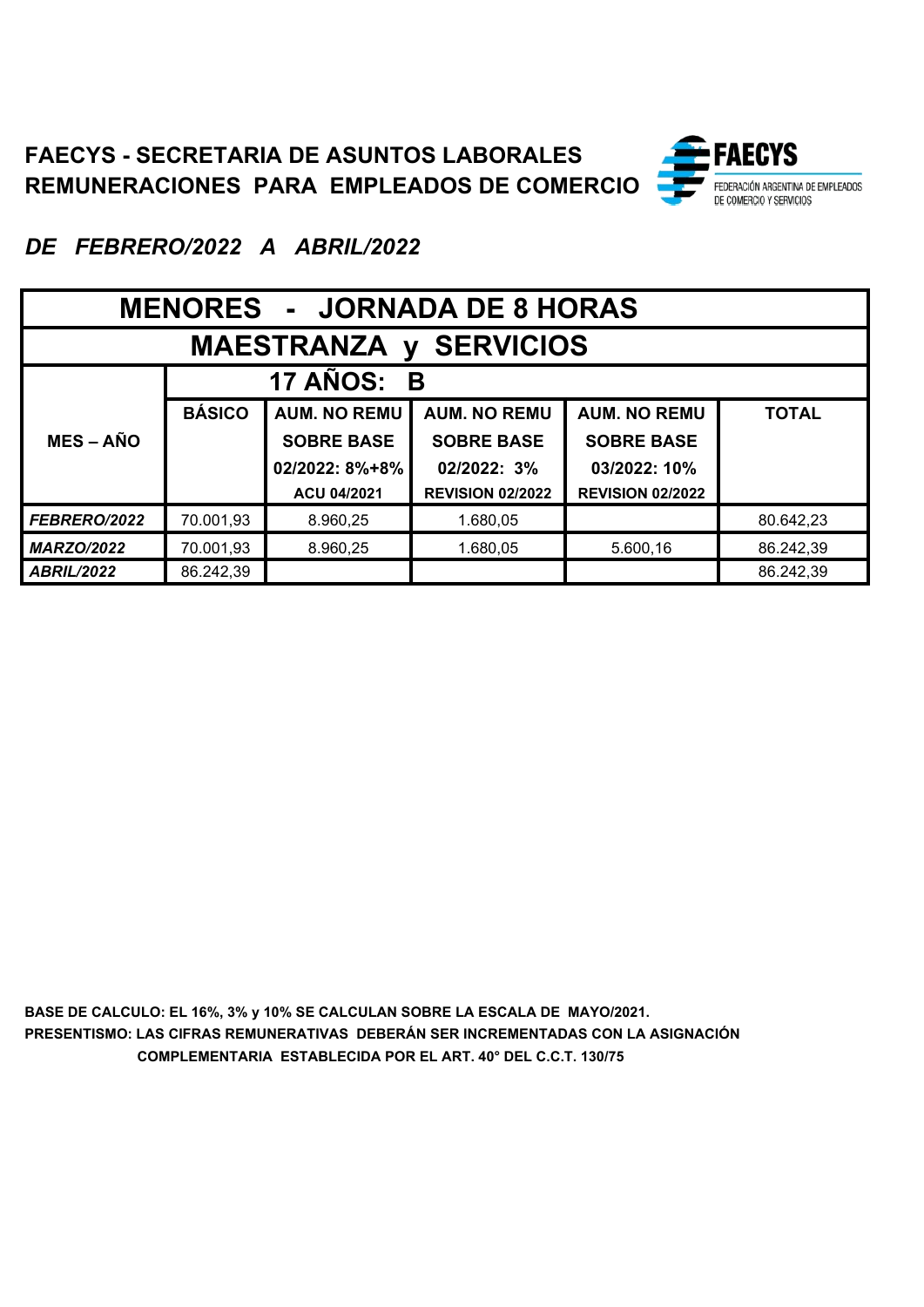#### **FAECYS FAECYS - SECRETARIA DE ASUNTOS LABORALES** FEDERACIÓN ARGENTINA DE EMPLEADOS **REMUNERACIONES PARA EMPLEADOS DE COMERCIO** DE COMERCIO Y SERVICIOS

# *DE FEBRERO/2022 A ABRIL/2022*

| <b>MENORES - JORNADA DE 8 HORAS</b> |               |                     |                         |                         |              |  |  |  |
|-------------------------------------|---------------|---------------------|-------------------------|-------------------------|--------------|--|--|--|
| <b>MAESTRANZA y SERVICIOS</b>       |               |                     |                         |                         |              |  |  |  |
| 17 AÑOS: C                          |               |                     |                         |                         |              |  |  |  |
|                                     | <b>BÁSICO</b> | <b>AUM. NO REMU</b> | <b>AUM. NO REMU</b>     | <b>AUM. NO REMU</b>     | <b>TOTAL</b> |  |  |  |
| <b>MES-AÑO</b>                      |               | <b>SOBRE BASE</b>   | <b>SOBRE BASE</b>       | <b>SOBRE BASE</b>       |              |  |  |  |
|                                     |               | 02/2022: 8%+8%      | 02/2022: 3%             | 03/2022: 10%            |              |  |  |  |
|                                     |               | ACU 04/2021         | <b>REVISION 02/2022</b> | <b>REVISION 02/2022</b> |              |  |  |  |
| <b>FEBRERO/2022</b>                 | 70.043,58     | 8.965,58            | 1.681,05                |                         | 80.690,21    |  |  |  |
| <b>MARZO/2022</b>                   | 70.043,58     | 8.965,58            | 1.681,05                | 5.603,49                | 86.293,70    |  |  |  |
| <b>ABRIL/2022</b>                   | 86.293,70     |                     |                         |                         | 86.293,70    |  |  |  |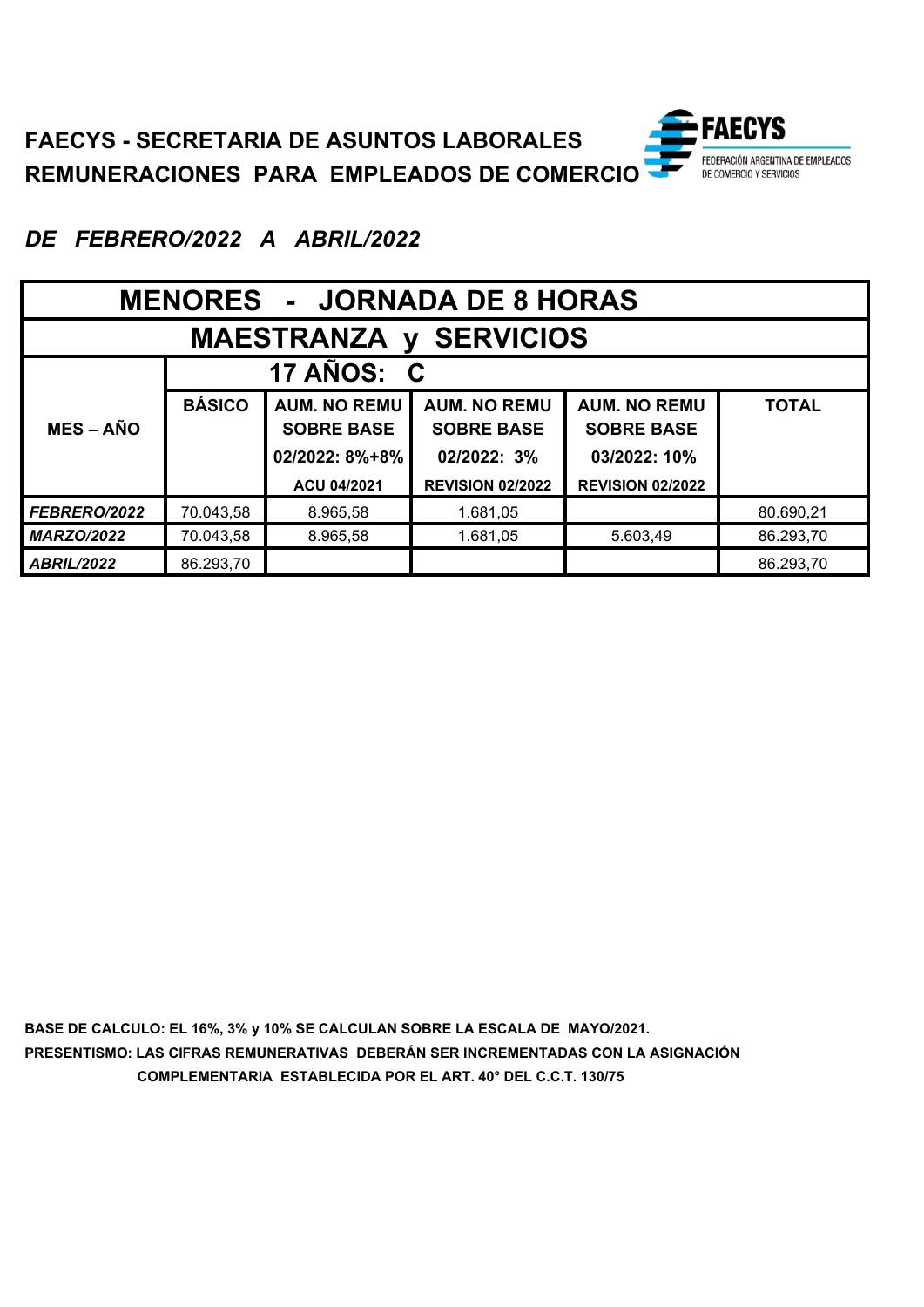

| <b>MENORES - JORNADA DE 8 HORAS</b> |               |                     |                         |                         |              |  |  |
|-------------------------------------|---------------|---------------------|-------------------------|-------------------------|--------------|--|--|
| <b>ADMINISTRATIVOS</b>              |               |                     |                         |                         |              |  |  |
| 16 AÑOS: A                          |               |                     |                         |                         |              |  |  |
|                                     | <b>BÁSICO</b> | <b>AUM. NO REMU</b> | <b>AUM. NO REMU</b>     | <b>AUM. NO REMU</b>     | <b>TOTAL</b> |  |  |
| <b>MES-AÑO</b>                      |               | <b>SOBRE BASE</b>   | <b>SOBRE BASE</b>       | <b>SOBRE BASE</b>       |              |  |  |
|                                     |               | 02/2022: 8%+8%      | 02/2022: 3%             | 03/2022: 10%            |              |  |  |
|                                     |               | ACU 04/2021         | <b>REVISION 02/2022</b> | <b>REVISION 02/2022</b> |              |  |  |
| FEBRERO/2022                        | 69.796,44     | 8.933,95            | 1.675,11                |                         | 80.405,50    |  |  |
| <b>MARZO/2022</b>                   | 69.796,44     | 8.933,95            | 1.675,11                | 5.583,72                | 85.989,22    |  |  |
| <b>ABRIL/2022</b>                   | 85.989,22     |                     |                         |                         | 85.989,22    |  |  |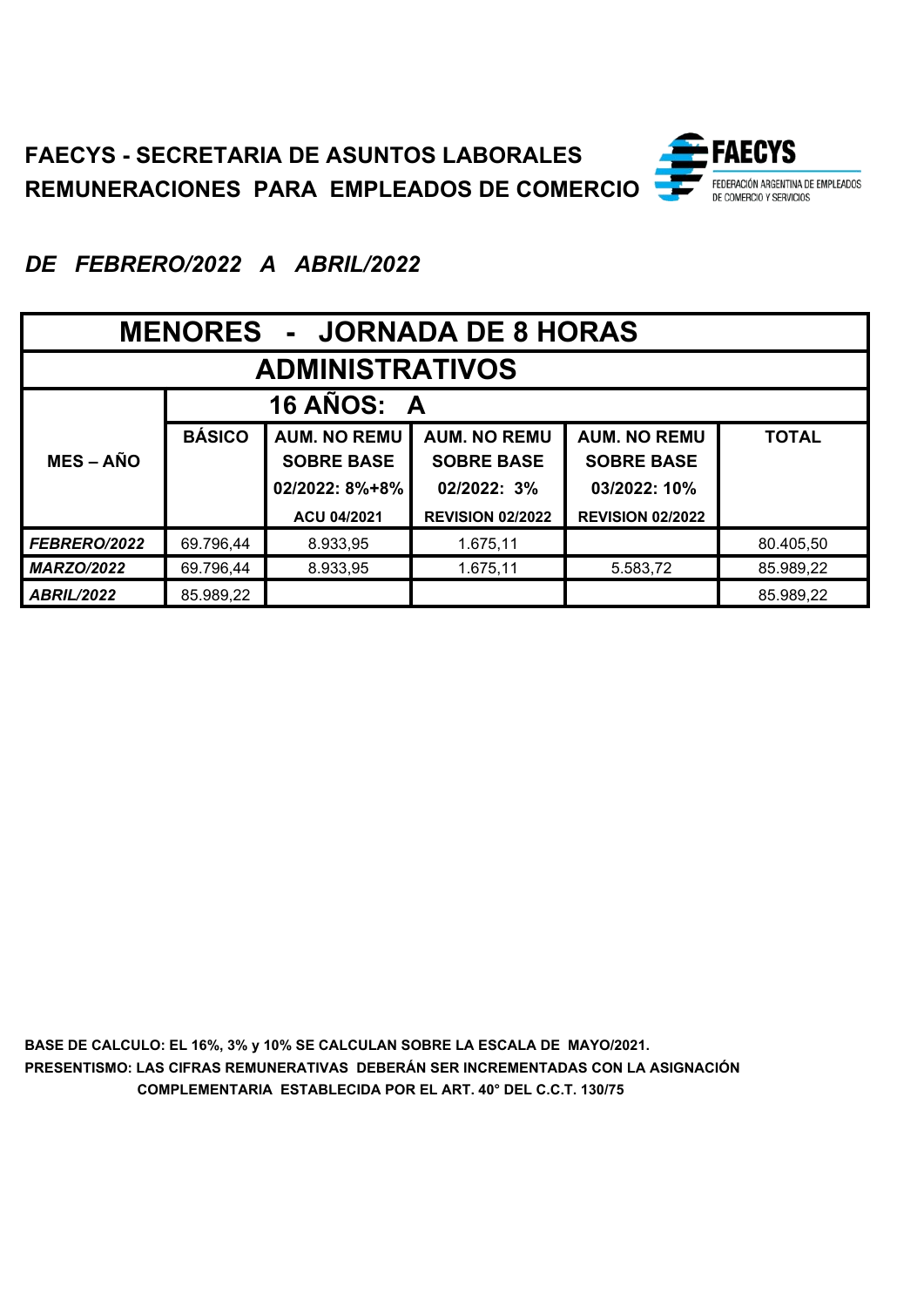

| <b>MENORES - JORNADA DE 8 HORAS</b> |               |                     |                         |                         |              |  |  |
|-------------------------------------|---------------|---------------------|-------------------------|-------------------------|--------------|--|--|
| <b>ADMINISTRATIVOS</b>              |               |                     |                         |                         |              |  |  |
| <b>16 AÑOS: B</b>                   |               |                     |                         |                         |              |  |  |
|                                     | <b>BÁSICO</b> | <b>AUM. NO REMU</b> | <b>AUM. NO REMU</b>     | <b>AUM. NO REMU</b>     | <b>TOTAL</b> |  |  |
| <b>MES-AÑO</b>                      |               | <b>SOBRE BASE</b>   | <b>SOBRE BASE</b>       | <b>SOBRE BASE</b>       |              |  |  |
|                                     |               | 02/2022: 8%+8%      | 02/2022: 3%             | 03/2022: 10%            |              |  |  |
|                                     |               | ACU 04/2021         | <b>REVISION 02/2022</b> | <b>REVISION 02/2022</b> |              |  |  |
| FEBRERO/2022                        | 69.848,11     | 8.940,56            | 1.676,35                |                         | 80.465,02    |  |  |
| <b>MARZO/2022</b>                   | 69.848,11     | 8.940,56            | 1.676,35                | 5.587,85                | 86.052,87    |  |  |
| <b>ABRIL/2022</b>                   | 86.052,87     |                     |                         |                         | 86.052,87    |  |  |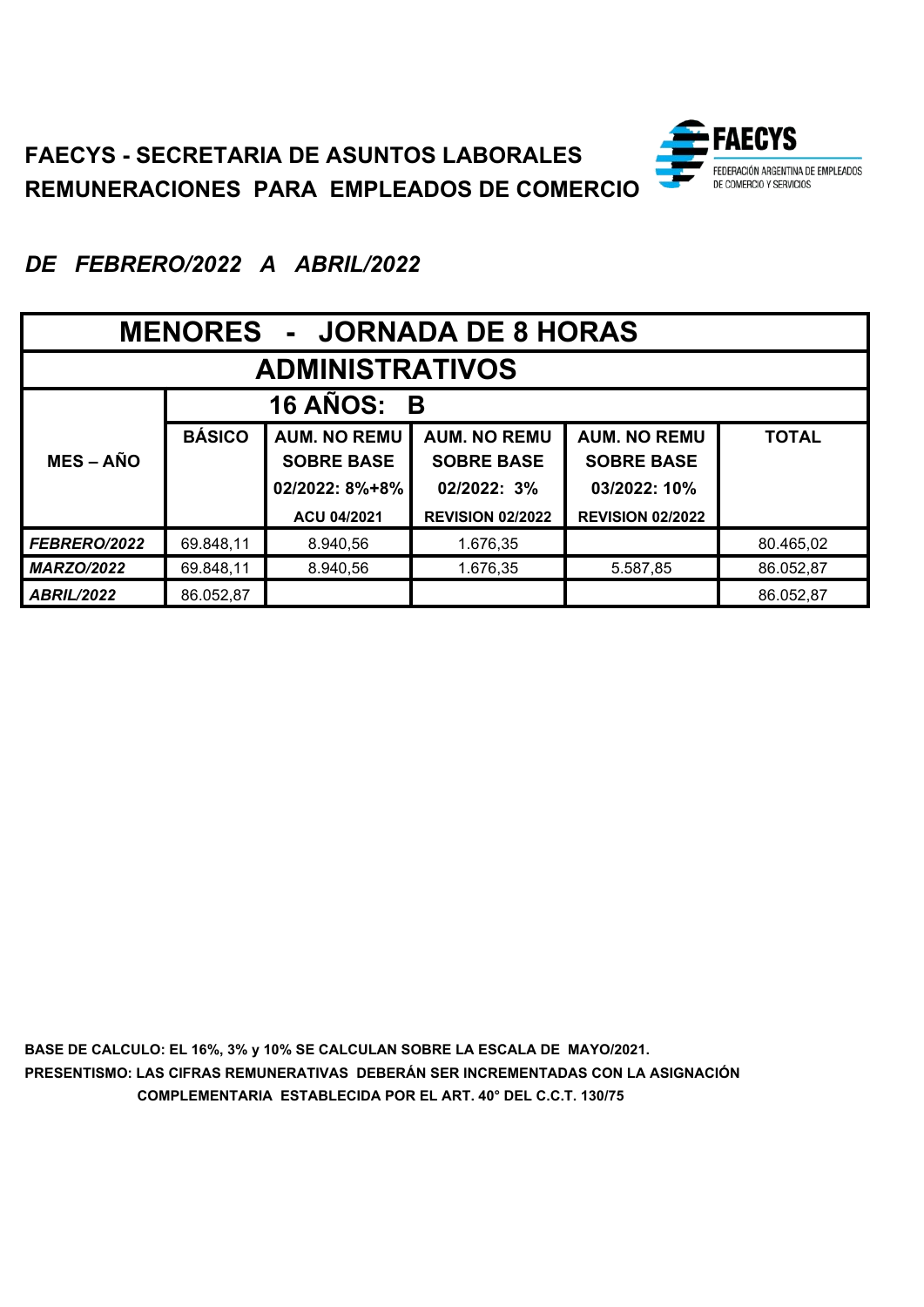

## *DE FEBRERO/2022 A ABRIL/2022*

| <b>MENORES - JORNADA DE 8 HORAS</b> |               |                     |                         |                         |              |  |  |
|-------------------------------------|---------------|---------------------|-------------------------|-------------------------|--------------|--|--|
| <b>ADMINISTRATIVOS</b>              |               |                     |                         |                         |              |  |  |
| 16 AÑOS: C                          |               |                     |                         |                         |              |  |  |
|                                     | <b>BÁSICO</b> | <b>AUM. NO REMU</b> | <b>AUM. NO REMU</b>     | <b>AUM. NO REMU</b>     | <b>TOTAL</b> |  |  |
| <b>MES-AÑO</b>                      |               | <b>SOBRE BASE</b>   | <b>SOBRE BASE</b>       | <b>SOBRE BASE</b>       |              |  |  |
|                                     |               | 02/2022: 8%+8%      | 02/2022: 3%             | 03/2022: 10%            |              |  |  |
|                                     |               | ACU 04/2021         | <b>REVISION 02/2022</b> | <b>REVISION 02/2022</b> |              |  |  |
| <b>FEBRERO/2022</b>                 | 69.899,71     | 8.947,16            | 1.677,59                |                         | 80.524,46    |  |  |
| <b>MARZO/2022</b>                   | 69.899,71     | 8.947,16            | 1.677,59                | 5.591,98                | 86.116,44    |  |  |
| <b>ABRIL/2022</b>                   | 86.116,44     |                     |                         |                         | 86.116,44    |  |  |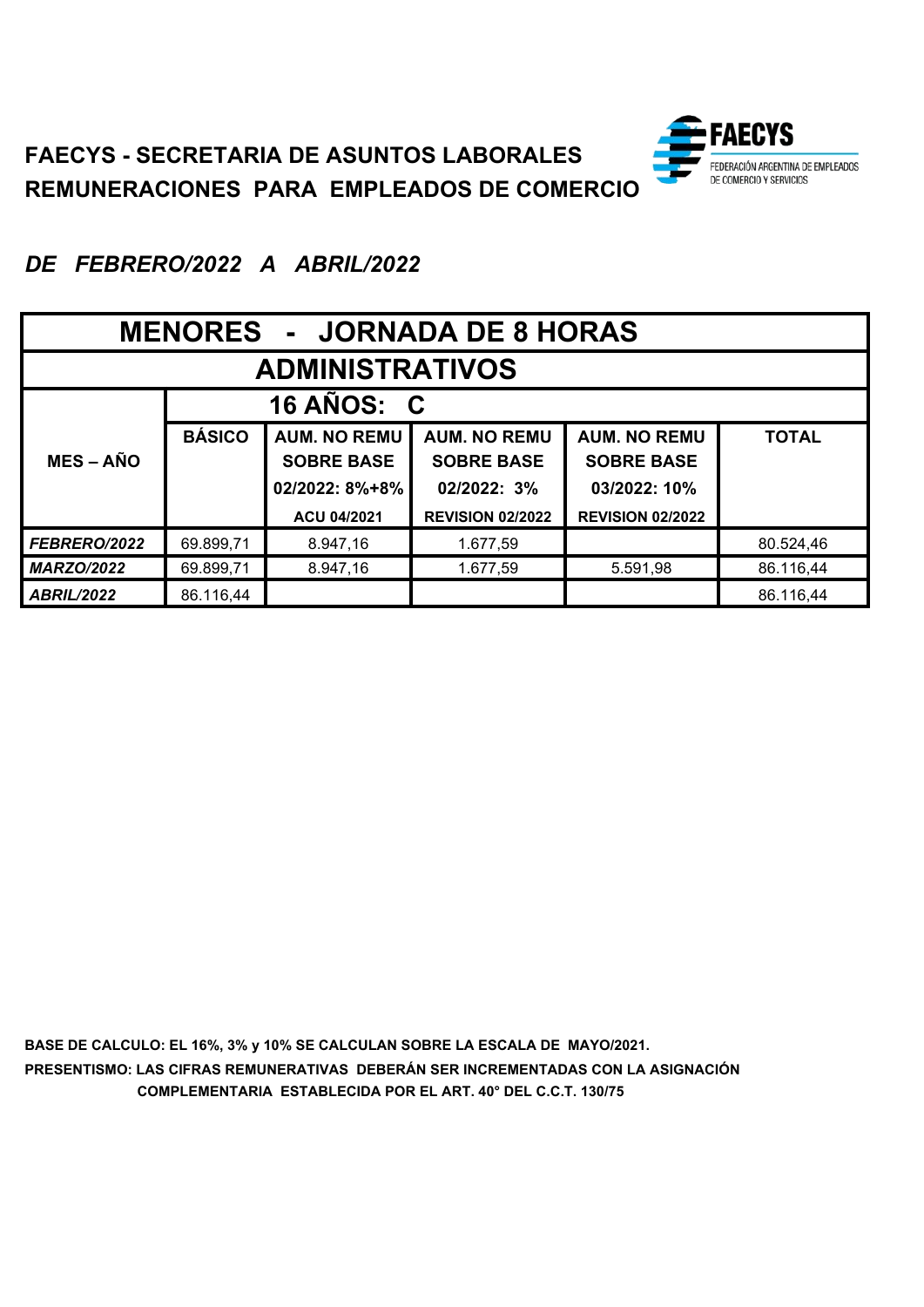

| <b>MENORES - JORNADA DE 8 HORAS</b> |               |                     |                         |                         |              |  |  |  |
|-------------------------------------|---------------|---------------------|-------------------------|-------------------------|--------------|--|--|--|
| <b>ADMINISTRATIVOS</b>              |               |                     |                         |                         |              |  |  |  |
| 16 AÑOS: D                          |               |                     |                         |                         |              |  |  |  |
|                                     | <b>BÁSICO</b> | <b>AUM. NO REMU</b> | <b>AUM. NO REMU</b>     | <b>AUM. NO REMU</b>     | <b>TOTAL</b> |  |  |  |
| <b>MES-AÑO</b>                      |               | <b>SOBRE BASE</b>   | <b>SOBRE BASE</b>       | <b>SOBRE BASE</b>       |              |  |  |  |
|                                     |               | 02/2022: 8%+8%      | 02/2022: 3%             | 03/2022: 10%            |              |  |  |  |
|                                     |               | ACU 04/2021         | <b>REVISION 02/2022</b> | <b>REVISION 02/2022</b> |              |  |  |  |
| FEBRERO/2022                        | 69.952,63     | 8.953,94            | 1.678,86                |                         | 80.585,43    |  |  |  |
| <b>MARZO/2022</b>                   | 69.952,63     | 8.953,94            | 1.678,86                | 5.596,21                | 86.181,64    |  |  |  |
| <b>ABRIL/2022</b>                   | 86.181,64     |                     |                         |                         | 86.181,64    |  |  |  |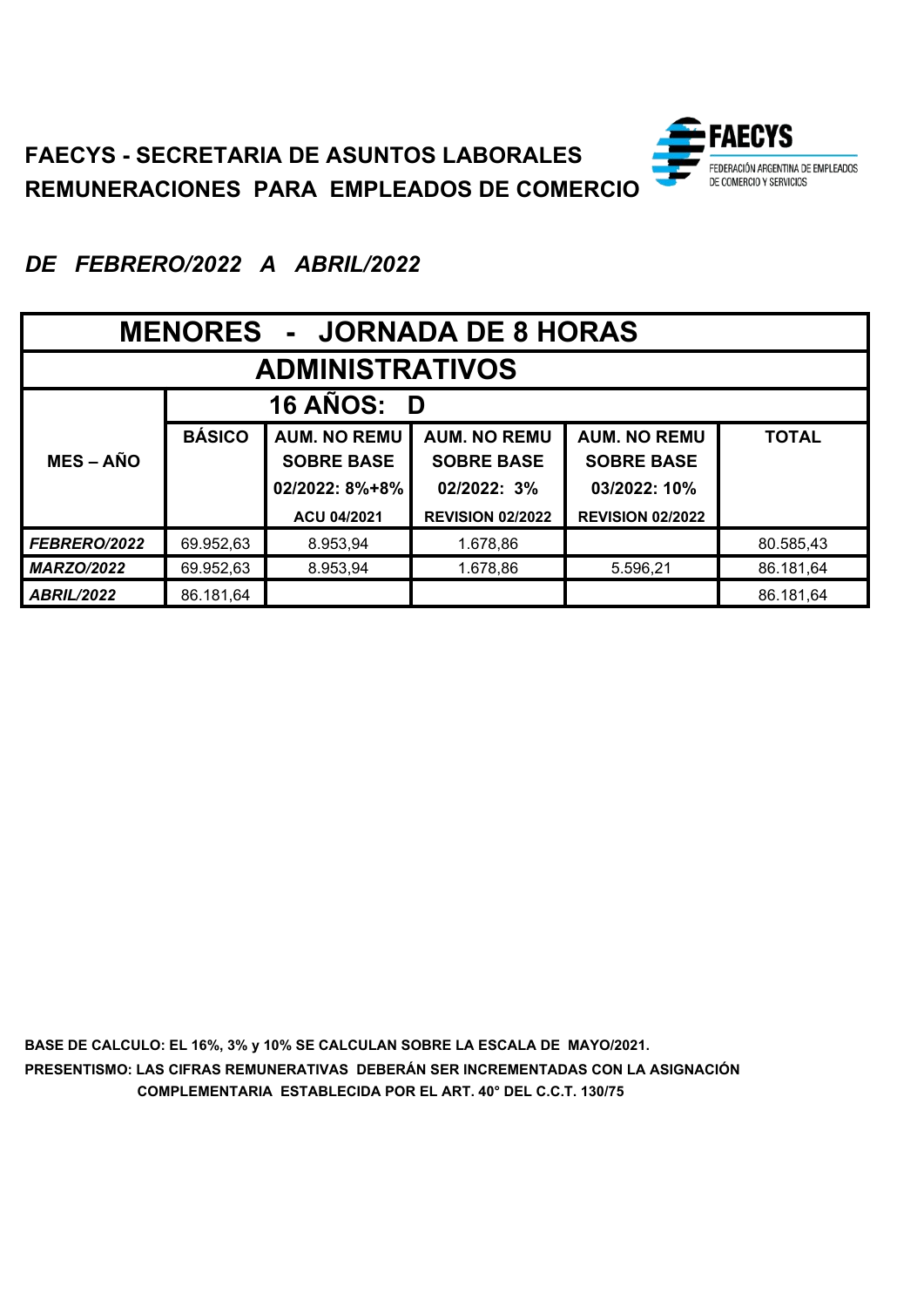

| <b>MENORES - JORNADA DE 8 HORAS</b> |               |                     |                         |                         |              |  |  |
|-------------------------------------|---------------|---------------------|-------------------------|-------------------------|--------------|--|--|
| <b>ADMINISTRATIVOS</b>              |               |                     |                         |                         |              |  |  |
| 17 AÑOS: A                          |               |                     |                         |                         |              |  |  |
|                                     | <b>BÁSICO</b> | <b>AUM. NO REMU</b> | <b>AUM. NO REMU</b>     | <b>AUM. NO REMU</b>     | <b>TOTAL</b> |  |  |
| <b>MES-AÑO</b>                      |               | <b>SOBRE BASE</b>   | <b>SOBRE BASE</b>       | <b>SOBRE BASE</b>       |              |  |  |
|                                     |               | 02/2022: 8%+8%      | 02/2022: 3%             | 03/2022: 10%            |              |  |  |
|                                     |               | ACU 04/2021         | <b>REVISION 02/2022</b> | <b>REVISION 02/2022</b> |              |  |  |
| FEBRERO/2022                        | 69.952,63     | 8.953,94            | 1.678,86                |                         | 80.585,43    |  |  |
| <b>MARZO/2022</b>                   | 69.952,63     | 8.953,94            | 1.678,86                | 5.596,21                | 86.181,64    |  |  |
| <b>ABRIL/2022</b>                   | 86.181,64     |                     |                         |                         | 86.181,64    |  |  |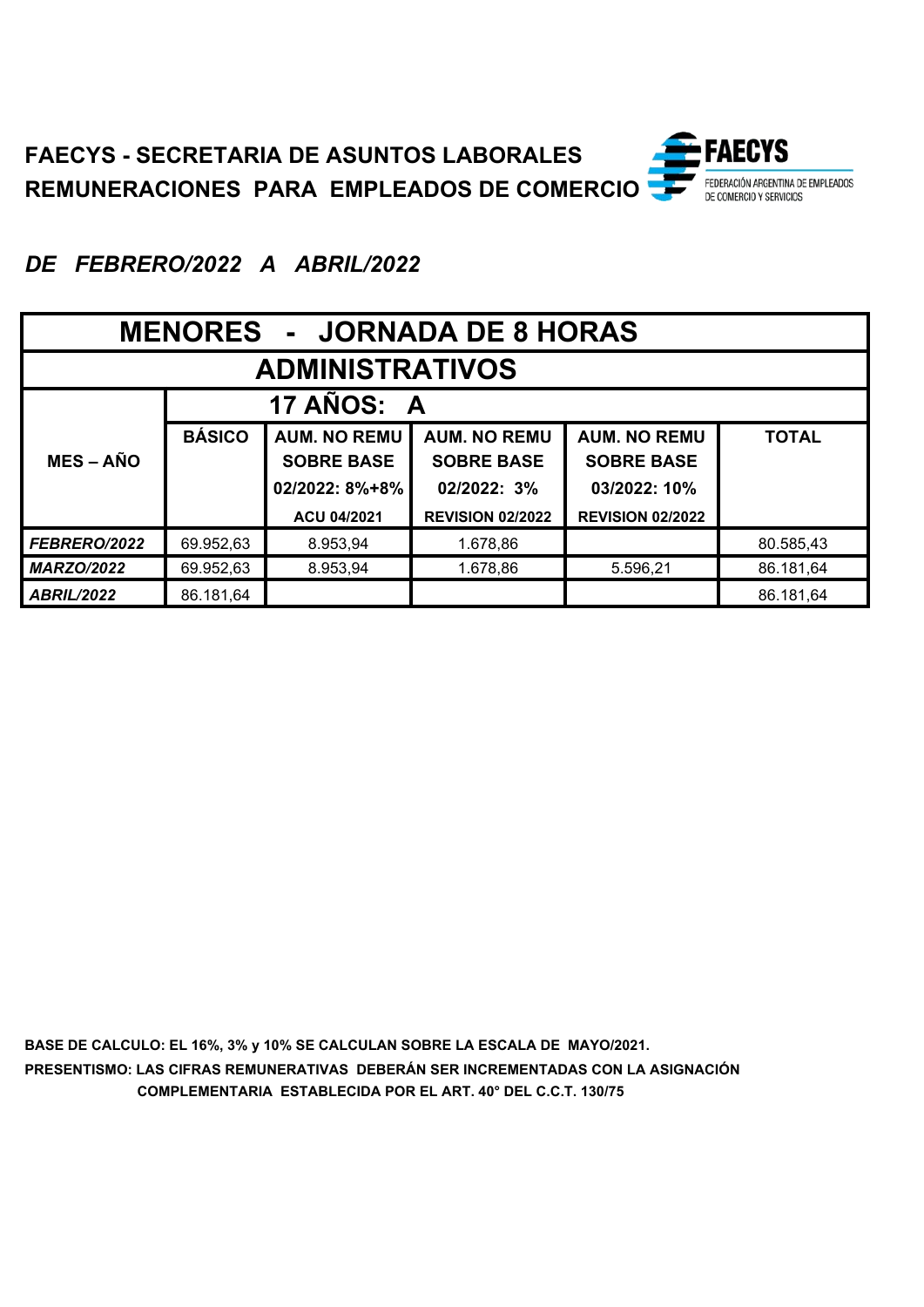

| <b>MENORES - JORNADA DE 8 HORAS</b> |               |                     |                         |                         |              |  |  |
|-------------------------------------|---------------|---------------------|-------------------------|-------------------------|--------------|--|--|
| <b>ADMINISTRATIVOS</b>              |               |                     |                         |                         |              |  |  |
| 17 AÑOS: B                          |               |                     |                         |                         |              |  |  |
|                                     | <b>BÁSICO</b> | <b>AUM. NO REMU</b> | <b>AUM. NO REMU</b>     | <b>AUM. NO REMU</b>     | <b>TOTAL</b> |  |  |
| <b>MES-AÑO</b>                      |               | <b>SOBRE BASE</b>   | <b>SOBRE BASE</b>       | <b>SOBRE BASE</b>       |              |  |  |
|                                     |               | 02/2022: 8%+8%      | 02/2022: 3%             | 03/2022: 10%            |              |  |  |
|                                     |               | ACU 04/2021         | <b>REVISION 02/2022</b> | <b>REVISION 02/2022</b> |              |  |  |
| FEBRERO/2022                        | 70.001,38     | 8.960,18            | 1.680,03                |                         | 80.641,59    |  |  |
| <b>MARZO/2022</b>                   | 70.001,38     | 8.960,18            | 1.680,03                | 5.600,11                | 86.241,70    |  |  |
| <b>ABRIL/2022</b>                   | 86.241,70     |                     |                         |                         | 86.241,70    |  |  |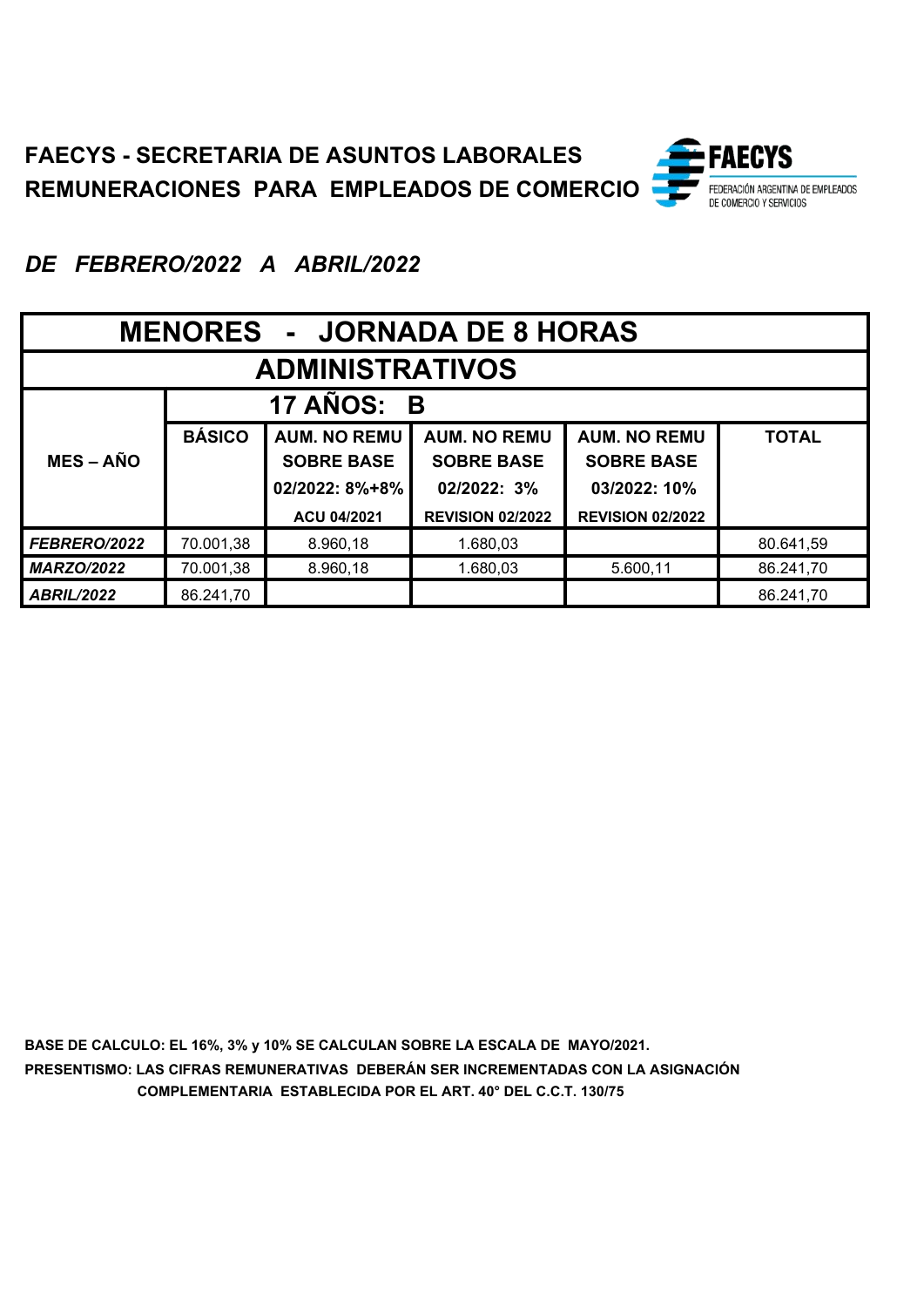

| <b>MENORES - JORNADA DE 8 HORAS</b> |               |                     |                         |                         |              |  |  |  |
|-------------------------------------|---------------|---------------------|-------------------------|-------------------------|--------------|--|--|--|
| <b>ADMINISTRATIVOS</b>              |               |                     |                         |                         |              |  |  |  |
| 17 AÑOS: C                          |               |                     |                         |                         |              |  |  |  |
|                                     | <b>BÁSICO</b> | <b>AUM. NO REMU</b> | <b>AUM. NO REMU</b>     | <b>AUM. NO REMU</b>     | <b>TOTAL</b> |  |  |  |
| <b>MES-AÑO</b>                      |               | <b>SOBRE BASE</b>   | <b>SOBRE BASE</b>       | <b>SOBRE BASE</b>       |              |  |  |  |
|                                     |               | 02/2022: 8%+8%      | 02/2022: 3%             | 03/2022: 10%            |              |  |  |  |
|                                     |               | ACU 04/2021         | <b>REVISION 02/2022</b> | <b>REVISION 02/2022</b> |              |  |  |  |
| <b>FEBRERO/2022</b>                 | 70.053,17     | 8.966,81            | 1.681,28                |                         | 80.701,26    |  |  |  |
| <b>MARZO/2022</b>                   | 70.053,17     | 8.966,81            | 1.681,28                | 5.604,25                | 86.305,51    |  |  |  |
| <b>ABRIL/2022</b>                   | 86.305,51     |                     |                         |                         | 86.305,51    |  |  |  |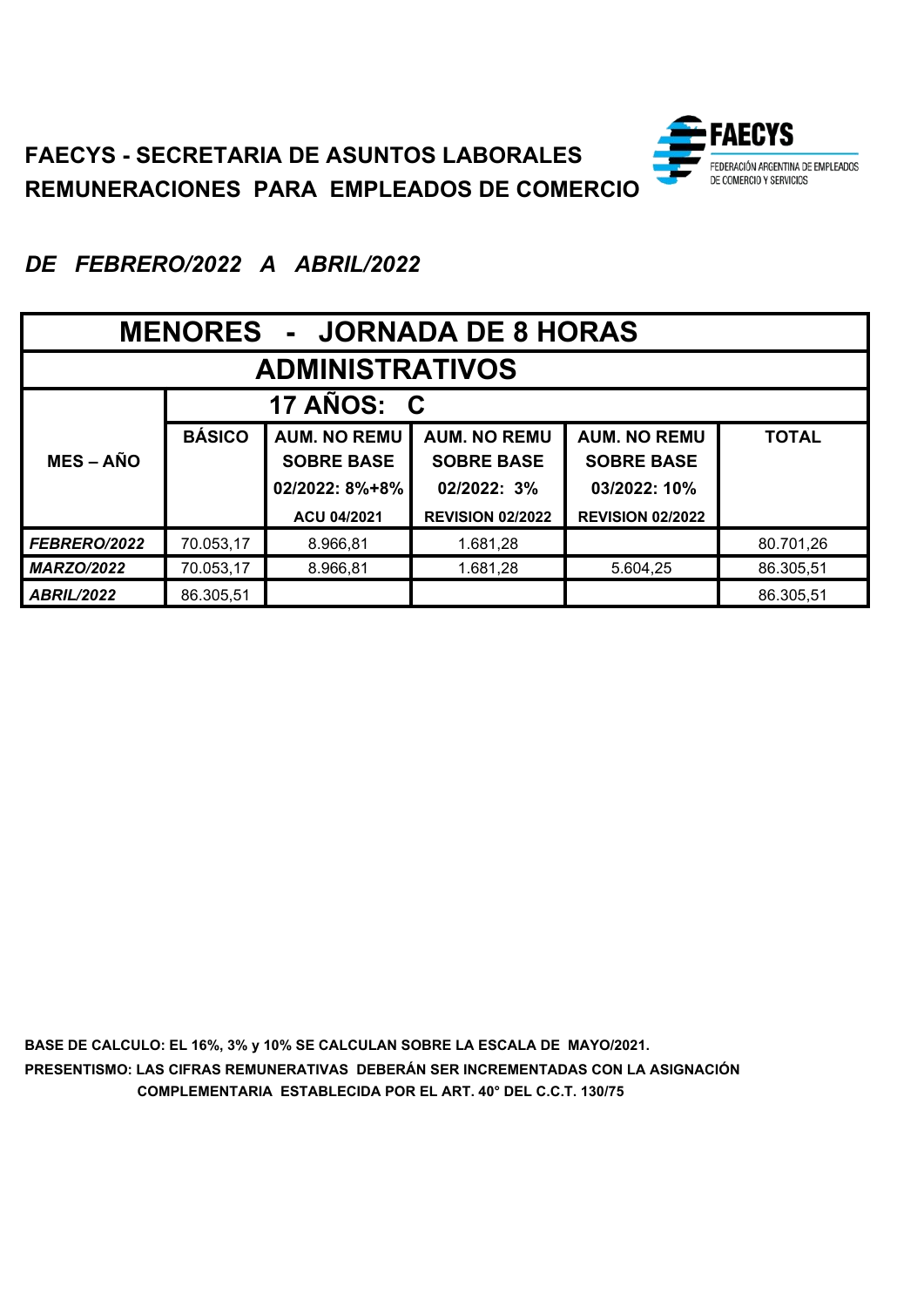

| <b>MENORES - JORNADA DE 8 HORAS</b> |               |                     |                         |                         |              |
|-------------------------------------|---------------|---------------------|-------------------------|-------------------------|--------------|
| <b>ADMINISTRATIVOS</b>              |               |                     |                         |                         |              |
| 17 AÑOS: D                          |               |                     |                         |                         |              |
|                                     | <b>BÁSICO</b> | <b>AUM. NO REMU</b> | <b>AUM. NO REMU</b>     | <b>AUM. NO REMU</b>     | <b>TOTAL</b> |
| <b>MES – AÑO</b>                    |               | <b>SOBRE BASE</b>   | <b>SOBRE BASE</b>       | <b>SOBRE BASE</b>       |              |
|                                     |               | 02/2022: 8%+8%      | 02/2022: 3%             | 03/2022: 10%            |              |
|                                     |               | ACU 04/2021         | <b>REVISION 02/2022</b> | <b>REVISION 02/2022</b> |              |
| FEBRERO/2022                        | 70.104,42     | 8.973,37            | 1.682,51                |                         | 80.760,30    |
| <b>MARZO/2022</b>                   | 70.104,42     | 8.973,37            | 1.682,51                | 5.608,35                | 86.368,65    |
| <b>ABRIL/2022</b>                   | 86.368,65     |                     |                         |                         | 86.368,65    |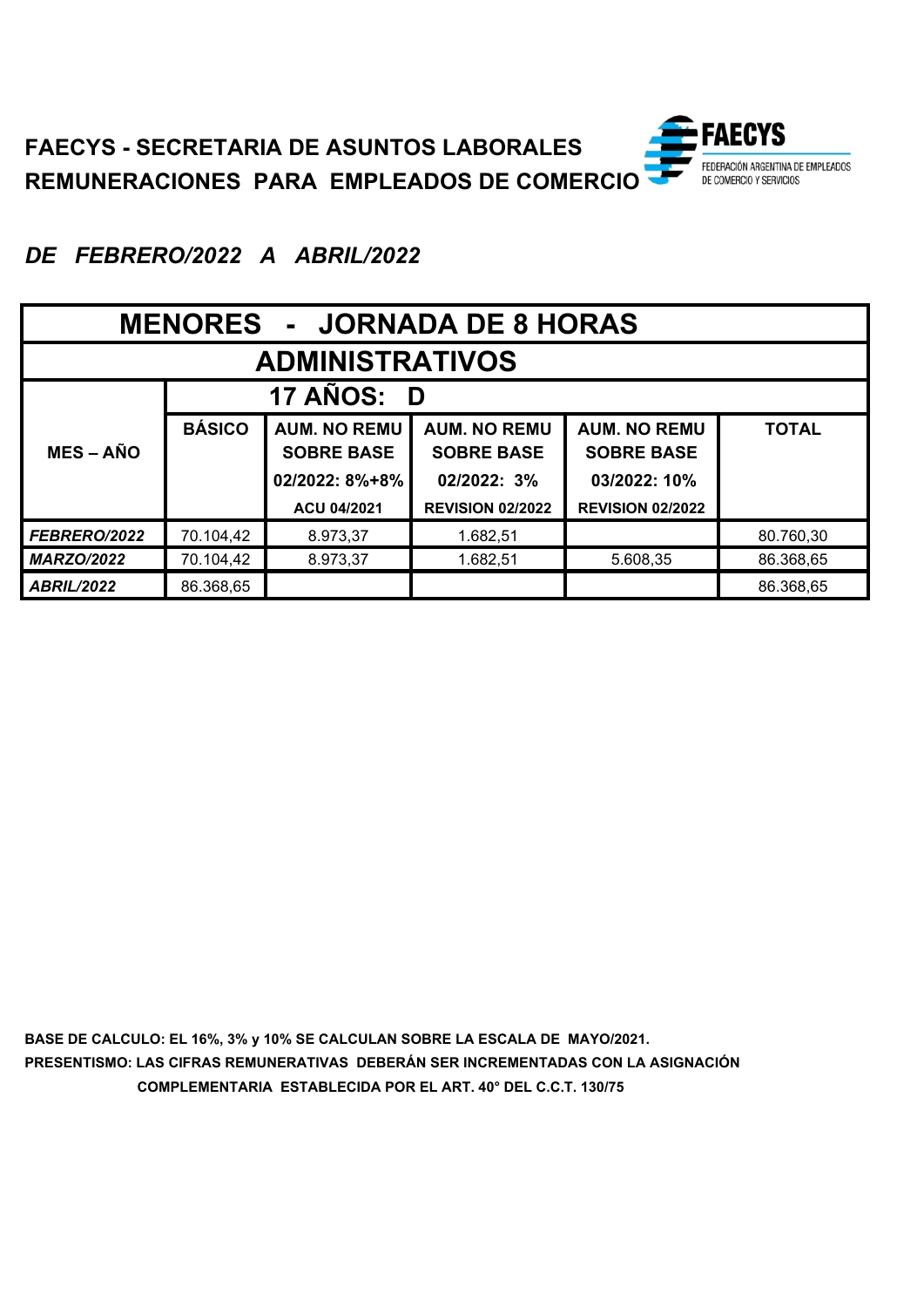

## *DE FEBRERO/2022 A ABRIL/2022*

| <b>MENORES - JORNADA DE 8 HORAS</b> |               |                     |                         |                         |              |
|-------------------------------------|---------------|---------------------|-------------------------|-------------------------|--------------|
| <b>PERSONAL AUXILIAR</b>            |               |                     |                         |                         |              |
| 16 AÑOS: A                          |               |                     |                         |                         |              |
|                                     | <b>BÁSICO</b> | <b>AUM. NO REMU</b> | <b>AUM. NO REMU</b>     | <b>AUM. NO REMU</b>     | <b>TOTAL</b> |
| <b>MES – AÑO</b>                    |               | <b>SOBRE BASE</b>   | <b>SOBRE BASE</b>       | <b>SOBRE BASE</b>       |              |
|                                     |               | 02/2022: 8%+8%      | 02/2022: 3%             | 03/2022: 10%            |              |
|                                     |               | ACU 04/2021         | <b>REVISION 02/2022</b> | <b>REVISION 02/2022</b> |              |
| FEBRERO/2022                        | 69.848,11     | 8.940,56            | 1.676,35                |                         | 80.465,02    |
| <b>MARZO/2022</b>                   | 69.848,11     | 8.940,56            | 1.676,35                | 5.587,85                | 86.052,87    |
| <b>ABRIL/2022</b>                   | 86.052,87     |                     |                         |                         | 86.052,87    |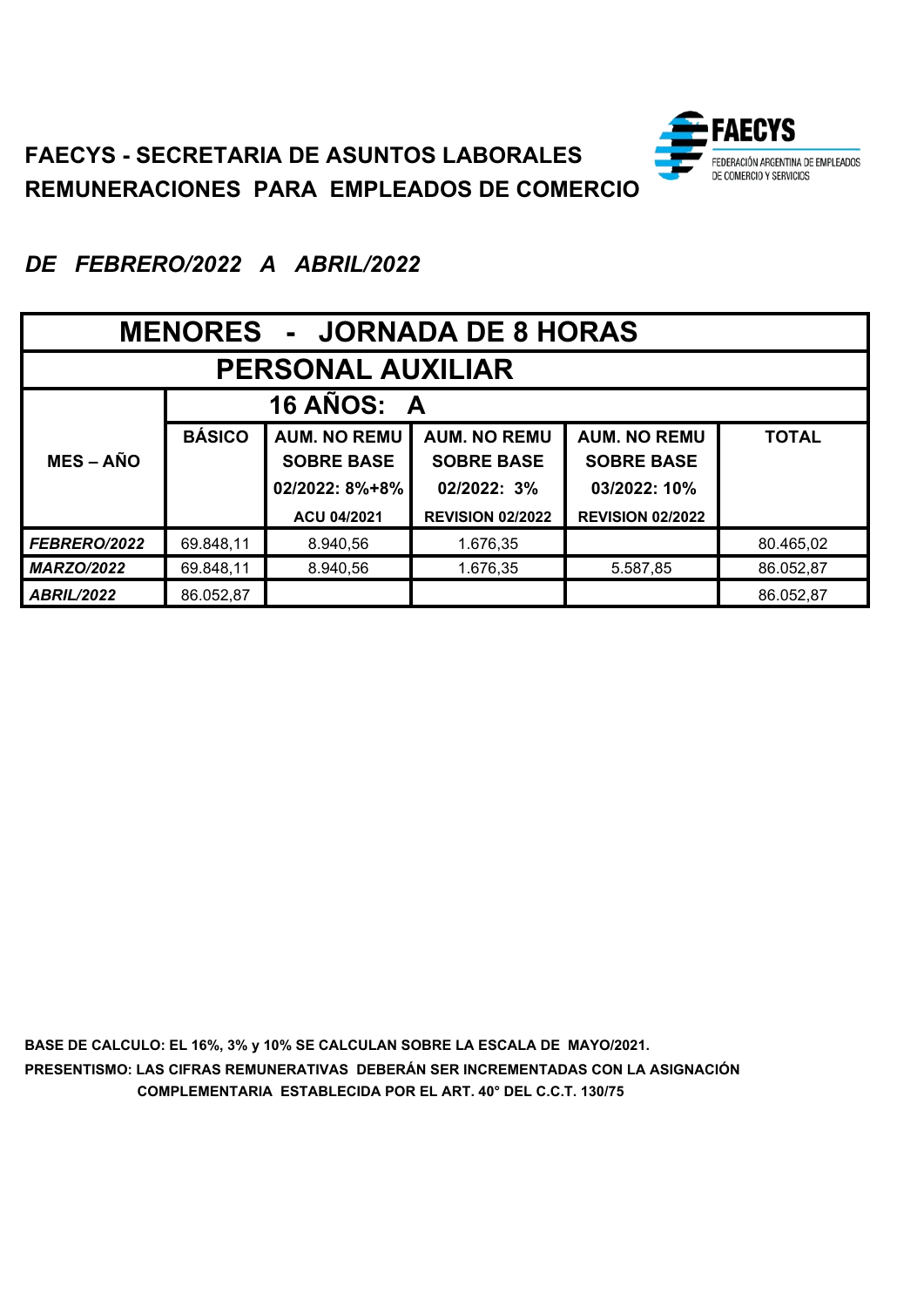

## *DE FEBRERO/2022 A ABRIL/2022*

| <b>MENORES - JORNADA DE 8 HORAS</b> |               |                     |                         |                         |              |
|-------------------------------------|---------------|---------------------|-------------------------|-------------------------|--------------|
| <b>PERSONAL AUXILIAR</b>            |               |                     |                         |                         |              |
| 16 AÑOS: B                          |               |                     |                         |                         |              |
|                                     | <b>BÁSICO</b> | <b>AUM. NO REMU</b> | <b>AUM. NO REMU</b>     | <b>AUM. NO REMU</b>     | <b>TOTAL</b> |
| <b>MES – AÑO</b>                    |               | <b>SOBRE BASE</b>   | <b>SOBRE BASE</b>       | <b>SOBRE BASE</b>       |              |
|                                     |               | 02/2022: 8%+8%      | 02/2022: 3%             | 03/2022: 10%            |              |
|                                     |               | ACU 04/2021         | <b>REVISION 02/2022</b> | <b>REVISION 02/2022</b> |              |
| FEBRERO/2022                        | 69.899,71     | 8.947,16            | 1.677,59                |                         | 80.524,47    |
| <b>MARZO/2022</b>                   | 69.899,71     | 8.947,16            | 1.677,59                | 5.591,98                | 86.116,44    |
| <b>ABRIL/2022</b>                   | 86.116,44     |                     |                         |                         | 86.116,44    |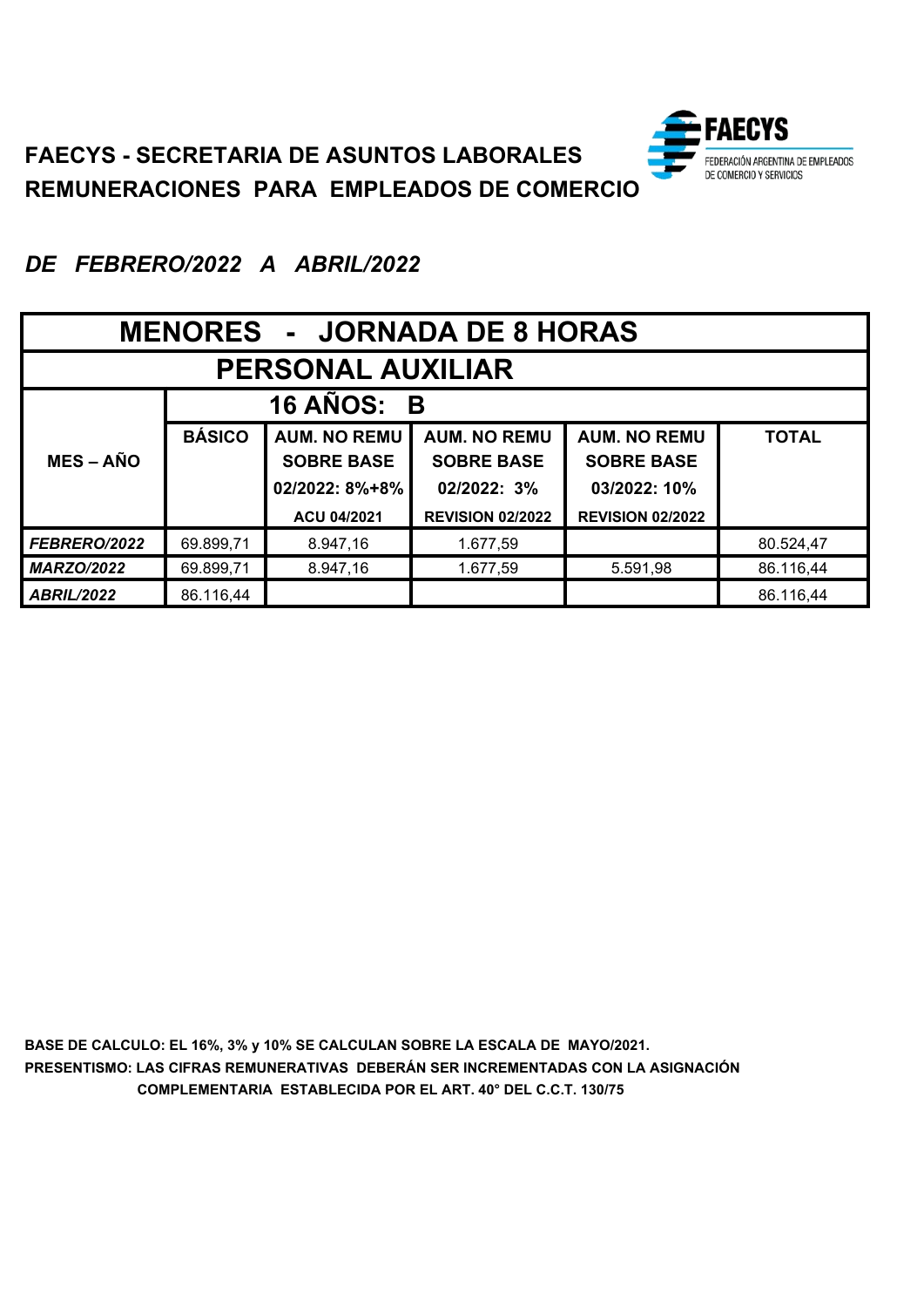

| <b>MENORES - JORNADA DE 8 HORAS</b> |               |                     |                         |                         |              |
|-------------------------------------|---------------|---------------------|-------------------------|-------------------------|--------------|
| <b>PERSONAL AUXILIAR</b>            |               |                     |                         |                         |              |
| 17 AÑOS: A                          |               |                     |                         |                         |              |
|                                     | <b>BÁSICO</b> | <b>AUM. NO REMU</b> | <b>AUM. NO REMU</b>     | <b>AUM. NO REMU</b>     | <b>TOTAL</b> |
| <b>MES-AÑO</b>                      |               | <b>SOBRE BASE</b>   | <b>SOBRE BASE</b>       | <b>SOBRE BASE</b>       |              |
|                                     |               | 02/2022: 8%+8%      | 02/2022: 3%             | 03/2022: 10%            |              |
|                                     |               | ACU 04/2021         | <b>REVISION 02/2022</b> | <b>REVISION 02/2022</b> |              |
| FEBRERO/2022                        | 70.001,38     | 8.960,18            | 1.680,03                |                         | 80.641,59    |
| <b>MARZO/2022</b>                   | 70.001,38     | 8.960,18            | 1.680,03                | 5.600,11                | 86.241,70    |
| <b>ABRIL/2022</b>                   | 86.241,70     |                     |                         |                         | 86.241,70    |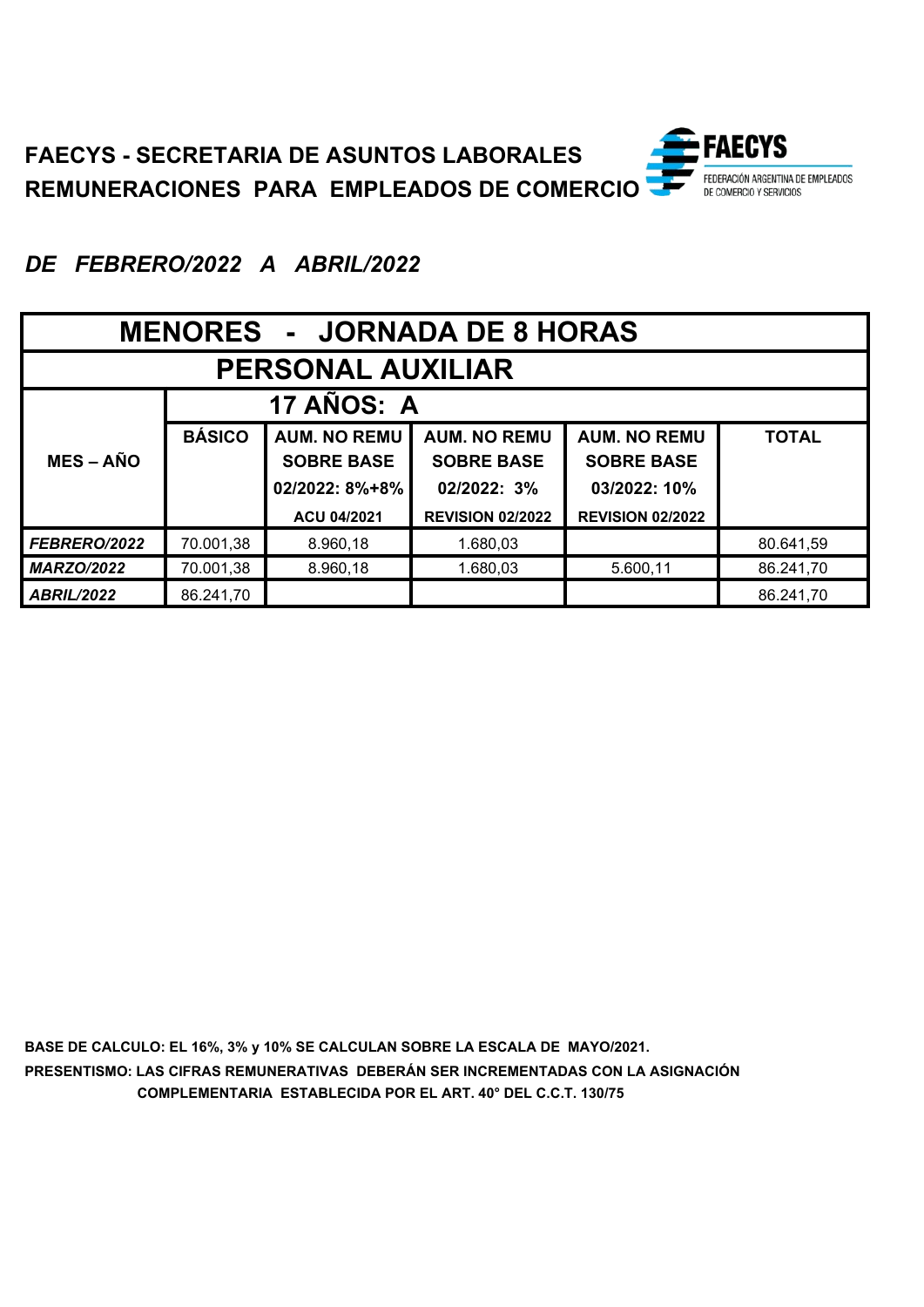

| <b>MENORES - JORNADA DE 8 HORAS</b> |               |                     |                         |                         |              |
|-------------------------------------|---------------|---------------------|-------------------------|-------------------------|--------------|
| <b>PERSONAL AUXILIAR</b>            |               |                     |                         |                         |              |
| 17 AÑOS: B                          |               |                     |                         |                         |              |
|                                     | <b>BÁSICO</b> | <b>AUM. NO REMU</b> | <b>AUM. NO REMU</b>     | <b>AUM. NO REMU</b>     | <b>TOTAL</b> |
| <b>MES-AÑO</b>                      |               | <b>SOBRE BASE</b>   | <b>SOBRE BASE</b>       | <b>SOBRE BASE</b>       |              |
|                                     |               | 02/2022: 8%+8%      | 02/2022: 3%             | 03/2022: 10%            |              |
|                                     |               | ACU 04/2021         | <b>REVISION 02/2022</b> | <b>REVISION 02/2022</b> |              |
| FEBRERO/2022                        | 70.053,18     | 8.966,81            | 1.681,28                |                         | 80.701,27    |
| <b>MARZO/2022</b>                   | 70.053,18     | 8.966,81            | 1.681,28                | 5.604,26                | 86.305,53    |
| <b>ABRIL/2022</b>                   | 86.305,53     |                     |                         |                         | 86.305,53    |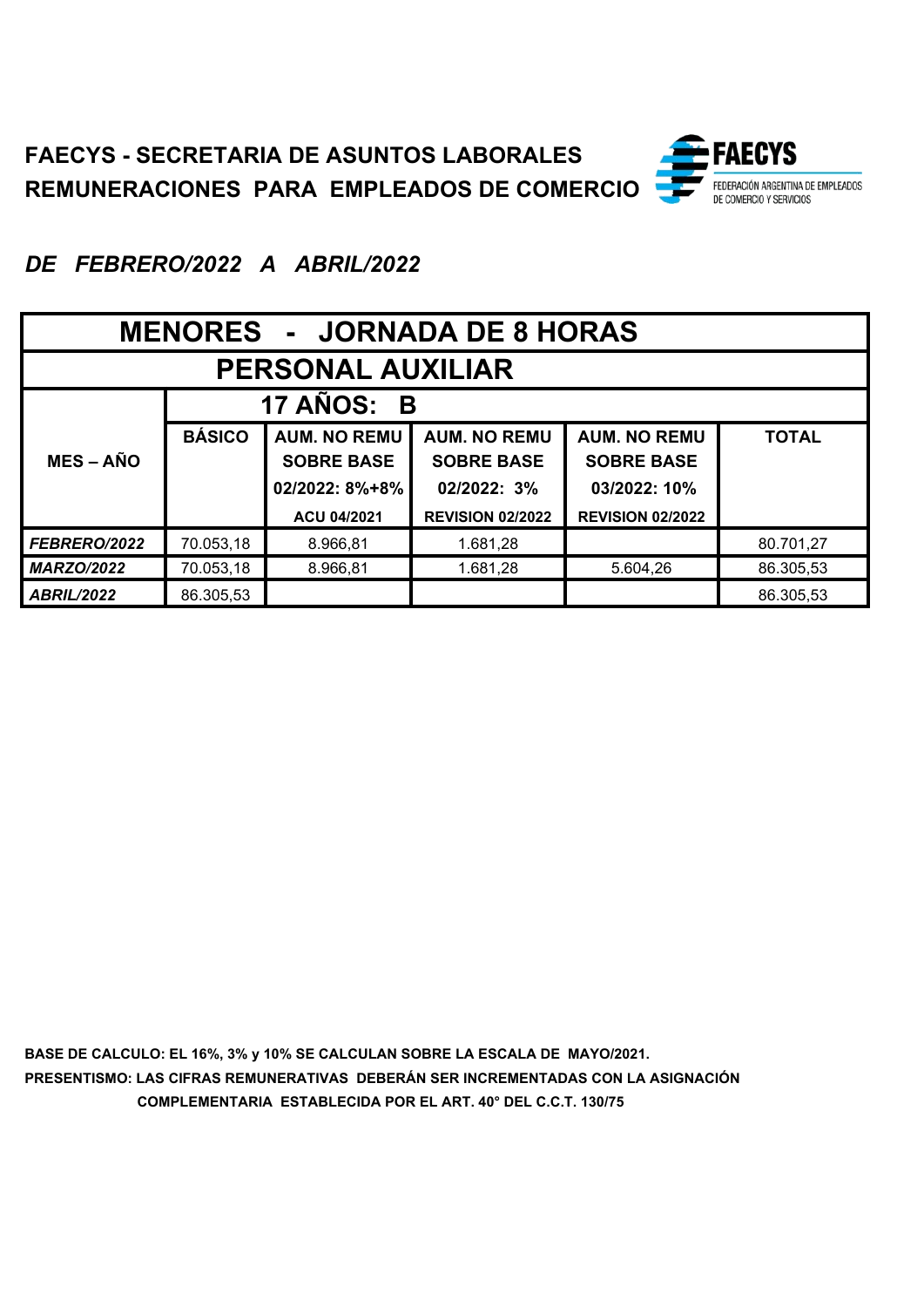

| <b>MENORES - JORNADA DE 8 HORAS</b> |               |                     |                         |                         |              |
|-------------------------------------|---------------|---------------------|-------------------------|-------------------------|--------------|
| <b>AUXILIAR ESPECIALIZADO</b>       |               |                     |                         |                         |              |
| <b>16 AÑOS: A</b>                   |               |                     |                         |                         |              |
|                                     | <b>BÁSICO</b> | <b>AUM. NO REMU</b> | <b>AUM. NO REMU</b>     | <b>AUM. NO REMU</b>     | <b>TOTAL</b> |
| <b>MES-AÑO</b>                      |               | <b>SOBRE BASE</b>   | <b>SOBRE BASE</b>       | <b>SOBRE BASE</b>       |              |
|                                     |               | 02/2022: 8%+8%      | 02/2022: 3%             | 03/2022: 10%            |              |
|                                     |               | ACU 04/2021         | <b>REVISION 02/2022</b> | <b>REVISION 02/2022</b> |              |
| FEBRERO/2022                        | 69.899,49     | 8.947,13            | 1.677,59                |                         | 80.524,21    |
| <b>MARZO/2022</b>                   | 69.899,49     | 8.947,13            | 1.677,59                | 5.591,96                | 86.116,17    |
| <b>ABRIL/2022</b>                   | 86.116,17     |                     |                         |                         | 86.116,17    |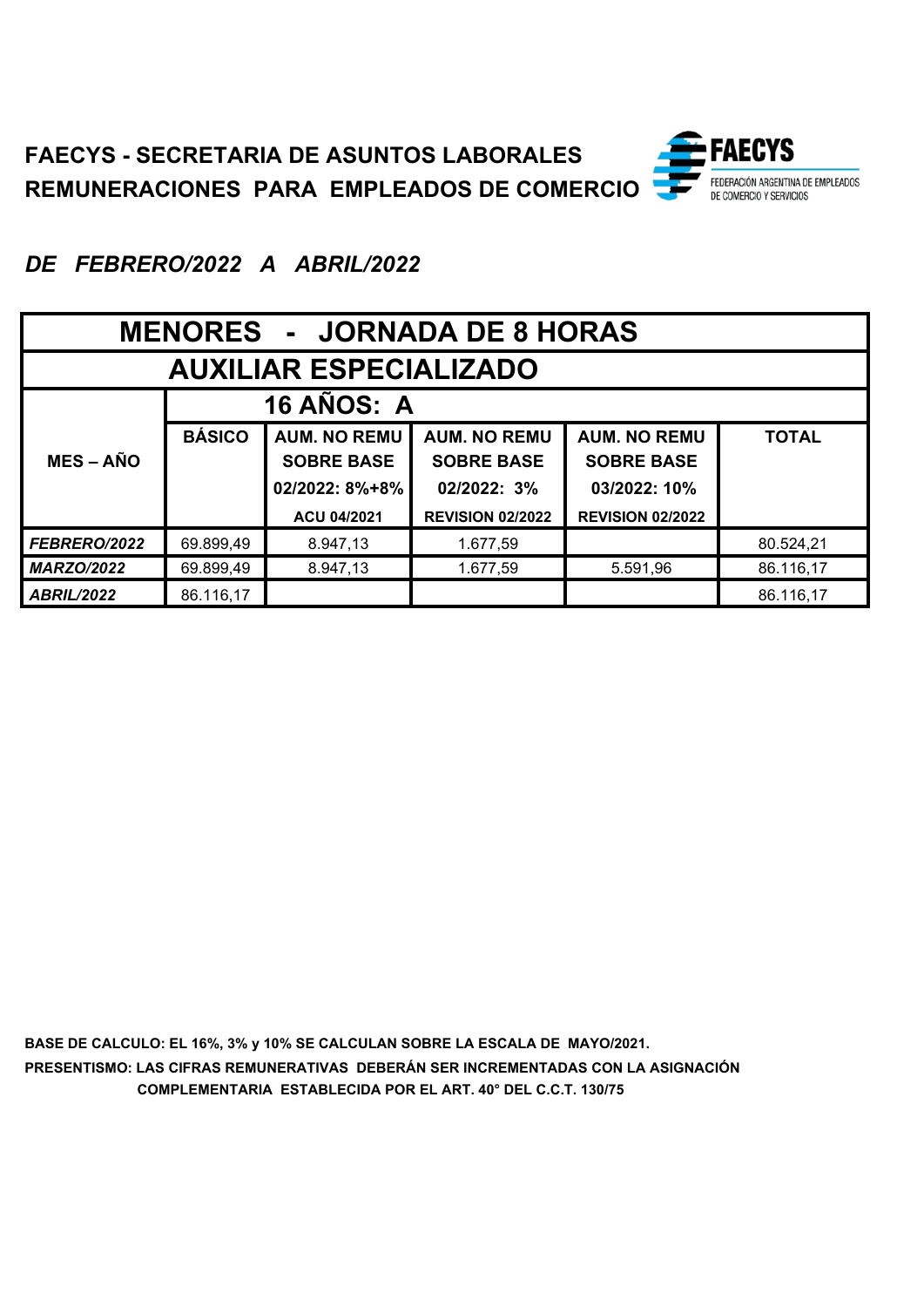

# *DE FEBRERO/2022 A ABRIL/2022*

| <b>MENORES - JORNADA DE 8 HORAS</b> |               |                     |                         |                         |              |
|-------------------------------------|---------------|---------------------|-------------------------|-------------------------|--------------|
| <b>AUXILIAR ESPECIALIZADO</b>       |               |                     |                         |                         |              |
| <b>16 AÑOS: B</b>                   |               |                     |                         |                         |              |
|                                     | <b>BÁSICO</b> | <b>AUM. NO REMU</b> | <b>AUM. NO REMU</b>     | <b>AUM. NO REMU</b>     | <b>TOTAL</b> |
| <b>MES-AÑO</b>                      |               | <b>SOBRE BASE</b>   | <b>SOBRE BASE</b>       | <b>SOBRE BASE</b>       |              |
|                                     |               | 02/2022: 8%+8%      | 02/2022: 3%             | 03/2022: 10%            |              |
|                                     |               | <b>ACU 04/2021</b>  | <b>REVISION 02/2022</b> | <b>REVISION 02/2022</b> |              |
| FEBRERO/2022                        | 69.952,63     | 8.953,94            | 1.678,86                |                         | 80.585,43    |
| <b>MARZO/2022</b>                   | 69.952,63     | 8.953,94            | 1.678,86                | 5.596,21                | 86.181,64    |
| <b>ABRIL/2022</b>                   | 86.181,64     |                     |                         |                         | 86.181,64    |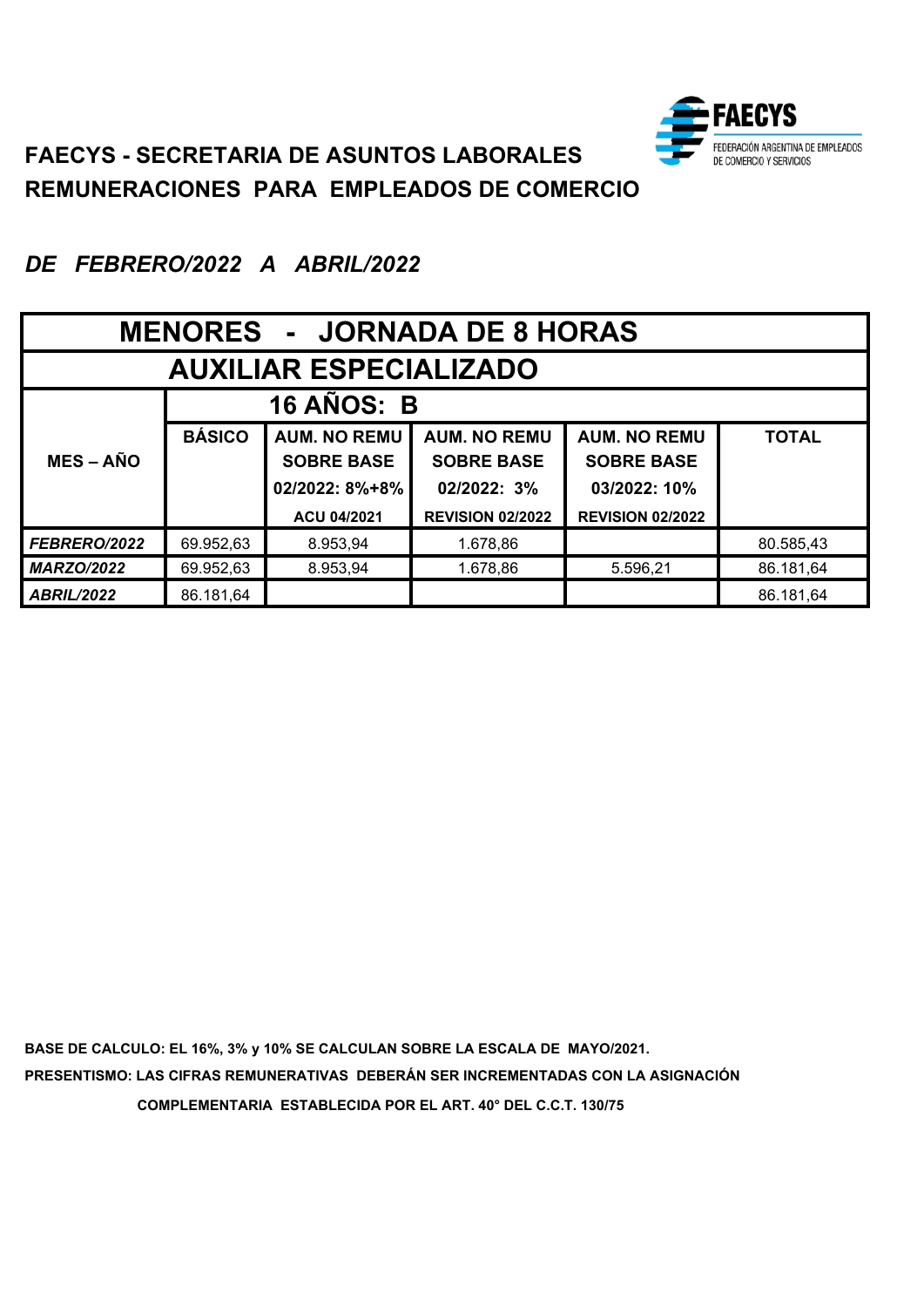

# *DE FEBRERO/2022 A ABRIL/2022*

| <b>MENORES - JORNADA DE 8 HORAS</b> |               |                     |                         |                         |              |
|-------------------------------------|---------------|---------------------|-------------------------|-------------------------|--------------|
| <b>AUXILIAR ESPECIALIZADO</b>       |               |                     |                         |                         |              |
| 17 ANOS: A                          |               |                     |                         |                         |              |
|                                     | <b>BÁSICO</b> | <b>AUM. NO REMU</b> | <b>AUM. NO REMU</b>     | <b>AUM. NO REMU</b>     | <b>TOTAL</b> |
| <b>MES-AÑO</b>                      |               | <b>SOBRE BASE</b>   | <b>SOBRE BASE</b>       | <b>SOBRE BASE</b>       |              |
|                                     |               | 02/2022: 8%+8%      | 02/2022: 3%             | 03/2022: 10%            |              |
|                                     |               | ACU 04/2021         | <b>REVISION 02/2022</b> | <b>REVISION 02/2022</b> |              |
| FEBRERO/2022                        | 70.159,53     | 8.980,42            | 1.683,83                |                         | 80.823,78    |
| <b>MARZO/2022</b>                   | 70.159,53     | 8.980,42            | 1.683,83                | 5.612,76                | 86.436,54    |
| <b>ABRIL/2022</b>                   | 86.436,54     |                     |                         |                         | 86.436,54    |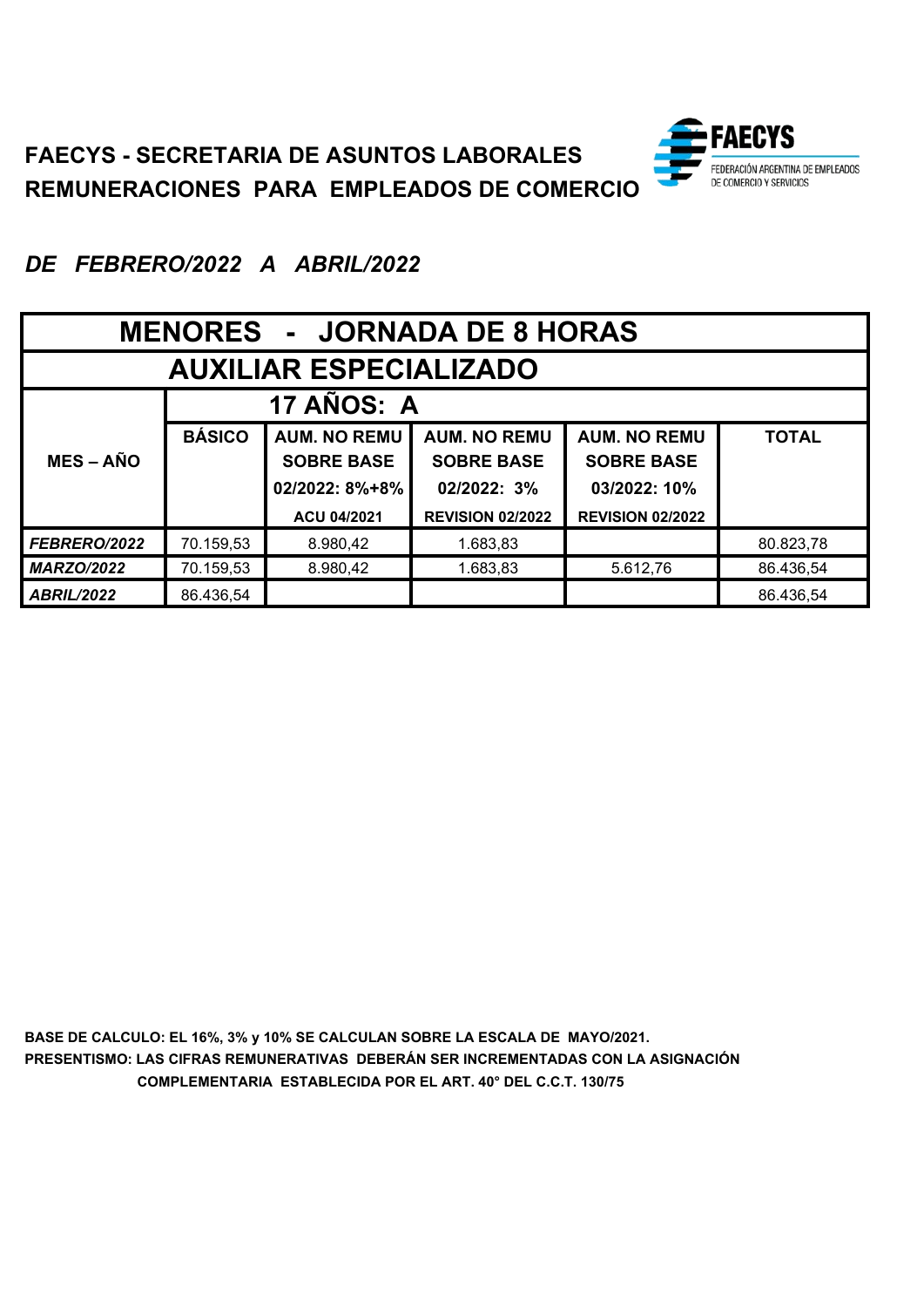

## *DE FEBRERO/2022 A ABRIL/2022*

| <b>MENORES - JORNADA DE 8 HORAS</b> |               |                                          |                                          |                                          |              |
|-------------------------------------|---------------|------------------------------------------|------------------------------------------|------------------------------------------|--------------|
| <b>AUXILIAR ESPECIALIZADO</b>       |               |                                          |                                          |                                          |              |
| <b>17 AÑOS: B</b>                   |               |                                          |                                          |                                          |              |
| <b>MES-AÑO</b>                      | <b>BÁSICO</b> | <b>AUM. NO REMU</b><br><b>SOBRE BASE</b> | <b>AUM. NO REMU</b><br><b>SOBRE BASE</b> | <b>AUM. NO REMU</b><br><b>SOBRE BASE</b> | <b>TOTAL</b> |
|                                     |               | 02/2022: 8%+8%                           | 02/2022: 3%                              | 03/2022: 10%                             |              |
|                                     |               | ACU 04/2021                              | <b>REVISION 02/2022</b>                  | <b>REVISION 02/2022</b>                  |              |
| FEBRERO/2022                        | 70.206,55     | 8.986,44                                 | 1.684,96                                 |                                          | 80.877,95    |
| <b>MARZO/2022</b>                   | 70.206,55     | 8.986,44                                 | 1.684,96                                 | 5.616,52                                 | 86.494,47    |
| <b>ABRIL/2022</b>                   | 86.494,47     |                                          |                                          |                                          | 86.494,47    |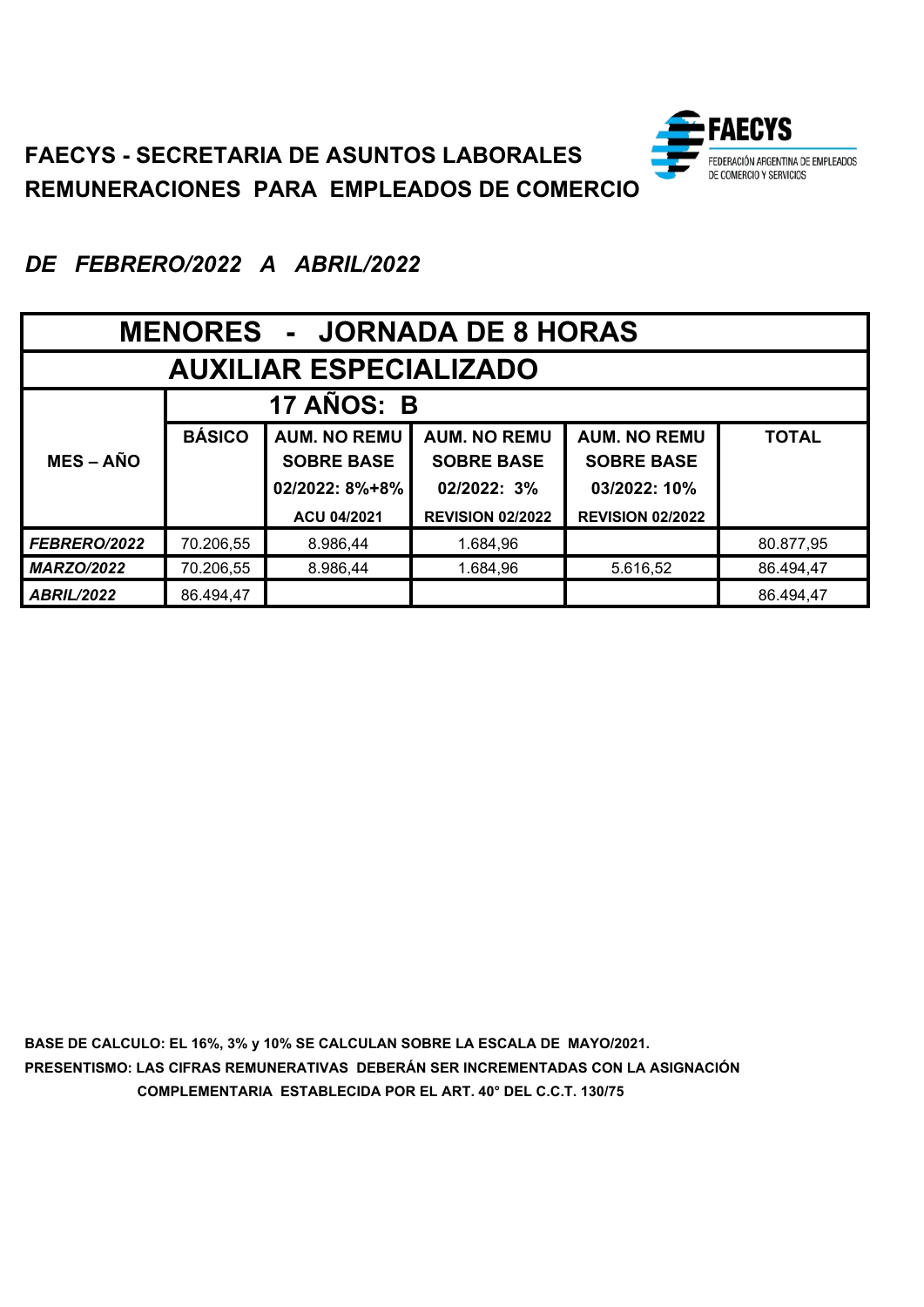

# **ADICIONAL**

# **ART. 23º ARMADO DE VIDRIERA**

| <b>MES-AÑO</b>    |          |
|-------------------|----------|
| FEBRERO/2022      | 2.808,68 |
| <b>MARZO/2022</b> | 2.808,68 |
| <b>ABRIL/2022</b> | 3.460,30 |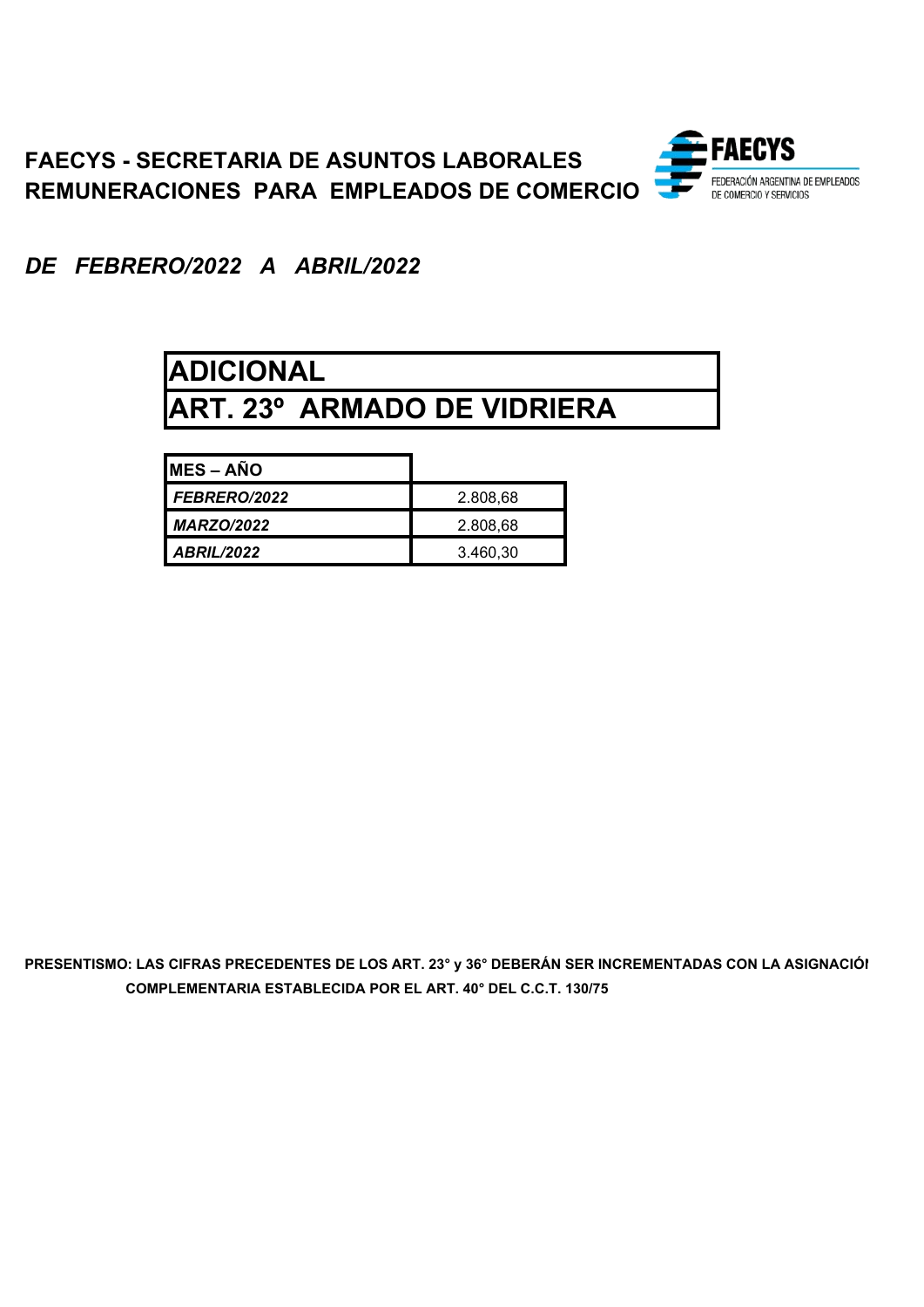

*DE FEBRERO/2022 A ABRIL/2022*

# **ADICIONAL**

**ART. 30º: CAJEROS "A" y "C"**

| IMES – AÑO          |           |
|---------------------|-----------|
| <b>FEBRERO/2022</b> | 8.794.91  |
| <b>MARZO/2022</b>   | 8.794,91  |
| <b>ABRIL/2022</b>   | 10.835,33 |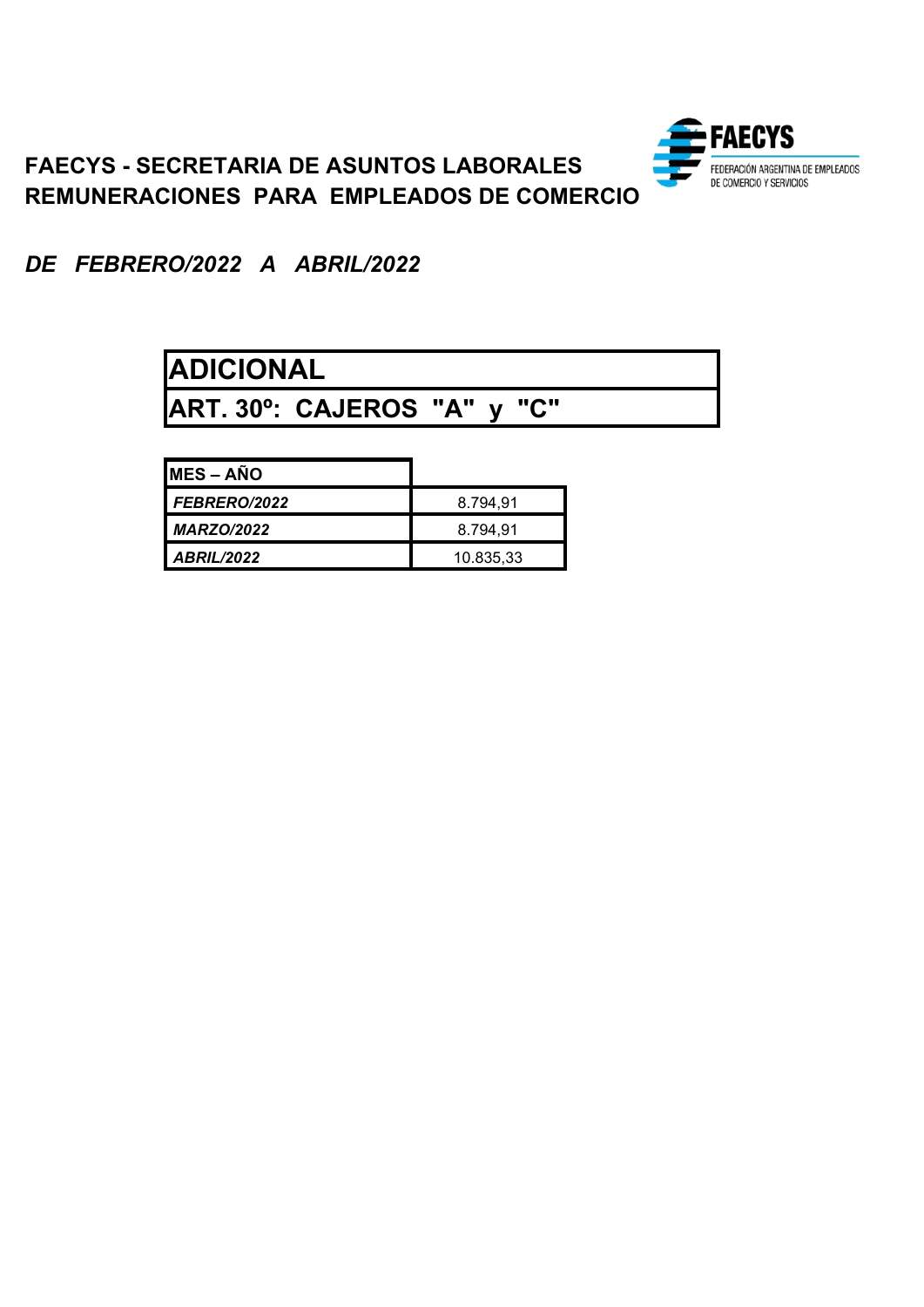

# **ADICIONAL**

**ART. 30º: CAJEROS "B"**

| <b>IMES – AÑO</b>   |           |
|---------------------|-----------|
| <b>FEBRERO/2022</b> | 34.634,05 |
| <b>MARZO/2022</b>   | 34.634,05 |
| <b>ABRIL/2022</b>   | 42.669,16 |

**SE ADICIONARÁ AL "FALTANTE DE CAJA" LA SUMA DE \$ 1.635,183 MENSUALES (Art. 18 del Acuerdo del 22/06/2011.**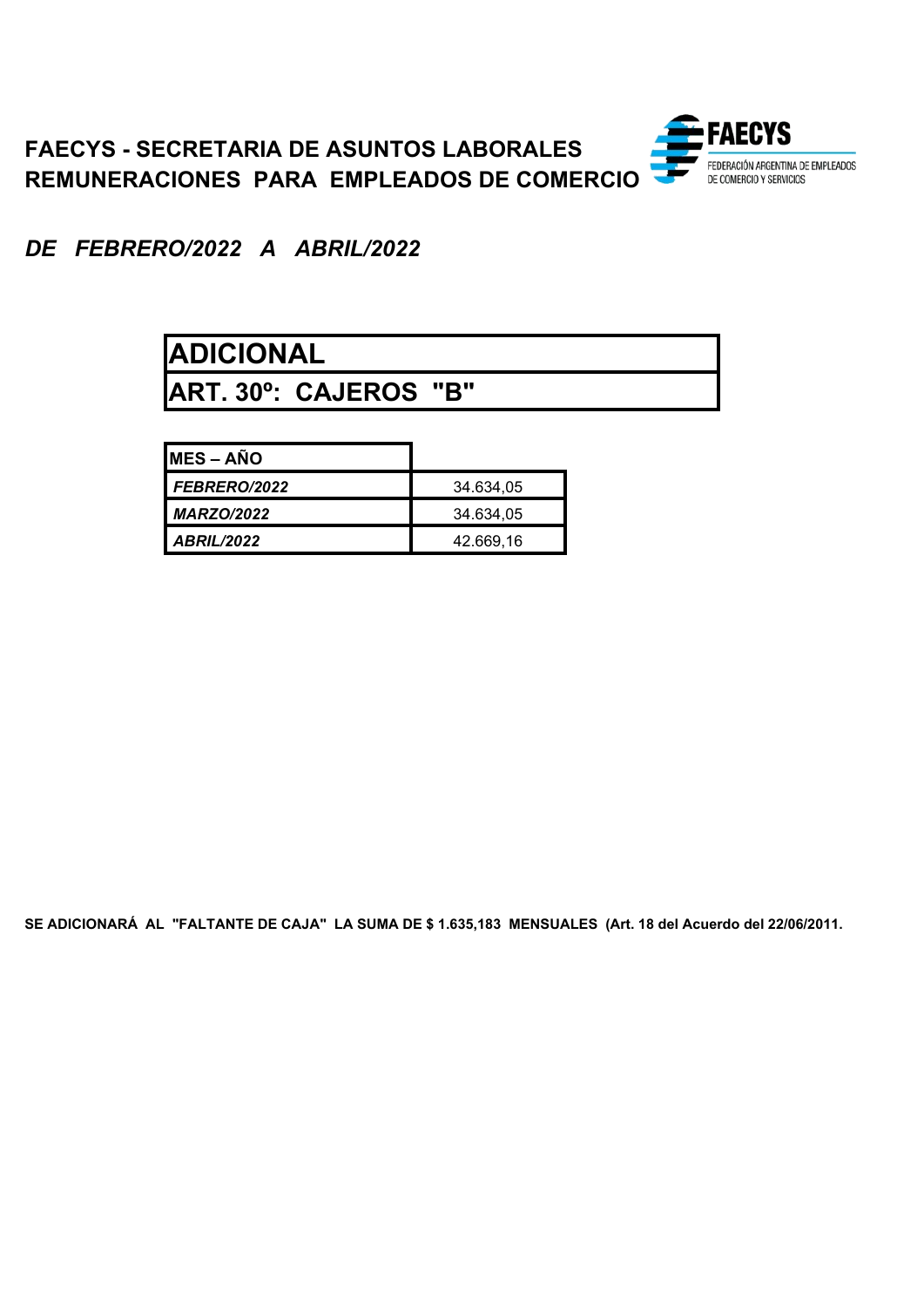

# **ADICIONAL**

**ART. 36º: AYUDANTE DE CHOFER**

**1 ros. 100 kms. de la sede del empleador.**

| <b>MES-AÑO</b>    |      |
|-------------------|------|
| FEBRERO/2022      | 5.89 |
| <b>MARZO/2022</b> | 5.89 |
| <b>ABRIL/2022</b> | 7.25 |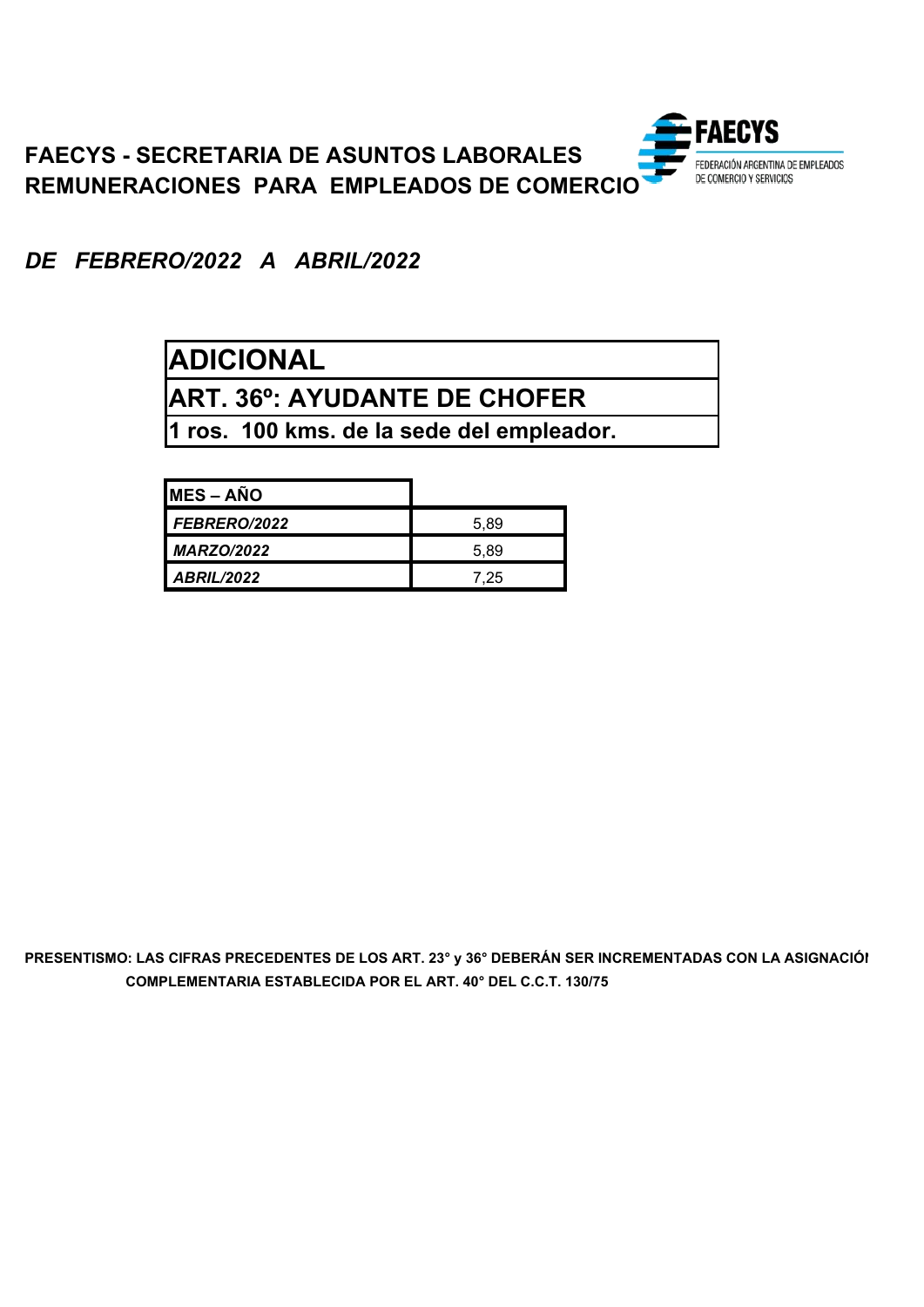# **ADICIONAL**

**ART. 36º: AYUDANTE DE CHOFER**

**Más de 100 kms.**

| IMES – AÑO        |      |
|-------------------|------|
| FEBRERO/2022      | 7.24 |
| <b>MARZO/2022</b> | 7.24 |
| <b>ABRIL/2022</b> | 8.92 |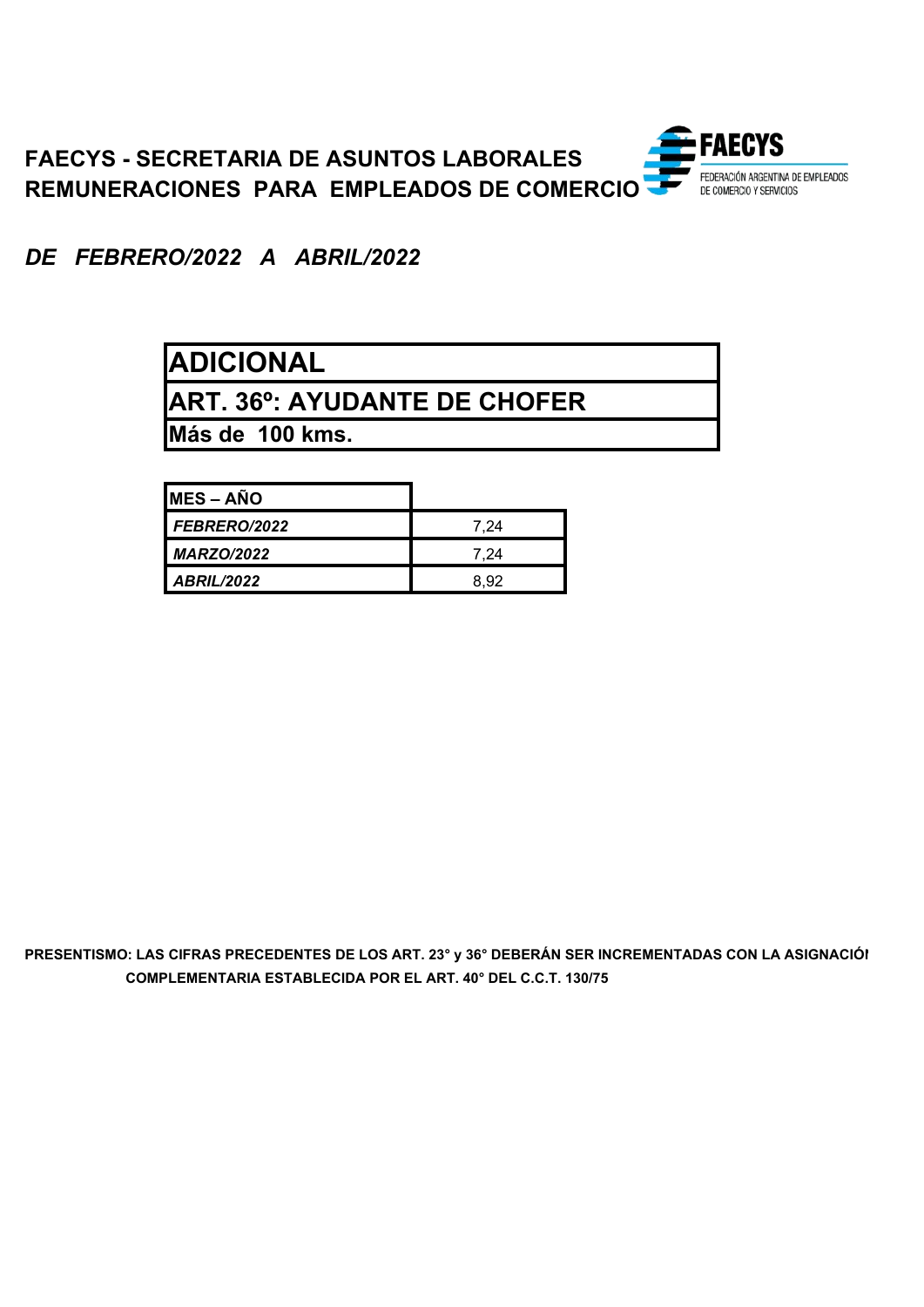

# **ADICIONAL**

**ART. 36º: CHOFER**

**1 ros. 100 kms. de la sede del empleador.**

| <b>MES-AÑO</b>    |      |
|-------------------|------|
| FEBRERO/2022      | 7.23 |
| <b>MARZO/2022</b> | 7.23 |
| <b>ABRIL/2022</b> | 891  |